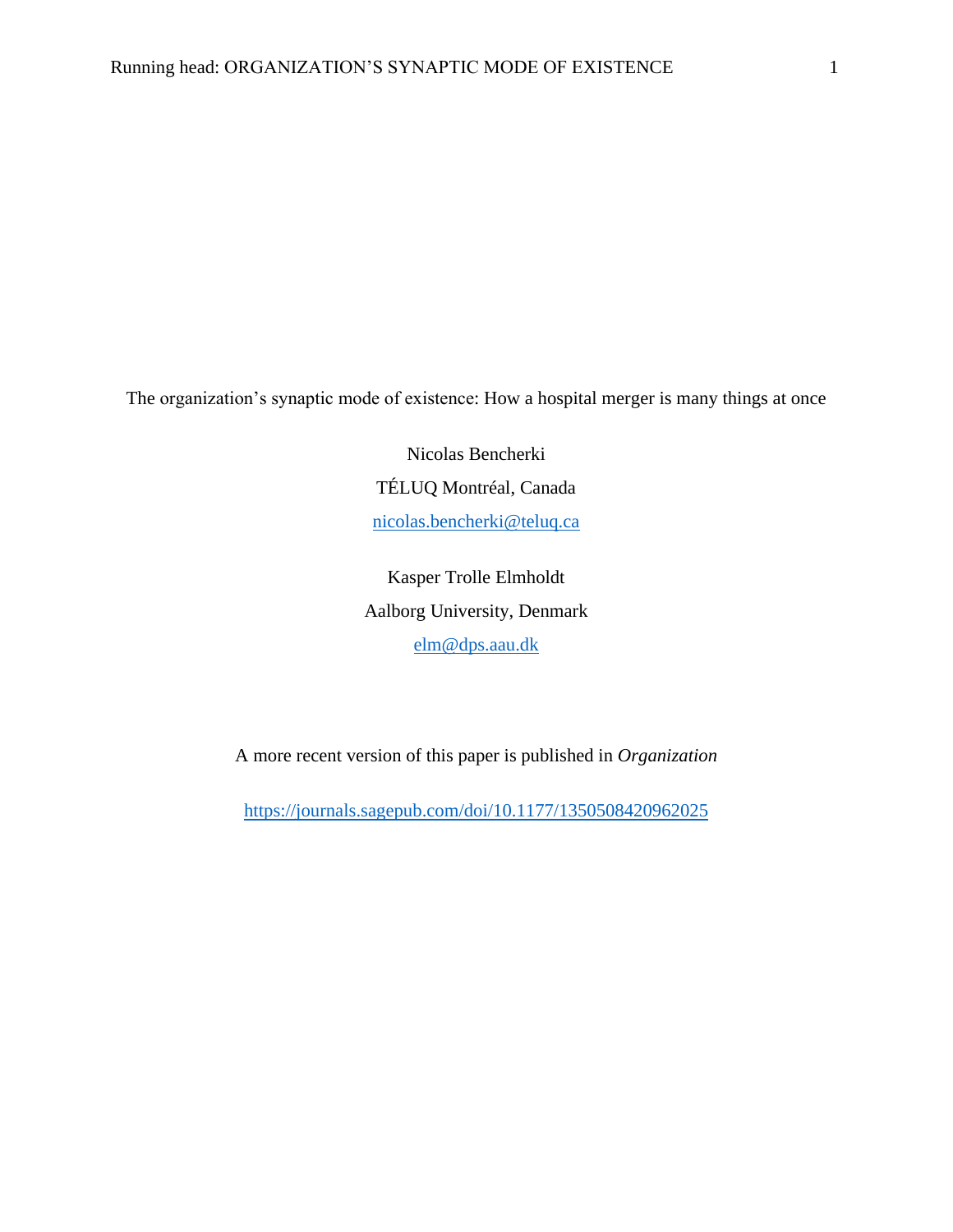### Abstract

Different perspectives on organizations have alternatively sorted them on the side of the social / human / linguistic or that of the material / non-human / technical, reducing the question of what an organization may be to attempts to (re)connect these two realms. Literature adopting a relational view, however, has offered a way out of this opposition, by embracing the multiplicity of beings that may make up organizations. We extend this approach by engaging with French philosopher Étienne Souriau's discussion of modes of existence to suggest that organizations are 'synaptic', which means they exist in the passages between modes, as they articulate the actions of entities existing under different modalities. By analyzing the case of a hospital merger in Denmark, we show that this work of articulation amounts to organizing, and that viewing organizations as synaptic recognizes not only their ontic pluralism, but also their existential pluralism. By doing so, our study contributes to relational understandings of what organizing means and provides a sensitivity to the politics involved in deciding who or what may exist within organizations.

*Keywords:* Étienne Souriau; modes of existence; organizational ontology; multiplicity; merger.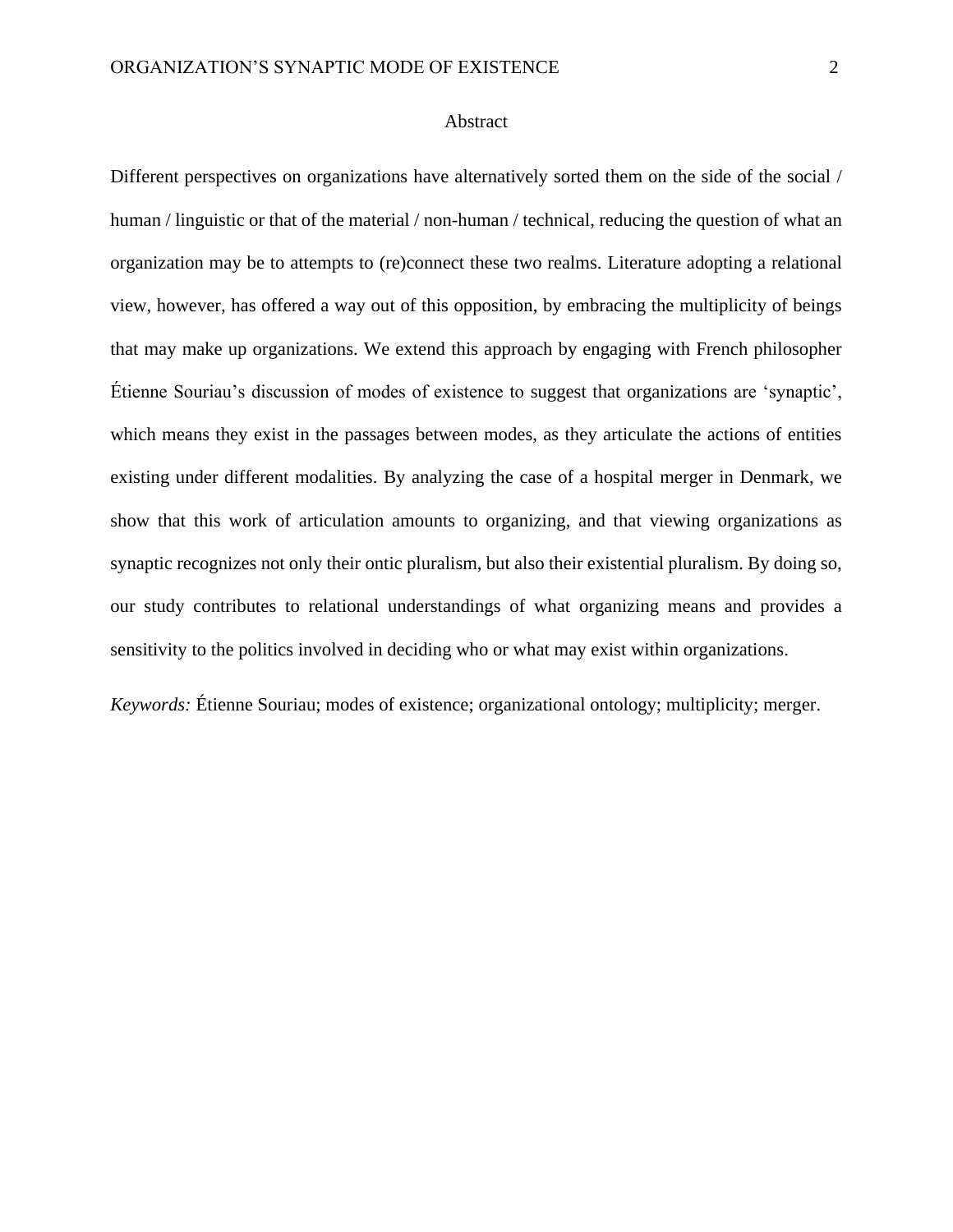# **Introduction**

How does an organization exist? In answering this question, literature has suggested that "organizations are many things at once" (Morgan, 1986: 337), which, however, raises a new question: how to detect the many beings and things that jointly make up the organization, and especially interactions between them? Attempts to answer such questions have led organization scholars to draw attention either to people's *understanding* of these many elements (Martin, 2001; Putnam & Pacanowsky, 1983), thus locating the organization on the side of meanings, language and culture that people produce together and that guide their interactions with others and their collective. Alternatively, attention has been drawn to the material facet of organizations, including bodies, technologies and space (Ashcraft, 2008; Bansal & Knox-Hayes, 2013; Kornberger & Clegg, 2004; Leonardi, 2012).

These two poles – to which we can refer as the social and the material, or the human and the non-human – have been theorized as being in a dialectical tension (Putnam, 2015). While studies adopting either perspective have the merit of expanding our views of organizations to include more than just human beings, they only recognize two possible keys to the organizational equation. Organizations thus often continue to be considered as social entities whose relationship with materiality is the intriguing problem: each pole "stands for itself, by itself, and has to be (causally) re-linked, which takes a major theoretical effort" (Weik, 2011: 658). Indeed, despite acknowledging that materiality is integral to organizational life, research still deploys much effort attempting to theorize the connection between the social and the material within organizations, especially under the rubric of sociomateriality (Orlikowski & Scott, 2008; Scott & Orlikowski, 2013), and still considers them as only two realms whose "entanglement" must be explained (Orlikowski, 2007). These proposals invite us to rethink the relationship between "the social and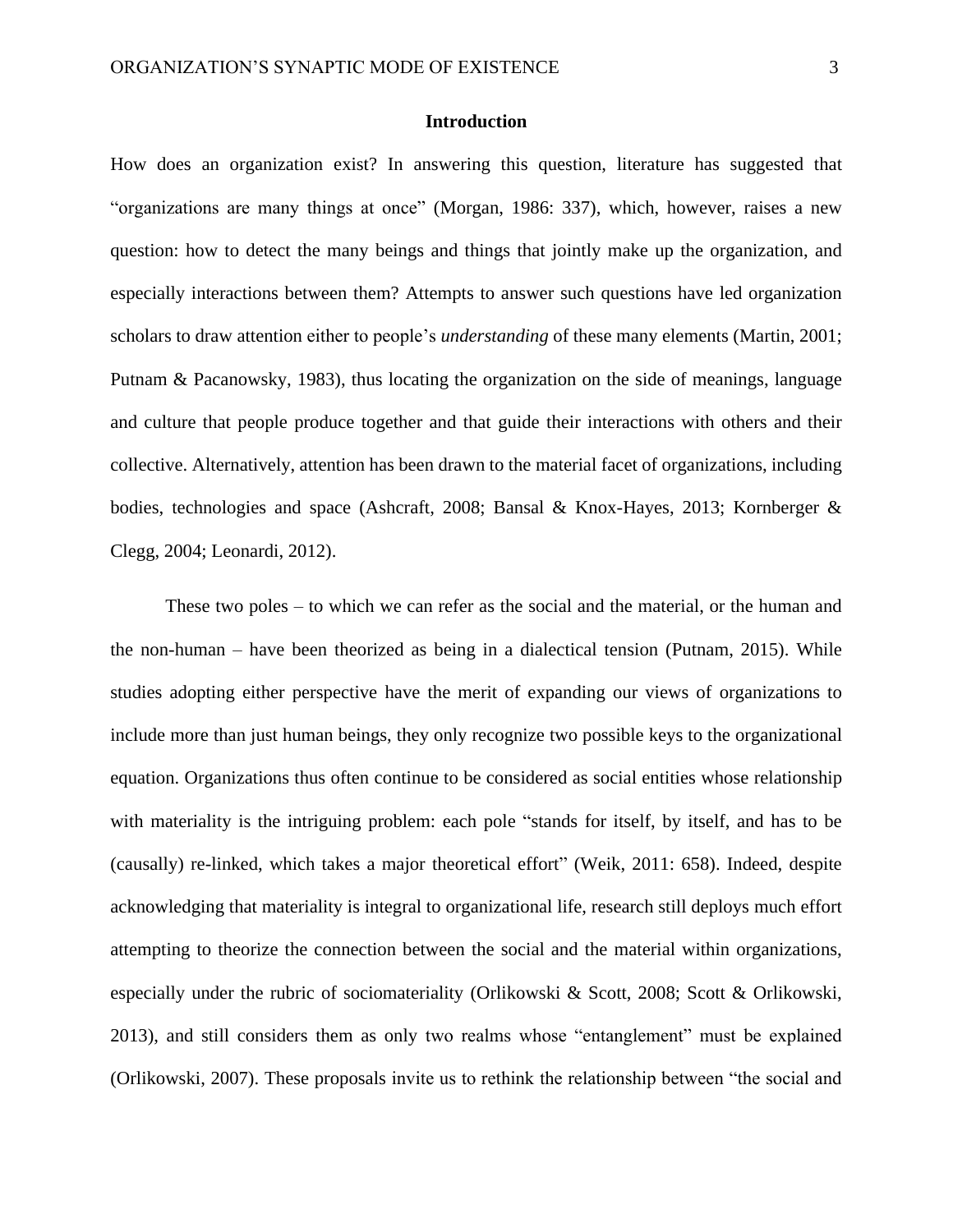the material" (Dale, 2005: 655), but restrain from "radically questioning this dualism" (Lorino, 2018: 51). As such, these proposals, on the one hand, reproduce, perhaps unwantedly, an artificial "bifurcation of nature" into a social and a material realm (Cooren, 2015) and, on the other hand, implicitly take for granted that organizations are first and foremost "social" in nature, thus making their connection with materiality a secondary problem rather than a core ontological consideration.

Some authors have suggested that "[m]aterials – and so realities […] do not exist in and of themselves" (Law, 2004: 42), and, as we will argue, exist thanks to the assistance of multiple modes of existence, which cannot be reduced to the social or material. This view is consistent with the recognition that organizations emerge from *relations* that are established between or through entities, irrespective of their nature, as "each implies the other so that they exist in a relationship of *betweenness* rather than as separate terms" (Cooper, 2005a). In other words, rather than define organizations as a collection of material and social items, we should look for it in the interstices (Debaise, 2013) and embrace their "monstrous" (Thanem, 2006) and "inhuman" nature (Hietanen, Andéhn & Wickström, 2019).

Considering organizations as the outcome of relations raises the question of what the "act of relating" may concretely look like (Cooper, 2005a: 1689). We must ask why and how beings reach out to others, desire them, and how their encounters in turn give rise to new beings (Linstead & Brewis, 2007). In order to answer this question and extend the relational view on organization, we turn to the philosophy of modes of existence as it was formulated by Etienne Souriau. The French philosopher has had an important influence on actor-network theory, in particular on the writings of Bruno Latour (1986, 2011), and can be seen as the precursor to ANT's suggestion to observe the "work of connection and collection" among heterogeneous beings (Latour, 2005). However, studies in organizational studies adopting actor-network have yet to fully explore the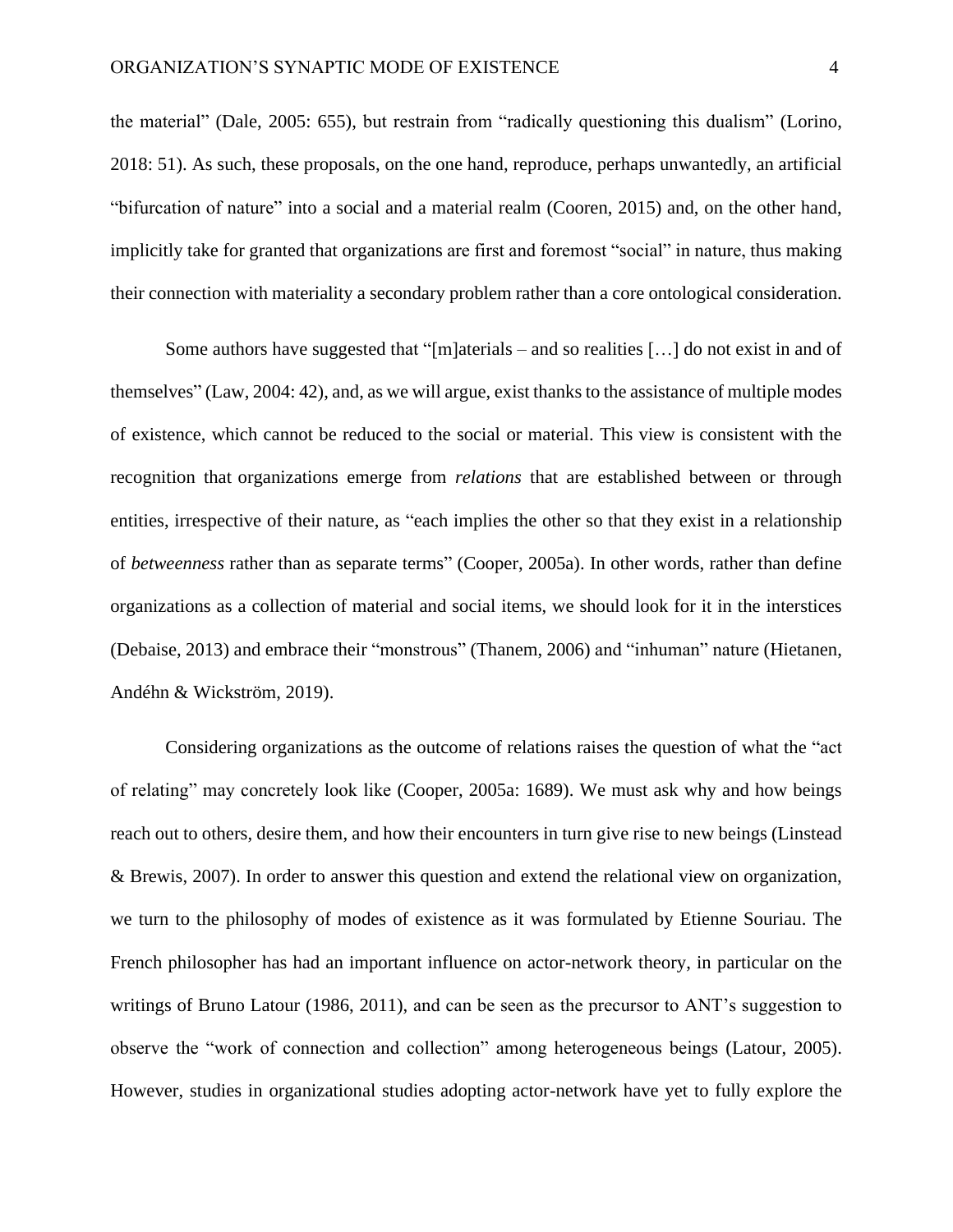notion of modes of existence, which was only explicitly acknowledged by Latour (2013a) later in his career.

Building on this, we may say that current organizational research readily recognizes *ontic pluralism*—the existence of multiple beings in organizations—but has yet to explore *existential pluralism*—the idea that each being exists under multiple modes at once (see Souriau, 2015: 99). Organizing, then, consists in helping each being move from one mode to another. As we will suggest, though, returning to Souriau's own work allows us to specify the organization's mode of existence as *articulating* between other modes. Of particular interest to us, Souriau (2015) suggested that one of these modes is the 'synaptic,' which describes that which exists as an articulation mechanism for other modes. The notion of articulation refers to the toil of finding out how one being's actions may continue into another, which may exist under another mode, and therefore provide it *more* existence. For instance, a research lab may exist as a room on a campus, as a line on the university's budget, as an annual workshop it organizes, as an administrative unit in the organizational chart, etc. All of these modes are articulated, say, on the lab's website and in its annual report, where passages between physical space, money, events and bureaucracy are made explicit and shown to support its existence. This articulation is not intrinsically good or bad. For instance, while it may be "good" from the perspective of a being that now exists through more ways, it may also interrupt or interfere with some other being's existence – for example, the same budget for the research lab was perhaps coveted by a fellow professor, whose projects and existence as a researcher may not find their way into other modes of existence, and therefore not materialize. In this paper, we will expand on this notion of a synaptic mode of existence to show that it corresponds to organizational reality. Indeed, organizations exist as a connection hub for other modes of existence, including people, buildings, artefacts, abstractions and budgets. We suggest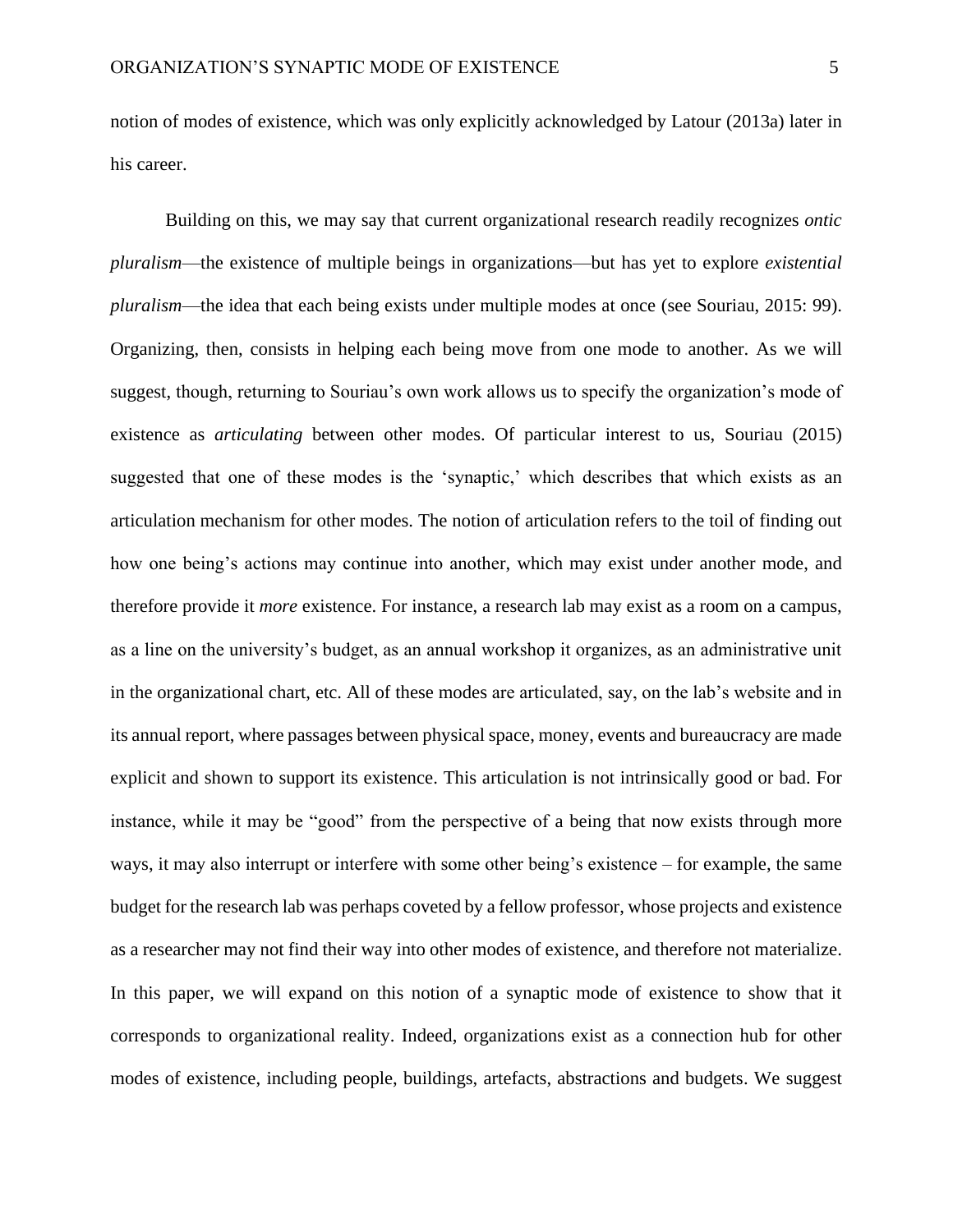that paying attention to how the synaptic mode deploys in empirical settings may help answer the question: "how can an organization be many things at once?"

We respond to this question by reviewing current theorizing of organizations as comprising entities of several natures, we consider how these different entities may co-exist and how synaptic passages can be conceived between them. Using empirical data from our ethnographic observation of two consultants helping a department through a hospital merger in Denmark, we show that synaptic articulation between modes of existence may be concretely observed when buildings, numbers and abstractions take up each other. Consultants often act at the crossroads of various forms of knowledge, materials, groups and tasks and making these different beings converge and the merger situation vividly showed this (see Bourgoin & Muniesa, 2016). This analysis allows us to develop an analytical apparatus that not only accounts for the many "things" that make up organizational life—which corresponds to ontic pluralism, as in the case of several existing theoretical proposals—but also highlights that each being exists in many ways and that organizations exist precisely as the articulation of those many modes of existence—which corresponds to existential pluralism. This allows us to recognize that diversity is not only the collection of different people and things within organizations, but rather that diversity is their defining feature and that the more or less harmonious interaction of existentially diverse entities *is*  organizing. We can therefore specify current literature's general recognition of the organization's "hybridity" (e.g., Castor & Cooren, 2006), which advance our understanding of what organization are and mean, the politics they implicate, and how to study them.

# **The social, material and relational ontologies of organization**

What an organization is has been a key concern for decades and different proposals have been formulated in that sense. Yet, Taylor and Van Every's (2000: x) finding, that "the closer one looks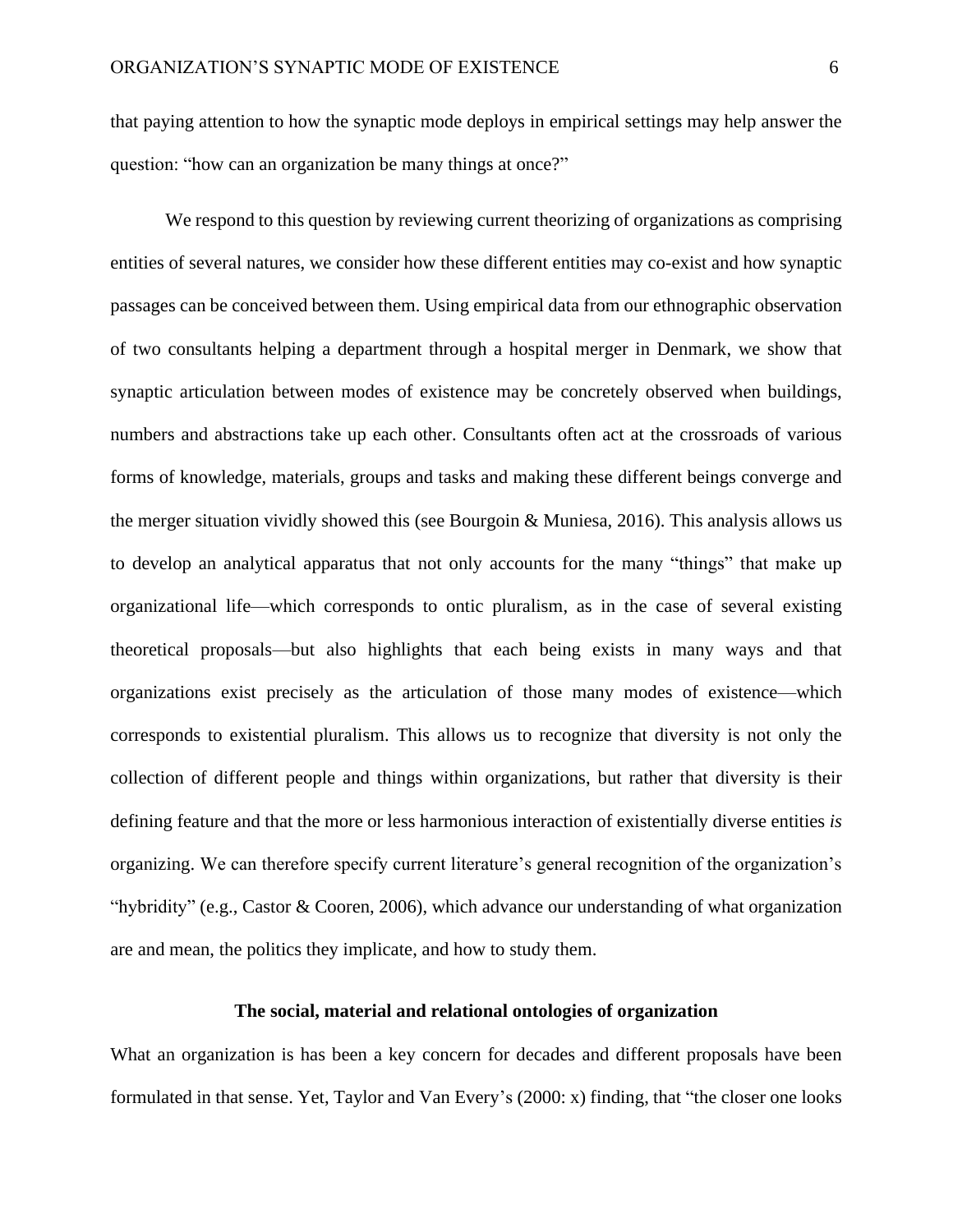at literature on organization the less evident the answer to the question becomes," still seems to hold true (see du Gay & Vikkelsø, 2016: 2). Indeed, it seems difficult for organizational scholars to move past habitual forms of theorizing. For instance, over sixty years ago, March and Simon (1958) already argued that "snatches of organization theory" could be "assembled from a wide range of sources", but when they tentatively defined organizations, they still reduced them to "assemblages of interacting human beings" (1958: 4). Focusing solely on human beings, we argue, provides a limited view of how organizing take place. While they admit that organizations comprise more than just human beings, scholars exploring the articulation of organizations diverse nature have tended to prioritize either the social or the material pole. Alternatively, some have taken up the question differently, and have embraced a relational ontology (e.g., Cooper, 2005b; Kuhn, Ashcraft & Cooren, 2017; Wilhoit & Kisselburgh,).

## **The social and the material as prisms into organizational multiplicity**

A key answer as to the way organizations could articulate elements of a different nature has come from the "interpretive turn" (Pacanowsky & O'Donnell-Trujillo, 1983; Putnam & Pacanowsky, 1983). This orientation has proposed that organizational reality is shaped by the shared understandings individuals produce together. Grasping the relationships between the elements making up the organization, then, equates to grasping our understandings of them, thus making them largely a matter of human interaction and sociality. What elements become salient, how these elements are connected to each other, and what sort of organization emerges from those relations, may not so much be dependent on the "truth" of the organization, as on the metaphors we use to understand it (Schoeneborn, Vasquez & Cornelissen, 2016; Smith & Eisenberg, 1987; Morgan, 1986). These understandings can be shared using "sensegiving" devices (Corvellec & Risberg, 2007; Gioia & Chittipeddi, 1991), including narratives (Boje, 2003), visual tools (de Vaujany &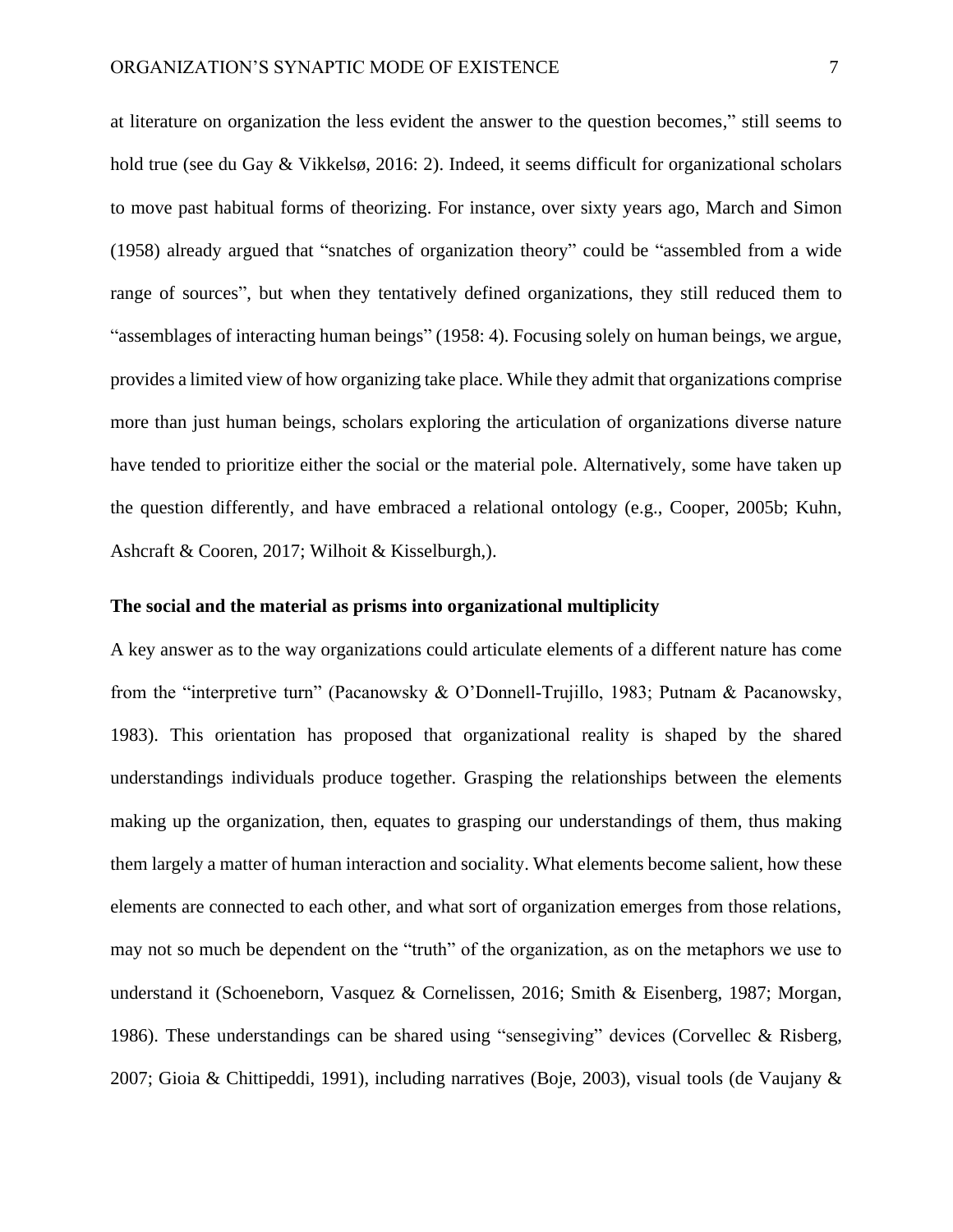Vaast, 2016), meetings (Jarzabkowski & Seidl, 2008; Teulier & Rouleau, 2013) and other opportunities for sensemaking (Rouleau & Balogun, 2011; Wright, 2005). What is shared on those occasions, therefore, is not only one meaning or another, but also a particular way of weaving elements of reality together, which sediment into a culture (Martin, 2001; Schein, 1996). Shared interpretations, then, play a part in the way that people collectively engage with these elements and integrate them into their sociability, in agreement with Weick's (1995) insight that sensemaking and organizing are related processes.

As an alternative to considering the organization as existing in people's understanding of relations between elements, some authors have also drawn attention to the part that technology, artifacts and other physical elements play in organizations. While most attention in that line of thinking was dedicated to technology (Leonardi, 2012; Faraj & Azad, 2012), some authors have also considered how bodies – gendered, ageing, and variously abled – participate in the constitution of organizations (Ashcraft, 2008; Trethewey, 1999). Others have studied the contribution of architecture and space (Knox, O'Doherty, Vurdubakis, et al., 2008; Kornberger & Clegg, 2004; de Vaujany & Vaast, 2016), as well as that of tools and equipment (Anteby, 2008). These authors insist on the important role of materiality in establishing organization. For instance, Kornberger and Clegg (2004) stress how architecture is characterized by concrete generative spatial arrangements that order social organization (see also Cnossen & Bencherki, 2018). Attention has also been drawn to the properties of technology that allow it to transcend space and time, collectively designated as its *materiality* (Leonardi, 2012). Researchers concerned with the relation between individuals and technology tend to either suppose that one pole can be reduced to the other, or to consider that one pole controls the other, as either social or technological determinism (Leonardi & Barley, 2008). For instance, materiality's role in organizing may be seen as socially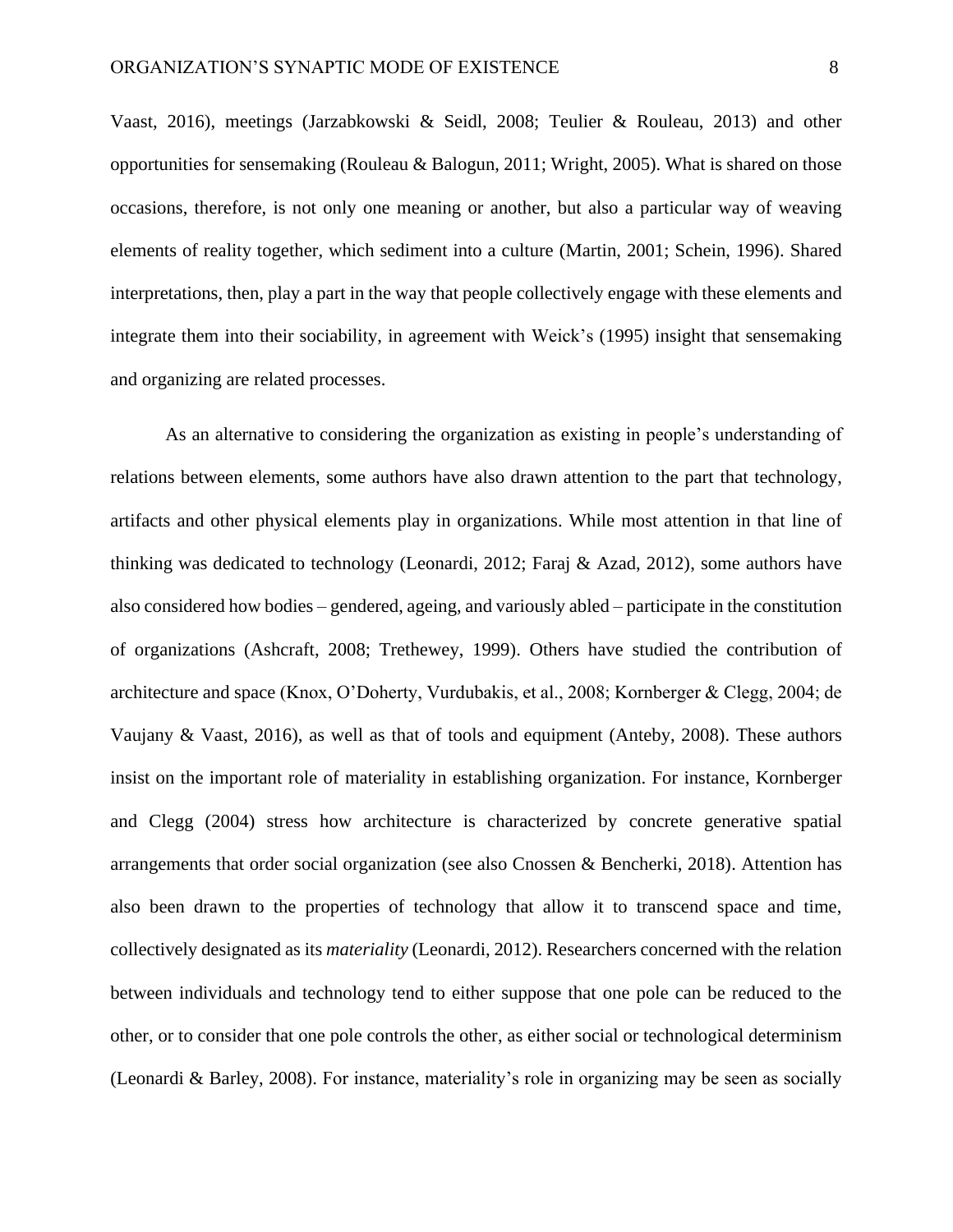constructed, thus tilting to the side of social determinism (Leonardi & Barley, 2010), or human behavior may be understood as constrained by material structures, which "require users to cope with the things that they perceive it can and cannot control them to do" (Leonardi, Bailey & Pierce, 2019: 668). Indeed, whether one pole has precedence over the other raises the question of control, since, as Dale (2005: 651) notes, organizational control is a "combined social and material construction."

However, while a good proportion of research is concerned with disentangling the part the social and the material respectively play in their encounter, the studies focusing on linking the social or the material restrain from rethinking the dualism of the relationship between the two. In response, authors have pointed out that the relationship may also be viewed "via a relational ontology focused on constitutive entanglement" (Faraj & Azad, 2012: 249). Overemphasizing the social realm would indeed "cheat matter out of the fullness of its capacity" (Barad, 2003: 810), and the opposite is also true. There is therefore a need to make the familiar categories of the social and material strange again to discover that they are themselves already made up of many *things* (Beyes & Steyaert, 2013).

## **Starting in-between things: relationality**

While much empirical work proposing to take a "relational" stance has in fact used this term to refer to relationships between human individuals (e.g. Kellogg, 2009; Montanari, Scapolan & Gianecchini, 2016), some studies use the term in a stronger sense. These studies, rather than reducing organizations to one type of being, refute that there was ever a "bifurcation of nature" (Whitehead, 1920), and suggest that registering the many beings that populate society and organizations is more complex than it appears. Humans are social beings but they are also natural to begin with (Rosset, 1973) and any attempt to "purify" the social and the material into neat realms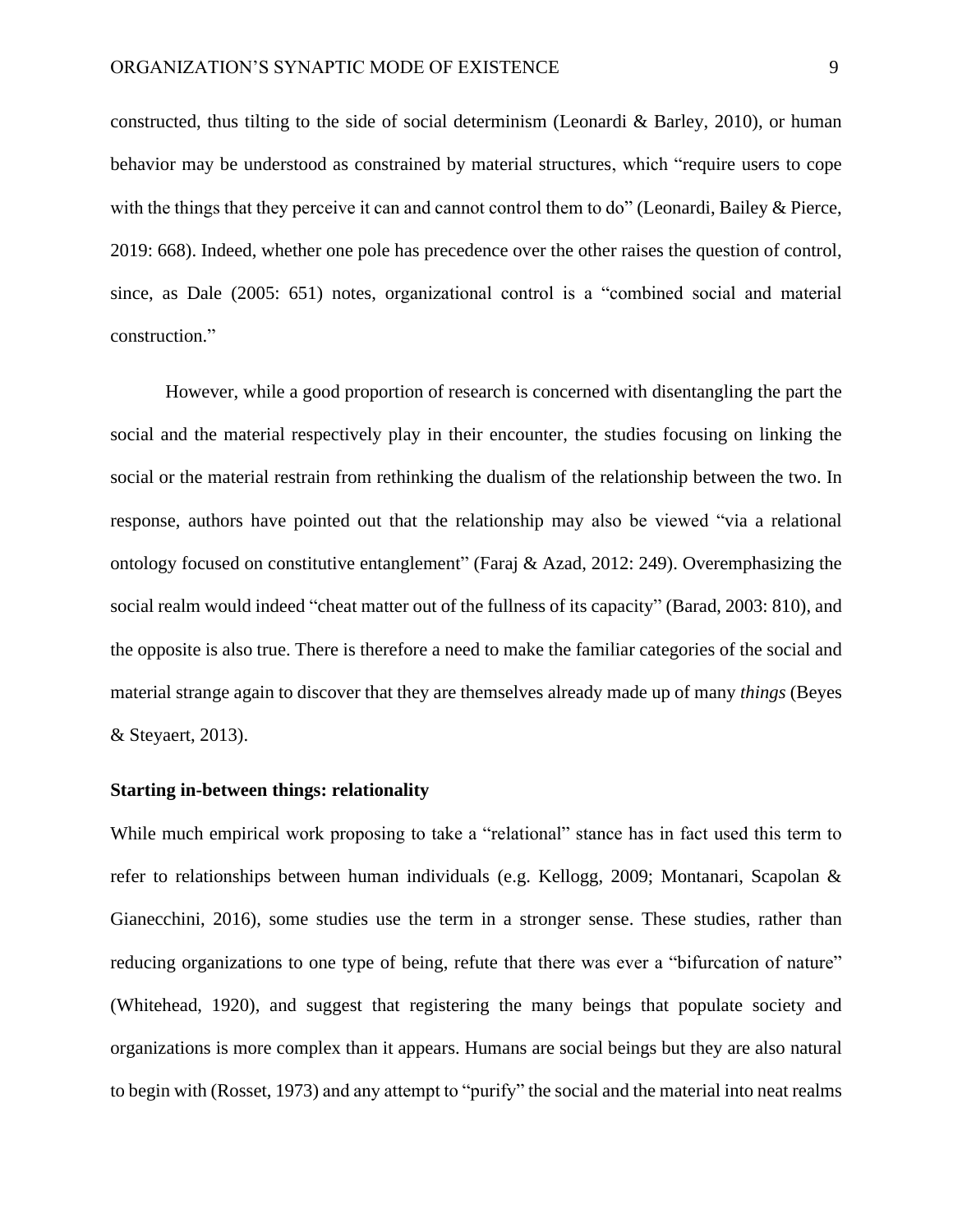is a fabrication (Latour, 1993). More than duality, we must think in terms of multiplicity (Linstead & Thanem, 2007; Styhre, 2002). Organizations are monstrosities given that they exist as multiple things at once and always exceed attempts to reduce them to any simple categorization (Thanem, 2006). Even the human self is punctuated with breaks and discontinuities, rather than being a homogeneous and coherent material (Driver, 2014). Otherness constantly encroaches on efforts to define organizations and subverts them from the inside (Bloomfield & Vurdubakis, 1999). Organizations are also monstrous as they may fail to record or even permit the existence of others, for instance because their numerical or bureaucratic practices may limit the forms by which beings can account for themselves (Munro, 2001).

From the moment we acknowledge that organizations exist not only *with* other beings, but *through* them, the question is raised as to how beings engage in relations with each other to constitute organizational assemblages. Scholars attempting to answer this question have adopted a relational ontology to understand how people and events or things relate to constitute organizations (Cooper, 2005b; Munro & Jordan, 2013) as well as abstractions such as authority (Bourgoin, Bencherki & Faraj, 2019) and resistance (Wilhoit & Kisselburgh, 2019). This question has been particularly posed in terms of desire, which is not so much a want for something lacking, as if each component being was incomplete without others. Instead, desire is an autonomous process, an urge, towards no particular object (Linstead & Brewis, 2007). This appetitive movement could be better described as a thirst for more existence, aiming for its own proliferation and trying to reach it by connecting to other, similarly oriented processes (Hietanen, Andéhn & Wickström, 2019). A relational stance stresses the *in-between*, thereby challenging the common understanding of organization in terms of the categories of the social and the material, and encouraging a sensitivity to the *act* of relating or connecting a multiplicity of beings (Cooper, 2005: 1689).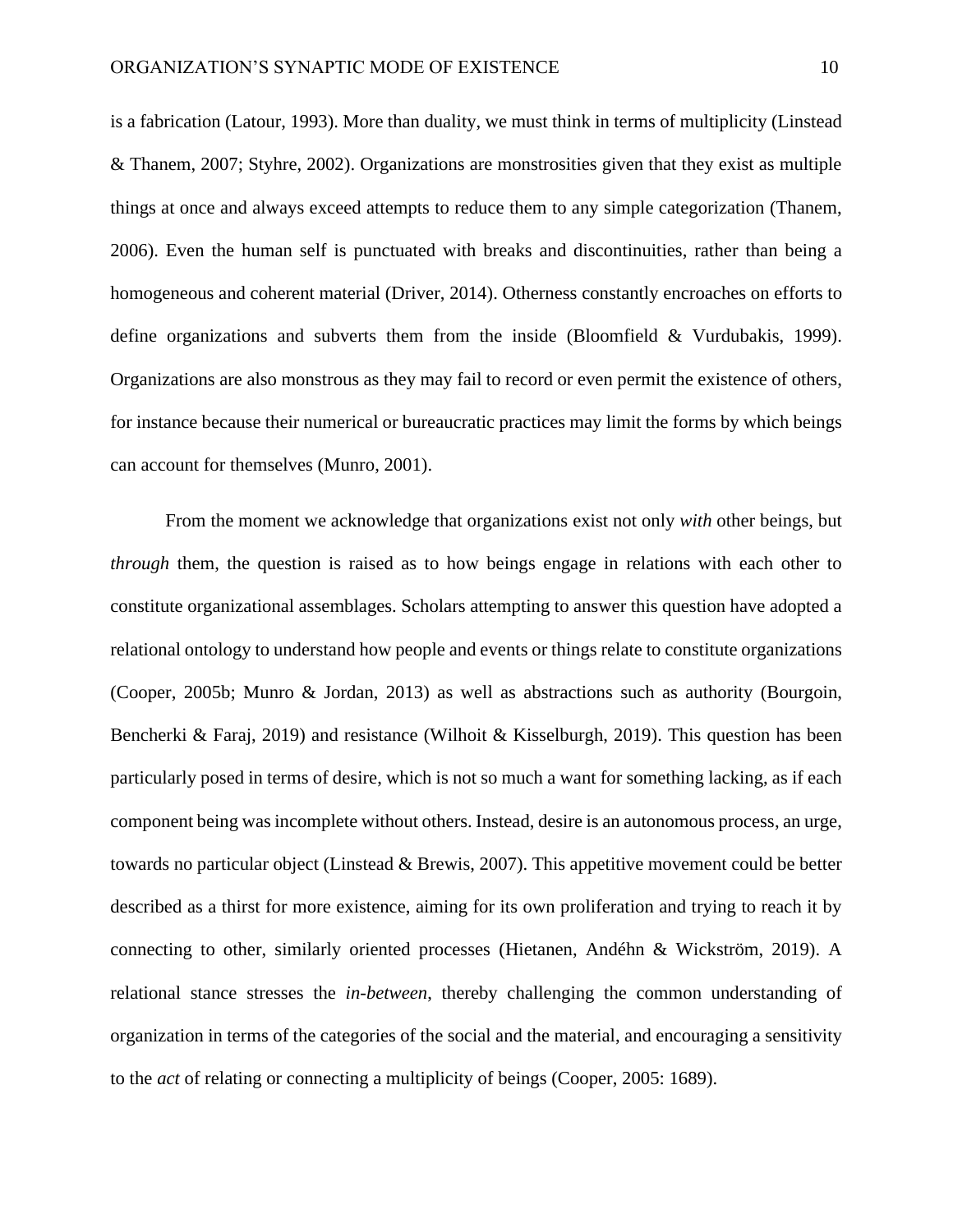To further elaborate this strong version of the argument, we turn to French philosopher Etienne Souriau (2015, originally published in 1943). Souriau suggested that any given thing exists in many different ways at once, which he refers to as modes of existence. For him, existence itself is a matter of degree, depending on how many modes take up the thing's action. An important element of Souriau's theory is that one of the modes he identifies is what he refers to as the "synaptic" mode, which corresponds to that which exists inasmuch as it allows passage between other modes of existence. It is, in a sense, a mode which articulates other modes, and which as such combines elements of what we understand as relationality with aspects of organizing.

# **Finding 'passages' between modes of existence**

The notion of modes of existence finds its roots in Spinoza's (1994) *Ethics*, where the Dutch thinker suggests that reality is made up of a single substance expressed through different "modes." These modes correspond to "that which exists in, and is conceived through, something other than itself" (Spinoza, 1994: 1), pointing to the fact that existence must be continued through uptake in other beings. In other words, to exist, a being must find others that can continue its action through their own, taking it up and continuing it; hence, existence is inherently relational. For instance, a person exists physically as matter in space, biologically as flesh and blood, but also politically as a citizen, fictionally as a character in their friend's short story, legally as a party to a contract, and so forth. This entails that the social and the material are not the only two modes of existence. Most importantly, the relation between modes of existence is not external, as if something existing under one mode tried to get in touch with something existing under another mode, but rather internal: the very existence of one being depends on its ability to continue its existence otherwise.

Souriau's notion of modes of existence, including the synaptic, makes it possible to devise an empirically viable approach to the study of how elements existing under diverse modes of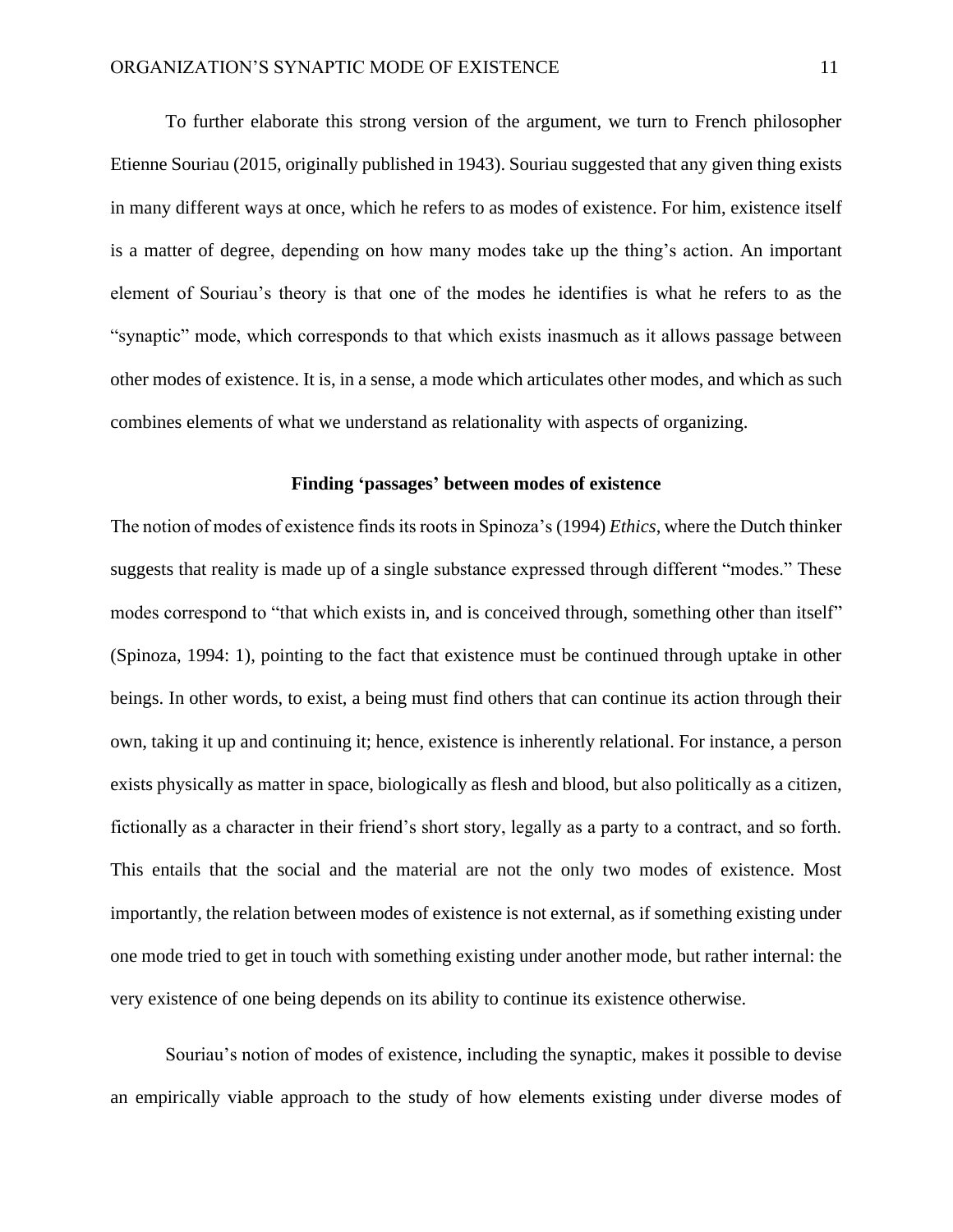existence may play a crucial part in constituting organizational reality. It allows extending current understandings of relationality and materiality by recognizing that the organization lies in the articulation between modes of existence. That articulation is not abstract but relies each time on a concrete mode of existence that provisionally plays the part of an articulating 'meta-mode.'

Thinking in terms of synapses highlights the importance of considering organizations at the intersection of several modes of existence. As Souriau (2015: 182) unequivocally states regarding modes of existence, "considering one as having priority over the rest, is therefore a gross mistake and an abyss of error." Instead, existence must be understood in the conjunction between modes. Souriau lists "intensive" modes of existence (degrees, levels, distances, etc.) and specific modes (phenomenon, thing, identity, universals, psychical, solicitudinary, virtual, etc.), and notesthat they transition into one another and that a being is always scattered across modes. This means that any being exists through the actions of others. That is why, as Latour (2005: 24) notes when commenting on Souriau's notion of modes of existence, the term is "clearly linked to the expression of alternative ontologies" since most beings exist *as* many others, and may be said to exist politically, legally, economically, etc., depending on who or what continues their action.

Those crossings are made possible by the *synaptic* mode, which may take a different empirical form depending on the situation – for instance, how a biological being becomes a fictional character depends on the apparatuses of writing and publishing. A synapse is defined by its function: 'the very nature of a synapse is to "bring together"' (Stengers & Latour, 2015: 72). In the same way as a synapse, the junction of two nerve cells, is where an electrical signal becomes a chemical one and back again, the synaptic mode of existence ensures that the action that takes place under one mode continues on under another one, although it also expresses itself fully in each one of them. As he explains, "Existence is all the existences, it is each mode of existing […] it is cloven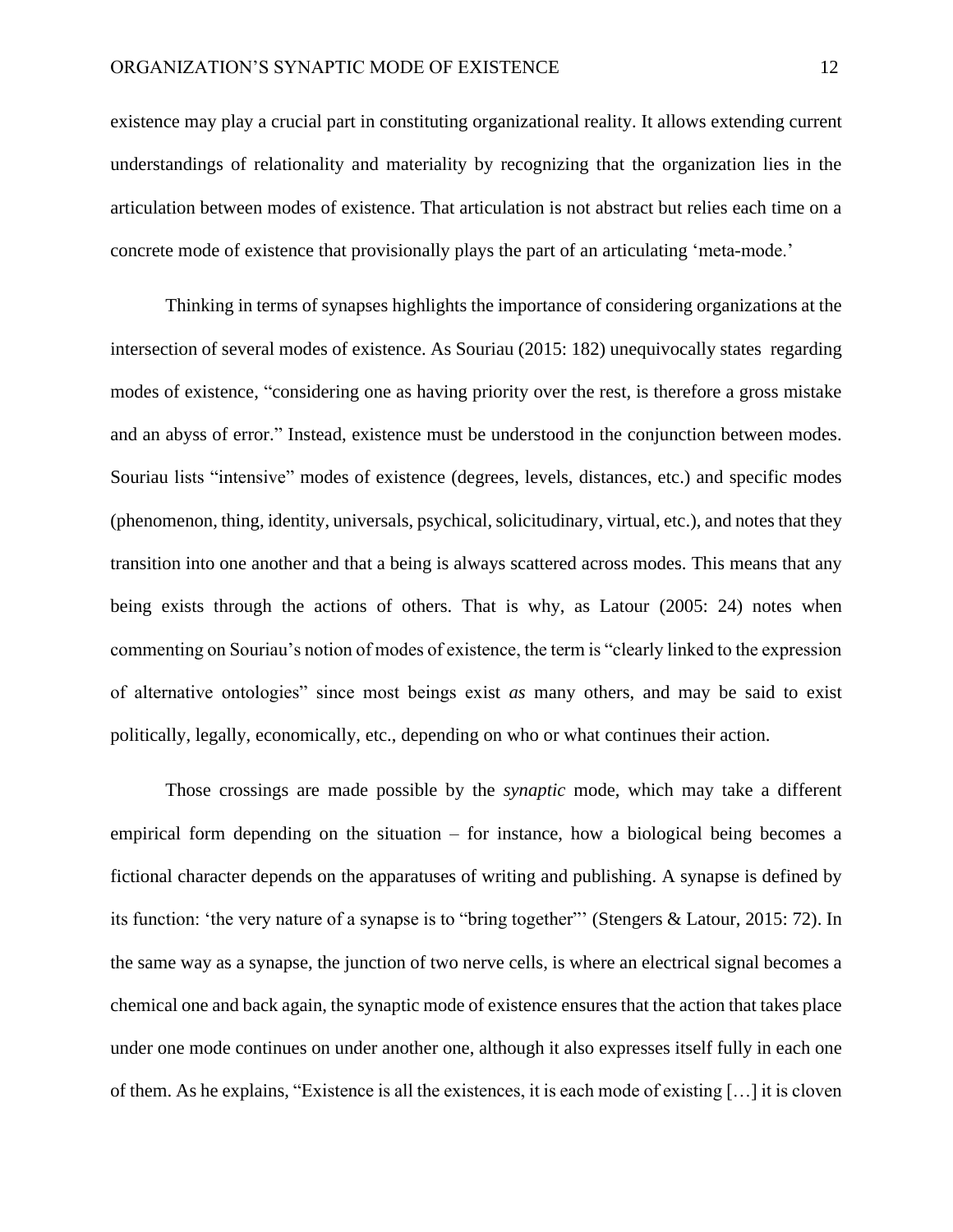in and through its modal diversity [… it] resides and accomplishes itself integrally in them all, in each taken on its own" (Souriau, 2015: 187).

In that sense, synaptic existence is not merely the addition of modes of existence. Indeed, for Souriau, modes of existence do not simply co-exist, but also support each other's existence as they take it up and continue it. He refers to the synaptic mode of existence as the 'anaphoric' mode, referring to the anaphora, the stylistic device that consists in emphasizing an idea by repeating the same group of words. To exist, then, is also to be repeated, like an anaphora, through the same or through different modes of existence, as an author exists as a body, as a name on the cover of her books, as a character in a literary critic's work, and so forth, while always maintaining some recognizable equivalence through those repetitions. For clarity, we will from now on simplify this vocabulary by speaking of one mode 'taking up' the other and of 'uptakes' and 'passages.'

We therefore propose that organizational existence involves a form of uptake of one mode into the next, an uptake that corresponds to the synaptic mode. To understand organizations, we must understand how to move from one mode to the next and recognize that each being participates in the constitution of the organization's common reality because "the part hopes for existence together, it hungers after a different mode; it wants to be transposed into that mode" (Souriau, 2015: 188). This hunger is a driver for existence, as the different modes, as feeble as they may be, "are then 'calling us' because they need to be sustained to get 'more' existence" (Hennion, 2017: 78). Indeed, Stengers and Latour (2015) note, in their presentation of Souriau, that he redefines the notion of intention or desire: the driving force is not so much the volition to do one thing or another, but rather the appetitive movement towards the Other as an outlet to continue one's own existence (see also Debaise, 2008; Thanem, 2004). In that sense, the synaptic mode does not correspond to a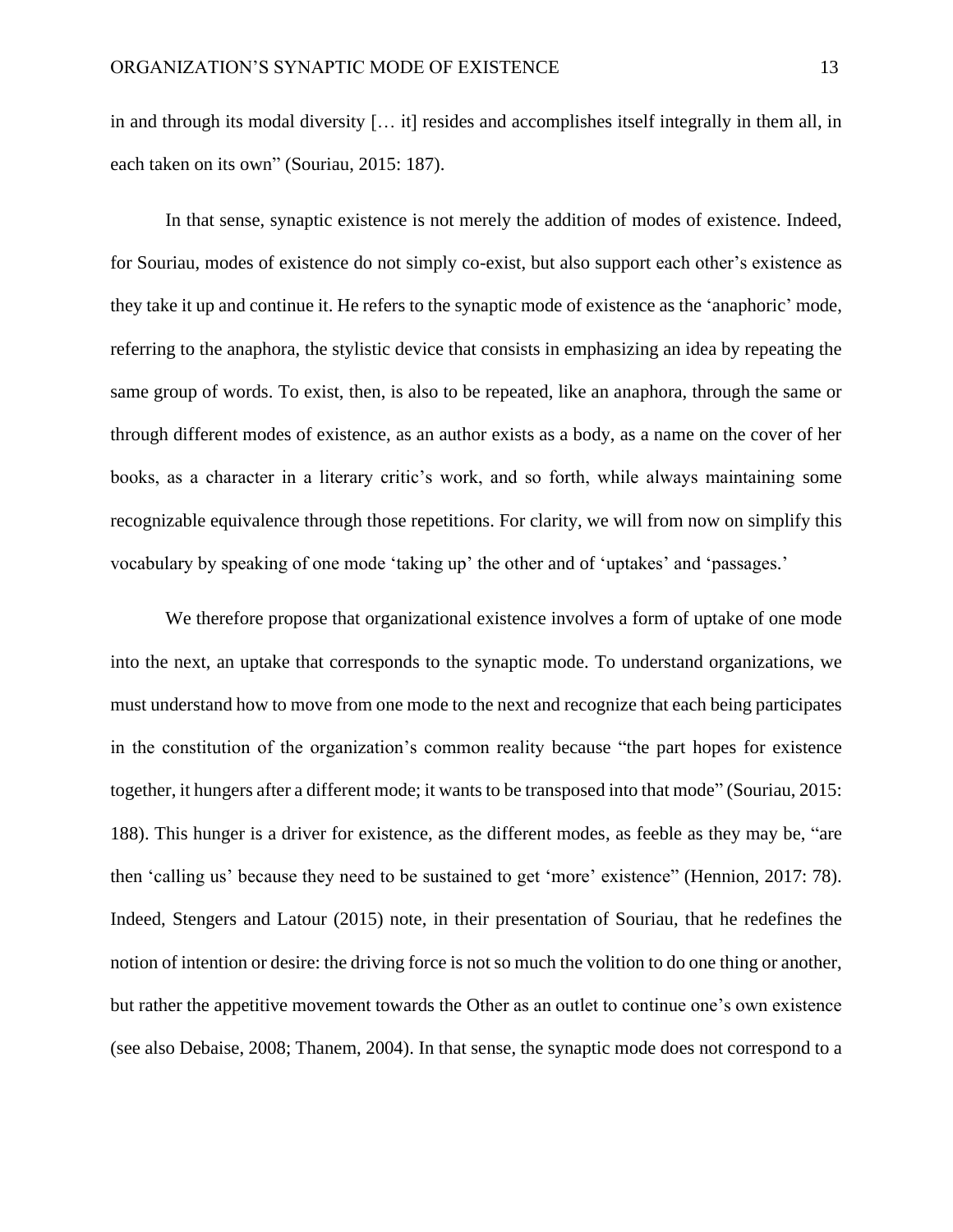collection of beings existing under different modes (this would be ontic pluralism), but to entities that exist to the extent that they facilitate, channel or guide other existences' appetitions.

The organization's existence as a synapse can be observed in the work of articulation between modes of existence and their appetitions. This work, in its turn, is observable because it is rooted in action, in the ""what is done," which is itself the true existent' (Souriau, 2015: 176). This action-based view of existence means that 'the event becomes the true substance, and the connection between all beings becomes exclusively transitive and situated or constituted in the action itself, and according to its mode' (p. 178). This action is therefore the action of passing, of moving from one mode to the next, and of preserving a form of agentive equivalence through those modal changes. It also means, and perhaps especially in organizational contexts, that equivalences may be contested, as the 'threshold of identity' may not be agreed upon. Furthermore, some of these passages are reversible, but others not so, which means that passing from one mode to the other also shapes existence in a more or less durable way (Callon, 1991).

Such passages between modes are not rare, esoteric occurrences. On the contrary, they are routine accomplishments that allow us, human beings, to embrace the richness and complexity of the world. They are at the heart of what we usually mean by the term communication. Indeed, communication is not only about human's use of language, but also the transformation and transfer of action from one being to the next. Communication, therefore, also takes place when a movement of the foot on a pedal ultimately leads to the car moving faster (Bencherki, 2016; Cooren, 2015). This more generous definition of communication allows accounting not only for transactions between individuals exchanging signs, but for all acts by which action is moved from one entity to the next, irrespective of their mode of existence. Insisting on the way communication performs an assemblage or arrangement of beings and articulates action among them shows that the synaptic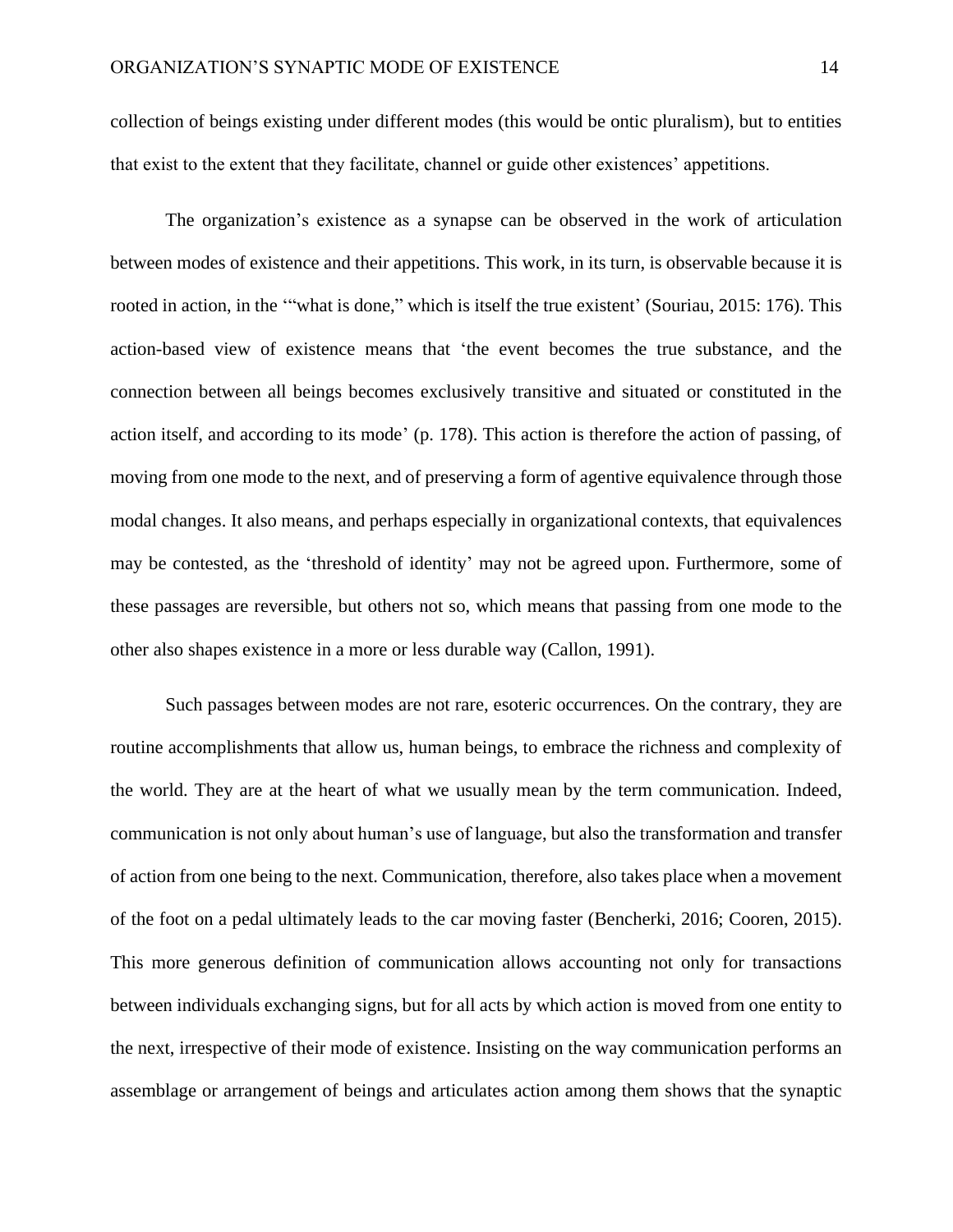mode of existence is at least as common and as constitutive of organizational reality as communication is. It also gives a hint as to the sort of empirical phenomena we may be interested in observing to look for modes of existence and their articulation: we must look for how modes of existence can 'speak' to each other to convey action (Bencherki, 2017; Bencherki & Iliadis, 2019).

## **Research setting: Preparing to merge**

The importance of passages between modes of existence and the notion that the organization consists in the articulation of those passages emerged while we studied a hospital merger in Denmark. This merger consisted of several hospitals combining into a single large public university hospital. As part of preparing for the merger, a leadership development initiative took shape where consultants from the hospital's HR consultancy unit, in collaboration with external counterparts, were assigned by the hospital top management to coach department managers and leaders through the merger process, and to encourage cross-departmental collaboration to improve continuity of care. In this article, we narrow our focus to a specific medical department, which we call department H. This department was to merge three geographical sites into a single one over the following three to four years, and the goal was to reduce the number of patient beds by 20%, by treating more cases on an outpatient basis. Like the rest of the hospital, department H was preparing for the merger while also facing broader challenges, such as an aging population and fast-paced technological change. At department H, the consultants' role became both to help implement the strategic initiative that followed the mandate entrusted to them by the hospital's top management, moreover, to assist the local team at department H in preparing for the merger and transform the initiative to fit the department's own reality.

Our observations at department H spanned from spring 2013 to summer 2014. The material we collected consisted of about 200 hours of observation, including a number of informal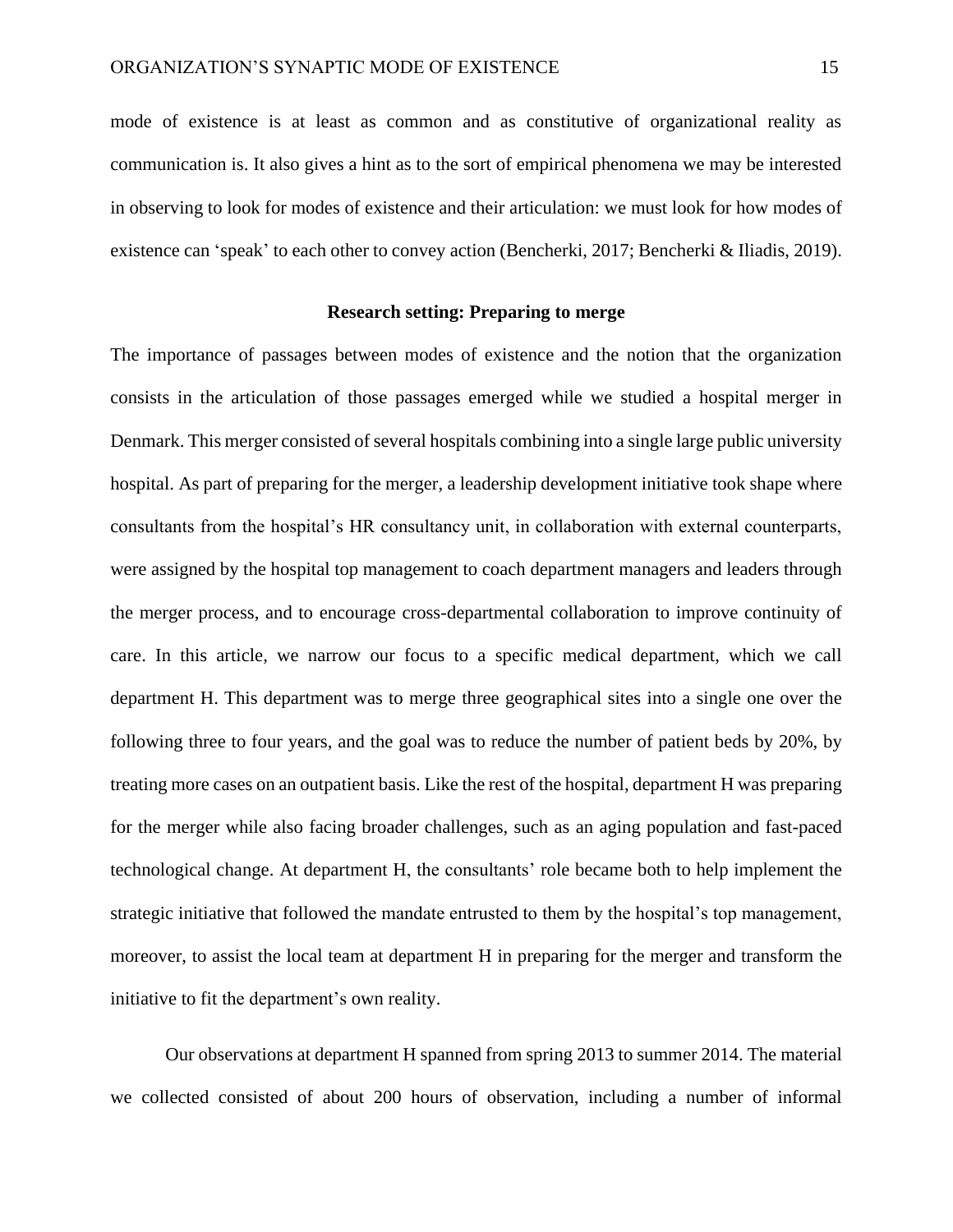conversations or ethnographic interviews (Spradley, 1979), as well as 37 formal semi-structured interviews. We also shadowed (McDonald, 2005; Meunier & Vásquez, 2008) two consultants from the HR consultancy unit, Anne and Karen, as they worked with the department's management team (consisting in a head doctor and a head nurse) and with department 'leaders' who were doctors and other professionals (mainly nurses) with administrative roles. Because of the consultants' developmental approach, they collaborated mostly with those leaders and worked with them through interviews, meetings, and a series of three-day seminars at a conference facility. We also observed the clinical leaders in their everyday work and conducted interviews with them related to the upcoming merger. Hence, we adopted a multi-sited approach to the consultants work and to department H's preparation for the merger (Marcus, 1995), yet what we observed was not a coherent view of the merger (see also Ratner & Gad, 2019). Rather, what we witnessed were series of crisscrossing agential lines corresponding to uptakes of one action into another existing under a different mode, until the department became something else while remaining department H. Our analysis attempts to reveal how these uptakes precisely took place and how they were articulated.

In the next section, we explore the details of these passages by looking at department H's daily work and the consultants work in supporting the transition. The case of the merger allows us to expect a concentration of such passages. We focus our analysis on interview and observation excerpts where the consultants and leaders were especially concerned by how pieces of the puzzle would fit together, thus making explicit apparent inconsistences and breakdowns in the way action would move from one part of the department's organization to another. Karen and Anne, the two consultants, as well as the department leaders, found themselves having to actively deal with desultory existences and tie them back to others. Our analysis followed an abductive reasoning (Klag & Langley, 2013) and, having Souriau's modes of existence – phenomenon, virtuality, thing,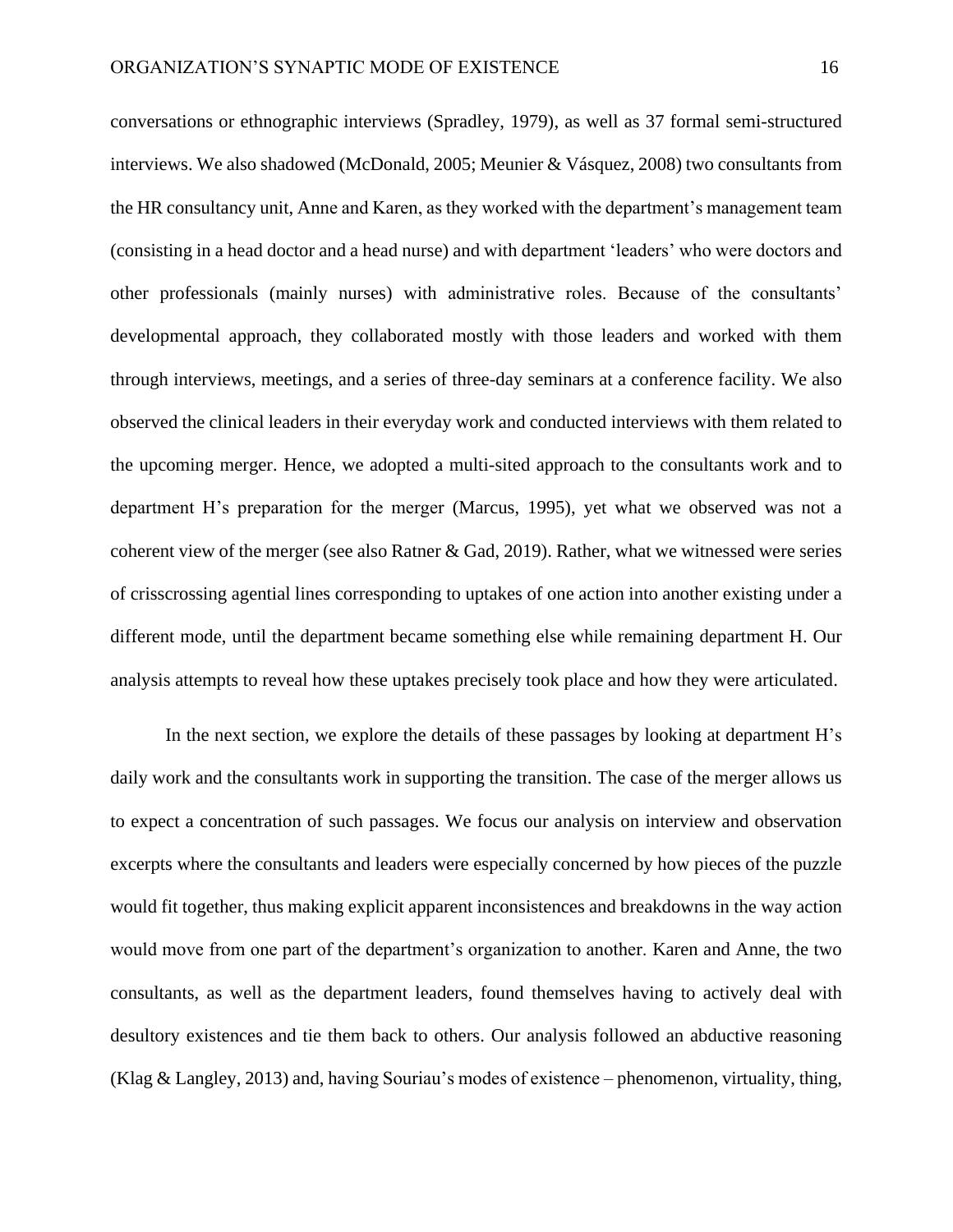solicitudinary, synapse, and so forth – in mind, we carefully analyzed interview transcripts and field notes in search of the many elements that were at play and attempted to identify under what mode they exist. We found that elements such as physical objects, abstract concepts and finances and budgets were all ways through which department H came to exist. Yet, a crucial part of the work related to the merger consisted in these beings existing *together* rather than as separate parts. The organizing feature of the synaptic mode of existence was therefore explanatory to us in revealing how Department H exist as more things at once. Through our analysis, we noted that some modes were more often than others involved in action moving across them. We thus inferred four broad categories of intermodal passages, which were critical in our empirical material. These four passages show how actions of entities existing under different modalities were articulated.

As we concentrate on the synaptic mode of existence in this article, we decided to avoid unnecessarily conceptual vocabulary and use ordinary terms to refer to the elements involved, that is, materialities, numbers and abstractions. The first passage we identified was that *materialities,*  that is, some physical objects, took up the action of other physical objects, such as a building being large enough to allow the presence of several beds. The second was that *numbers,* which we consider to encapsulate accounting procedures, budgets and funds, would be written down in such a way that they were more or less able to allow materialities like beds and buildings, for instance, to be taken up and exist in a particular way. Thirdly, *abstractions*, such as consulting principles and managerial responsibility in our case, more or less successfully accounted for materialities such as the buildings in the new merged Department H. Finally, abstractions were themselves taken up by numbers, which again allowed the abstract beings to exist more or less successfully. We organize our analysis along these four passages between modes of existence, which are not easily separated out analytically: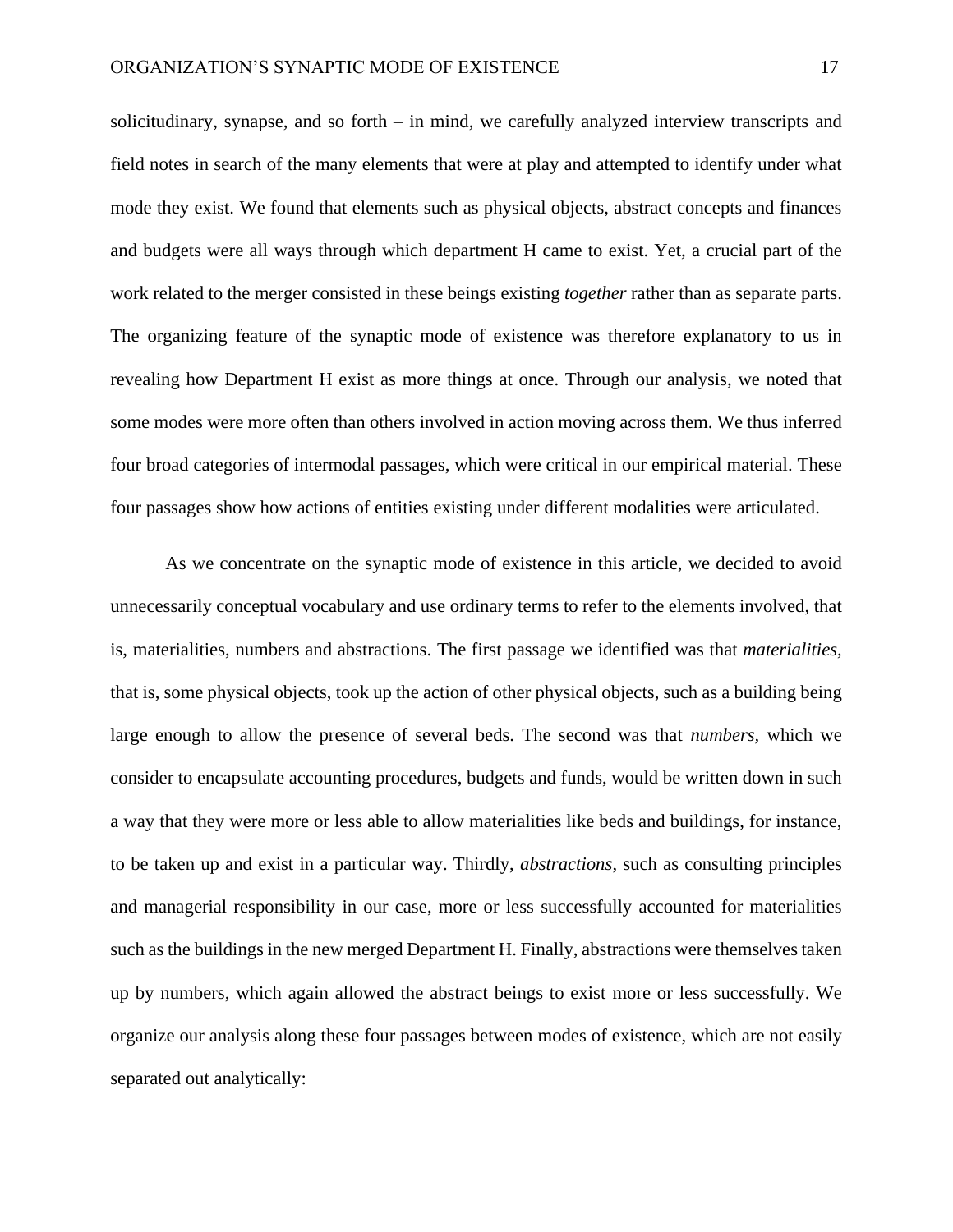- (1) materialities taking up materialities,
- (2) numbers taking up materialities,
- (3) abstractions taking up materialities
- (4) numbers taking up abstractions.

Of course, we recognize our analysis is only partial and could be done otherwise, as is widely recognized in ethnographic research (Watson, 2011). Also, while we name these categories using "positive" terms, in fact they mostly showed themselves negatively, in hesitations and breakdowns. In analyzing each of the interview quotes and meeting excerpts, we follow the trajectory of beings existing under one mode of existence attempting to pursue their existence into another mode, by ensuring their action is taken up and continued into it. Positively, this materializes as the uptake of a being into another mode. Negatively, this appears as frustration when this uptake is denied or made difficult. These passages reveal how the organization exists as more modes at once and these existences may enable or diminish each other's existence. In this particular case, the stakes are important as failing to be taken up into new modes of existence may mean, in the context of a major hospital merger, that some people, projects, ways of working and other concerns may be left behind.

# **Following a hospital department's synaptic existence**

The merger was demanding to all departments at the hospital and Department H was no exception. The government required the hospital to make savings of 8% on its budget following the merger, and indeed, the hospital management recognized that all staff groups would be affected, and several efficiency initiatives were drafted in preparing for the merger. In what follows we will focus on the four different intermodal passages, which we inferred through our analysis. The move into a new building, the reduction of the number of beds, and shifting treatments outside the hospital, and thus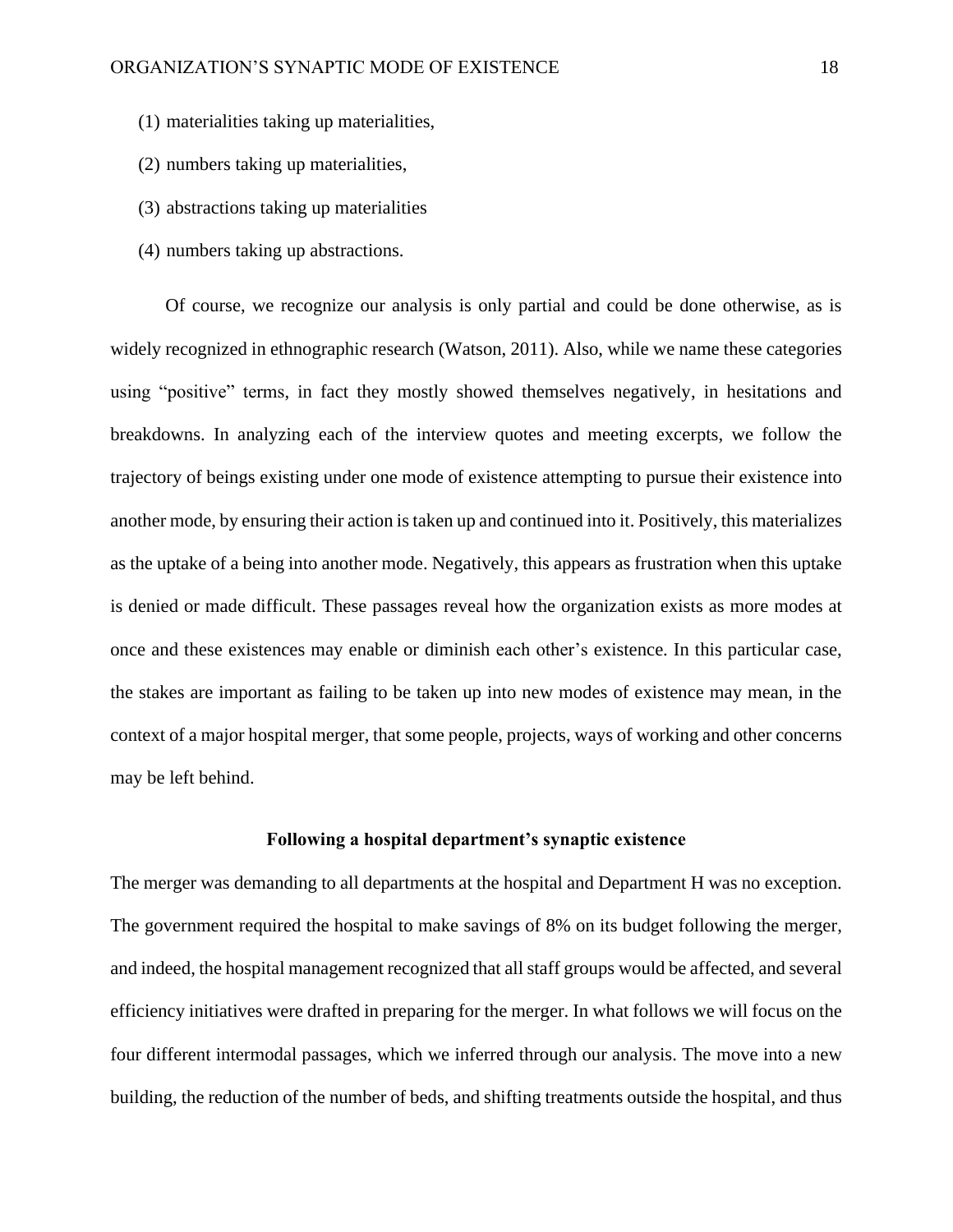outside the hospital's budgets, all became critical projects, as we will see below; they implicate various modes of being, including materialities, numbers, and abstractions.

## **Materialities taking up materialities**

Department H spanned three different geographical sites corresponding to three different ward sections. Each of the current buildings was old and posed its own organizing difficulties that were widely recognized by department personnel. For instance, patients would often be moved from one site to the other, encountering new staff along the way. The most crucial information would circulate thanks to the electronic patient record, but the different geographical locations still created challenges to organizing continuity of care. Its scattered premises had been improved – for instance, tables had been replaced – but the increasing number of patients being treated on an outpatient basis put great pressure on continuity of care across the current buildings. These issues were to be resolved with the new building, where department H would be unified 'under a same roof', but the relocation could also cause some difficulties of its own. The merger would mean that department H's three different geographical sites were going to join into one, with the consequence of reducing the physical space available for beds and requiring the three wards to combine into only two sections. As Karen, one of the consultants, explained, "it is a matter of the new physical surroundings – there simply is no room for more beds". Similarly, one clinical leader noted that "the physical buildings are critical for our ability to collaborate … you cannot just move a wall if you want to" (Interview, March 2014). Consequently, more treatment would have to be carried out on an outpatient basis instead, making the building design complicit of the management's goals to reduce costs. This understanding also became illustrated in an interview with the head nurse at department H. While looking at the blueprints of the new building, she explained how the new location mattered to the department's organization: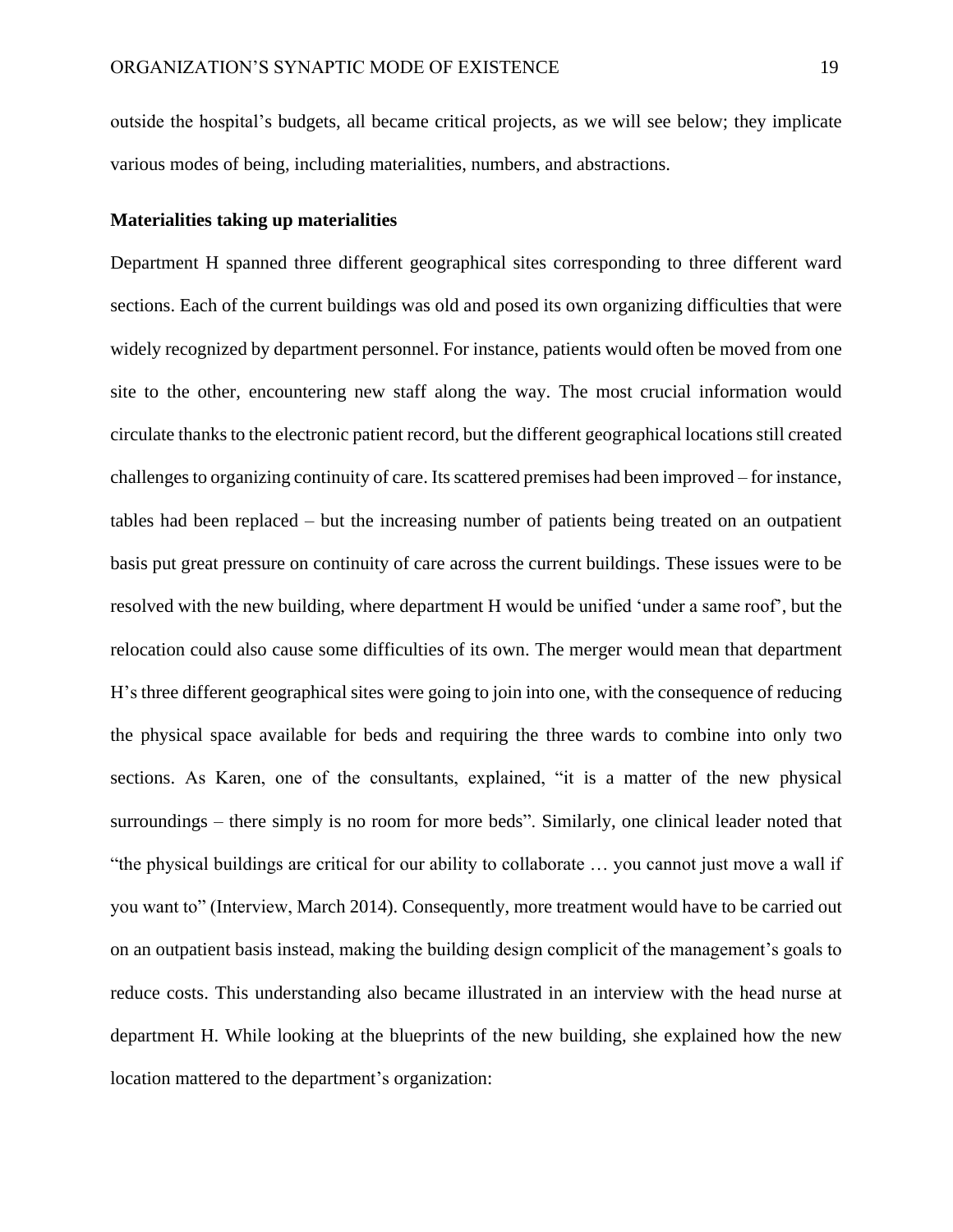[...] the issue is that the lines are made by the architects, we cannot change the drawings, but we will have to adjust to the surroundings. We need to adjust our organization to less beds but probably not less patients… The first two beds are to be closed by the end of this year, next year we will close three other beds, and in two years we will close one more bed. We have two large bed sections and one transplant section, which must move into two sections after the merger… This also means that we need to find out if there should be fewer leaders and if our way of organizing the department in specialized team divisions also must be adjusted (Interview, October 2013).

The head nurse notices how the building, in its existence as a blueprint, cannot accommodate the existence of as many beds as the department used to have. This means that there is no other option but to merge different sections, leading also to possibly fewer leadership positions. As she notices this, the head nurse is taking up the drawing's action into her own speech. This articulates a passage from drawings to buildings to beds to the organization of patient treatment. Through this passage, these actions are moving across one another and changing each other's existence. An inconsistency reveals itself in the articulation between the biological existence of patients and their other forms of material existence: as bedridden bodies and as patients under the care of the appropriate section. Health professionals were very aware that they were dealing with bodies that exist precariously: "… it is very difficult illnesses, life-threatening, where people can die within half a day or so [… it] does not respect the holidays, it doesn't care if it is Christmas or New Year's Eve" (Interview, November 2013). To ensure the continued existence of patients – almost literally, since their lives may be at stake – they must be channeled elsewhere: to outpatient care. As outpatients, they would be getting the care they need and then return home. Therefore, their existence would not need to be taken up by beds or other aspects of the department's physical disposition.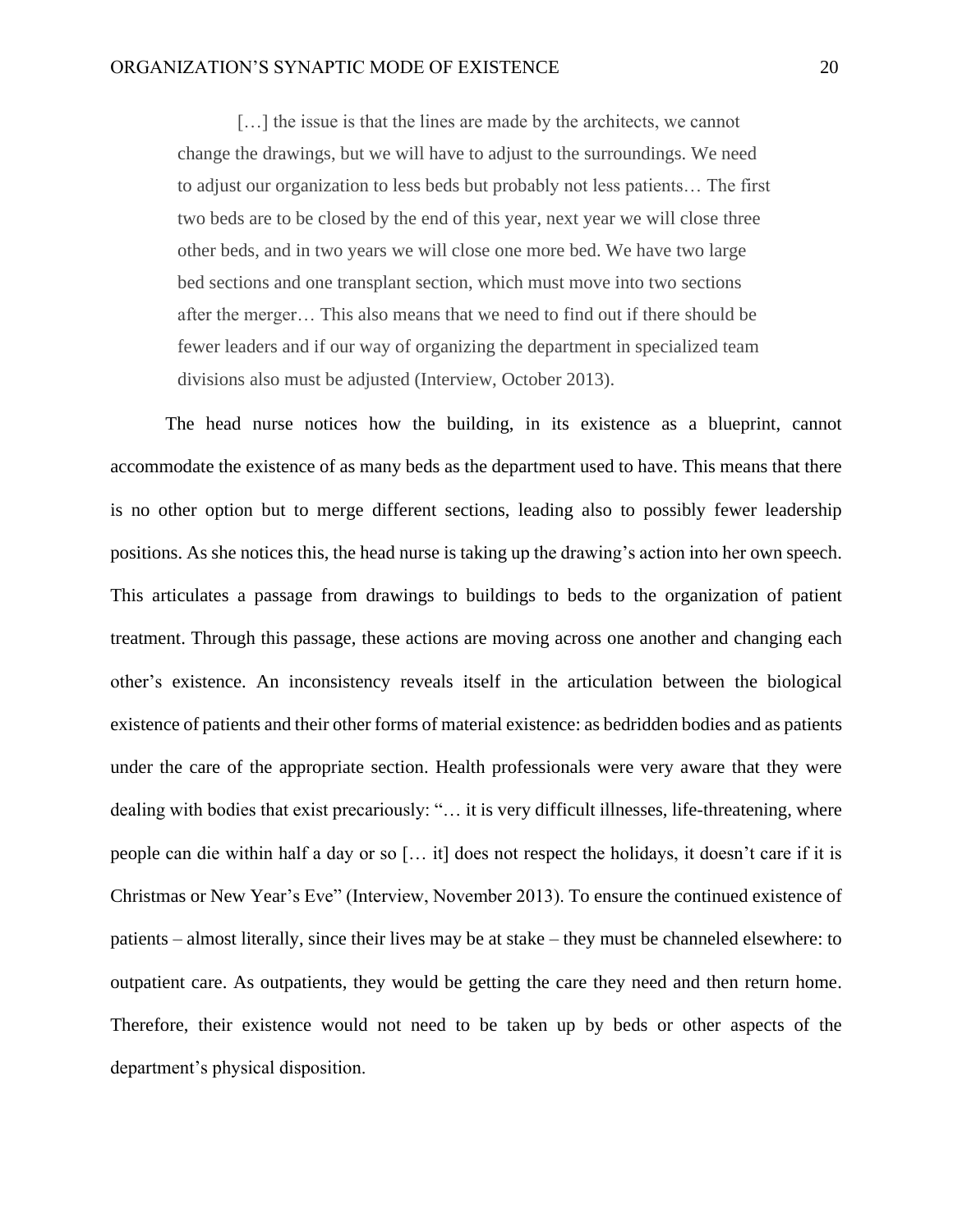As we also will see later, the passage from the existence of the new buildings to beds implicated in turn that the existence of patients also articulated a new organizational configuration, with fewer leaders and greater reliance on outpatient care. This new articulation channeled (bodily and medical) action towards a different form of material existence, the home rather than the hospital bed. As such, the organizational existence of department H required much more treatment on an outpatient basis, with a lesser focus on the individual patient.

#### **Numbers taking up materialities**

Another important issue that department H members faced was finances, especially in the context of the cost cuts that are demanded from them. To begin with, the new financial situation the government imposed on the hospital meant it could not continue existing on several sites and had to merge into a single one offering less total space to the department. Numbers affected the space available for beds (as we saw above), but they also directly impacted the availability of beds, as the head nurse described it:

Another difficulty related to the merger is that our staffing is equivalent to beds, and that it depends on budget reductions. We are told that we need to cut costs by 8% in total. This department has a budget of roughly 200 million DKK, and we have also been told that, in addition, we need to reduce 10% of our medical secretaries, but cuts also concern doctors and nurses (Interview, October 2013).

The head nurse's commentary can be understood as showing that less money entails having to let go of personnel, which in turn – given organizational and medical standards – affect the number of beds that can remain open. Finances, thus, do not allow beds to continue their existence through them. However, just as in the case of the building, this also means that members had to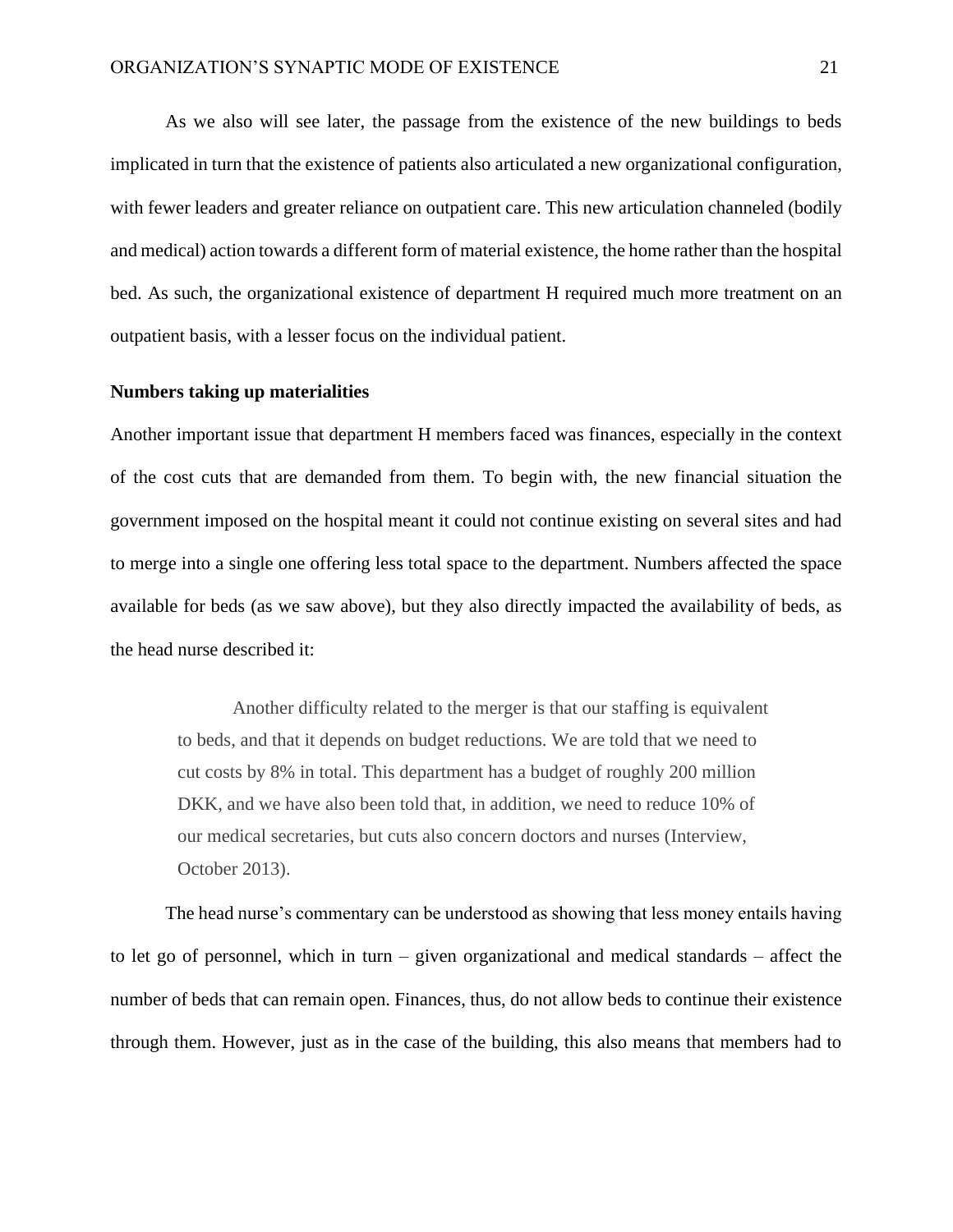find other ways of channeling patient bodies, or risk finding themselves in a contradictory situation. This was illustrated by Karen, one of the consultants:

Each time you remove a bed, you subtract some costs. The beds are what matters in the accounts [...] they [the leaders] argue this is an accounting maneuver, since the patients are still there, and they are still overbooked. However, they will have to officially close two beds. The overall issue is that 163 beds will be closed at the hospital [in total] and this is not something they will have reached as a result of new forms of treatment (Meeting, September 2013).

Karen regrets that due to the budget's inability to accommodate beds, it is also unable to continue the patients' existence. As a result, cost savings are not an uptake of bodily and medical action – i.e., patients getting better thanks to new treatments – but are attributable to a disconnect between money and the actions it is supposed to allow. The beds, for their part, are supposed to be a passage point between accounting and treatment, since money is allocated per bed, but when patients are not put in beds, for instance because they are treated on an outpatient basis, then beds stop playing the role of passing patients' existence into the mode of numbers. The uptake from the physical existence of beds and patients to the budgetary mode of existence revealed how the passage from materialities to numbers were a critical way in which Department H existed. This existence articulated further complications in relation to the new organizational configuration after the merger: the new buildings required a reduced number of beds, and thus, the financing of the department appeared to be significantly curtailed.

#### **Abstractions taking up materialities**

Another passage we observed consisted in materiality coming to exist as abstractions. A key concept that was promoted by hospital management and the consultants in relation to the merger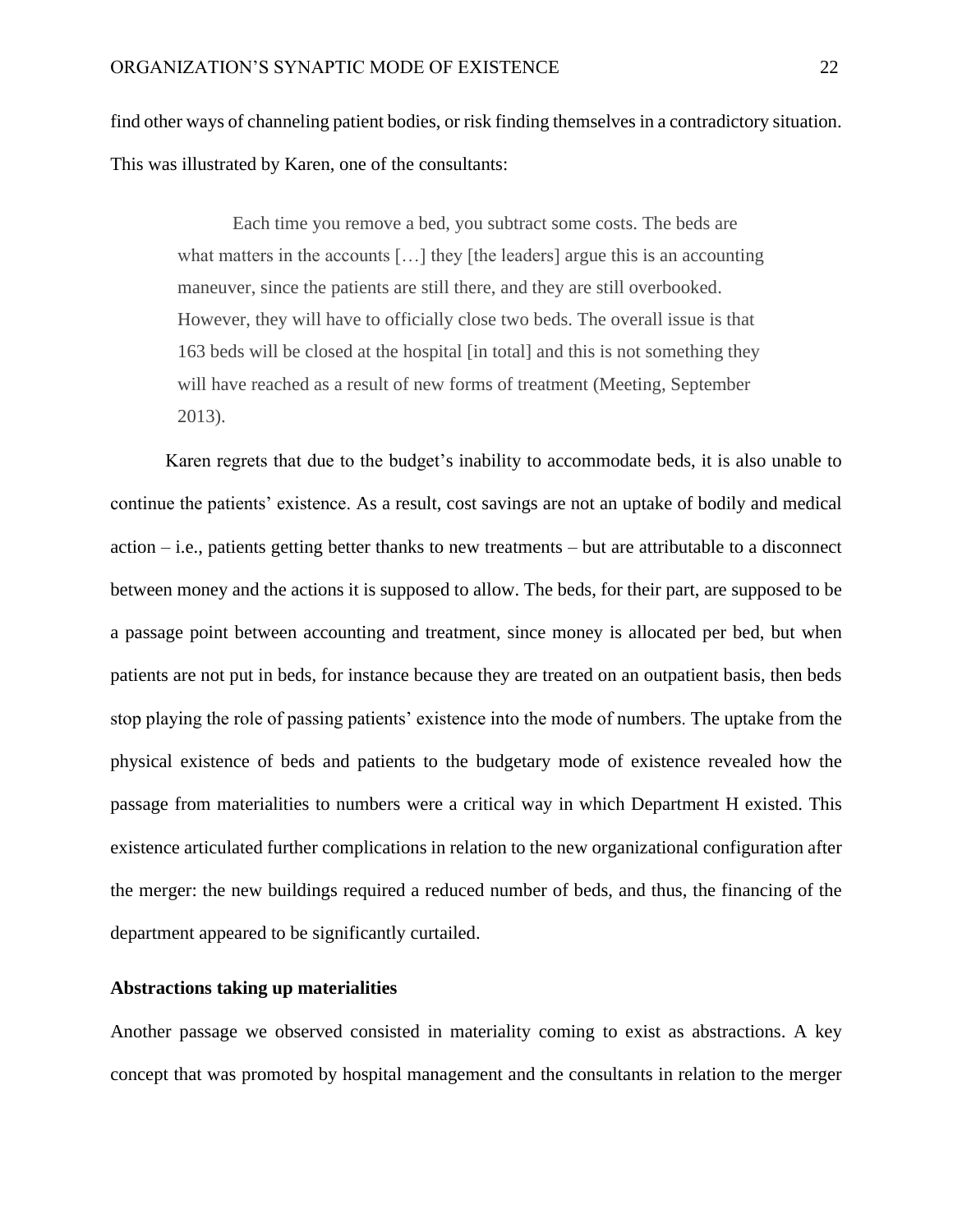was the notion of "task". Departments were considered to exist through the "task" they dealt with, and they were asked to define their "core task" and to focus on it. This meant, for instance, making sure not to do superfluous things and clarify the distribution of labor among department members. Indeed, the allocation of resources also had to do with the kind of expertise that was required to carry out the department's tasks. By carefully defining the task, the consultants suggested, departments would be able to get the work done despite budget cuts and take better advantage of the merger. Signe, the head nurse, explains in an interview how the notion of task is supposed to play an articulating role between elements of very different kinds:

We need to find out how to organize ourselves and this is something *we* must do, not something the top management will come and do for us. *We* must figure out what lies in personnel responsibilities, what lies in responsibilities in terms of operations, finances, quality objectives all these becomes very relevant during the merger (October 2013).

The abstract existence of department H, as defined by the concept of the core task, was thus supposed to allow money, physical space, competence, personnel and patients to continue their existence into each other and converge. Even though this abstract existence was supposedly capable to take up the materialities of the new building, in fact it failed, to some extend at least, to capture some of the material existences that were at stake during the merger. As Signe recognized:

We have been told that we own the task, but not our physical location, and that we need to start collaborating much more across sections and departments. Yet, our new physical surroundings do not necessarily reflect this. For instance, we will share physical sections with kidney patients, but these are vastly different domains of expertise, so how do we make this work – that is a question [we need to address] (October 2013).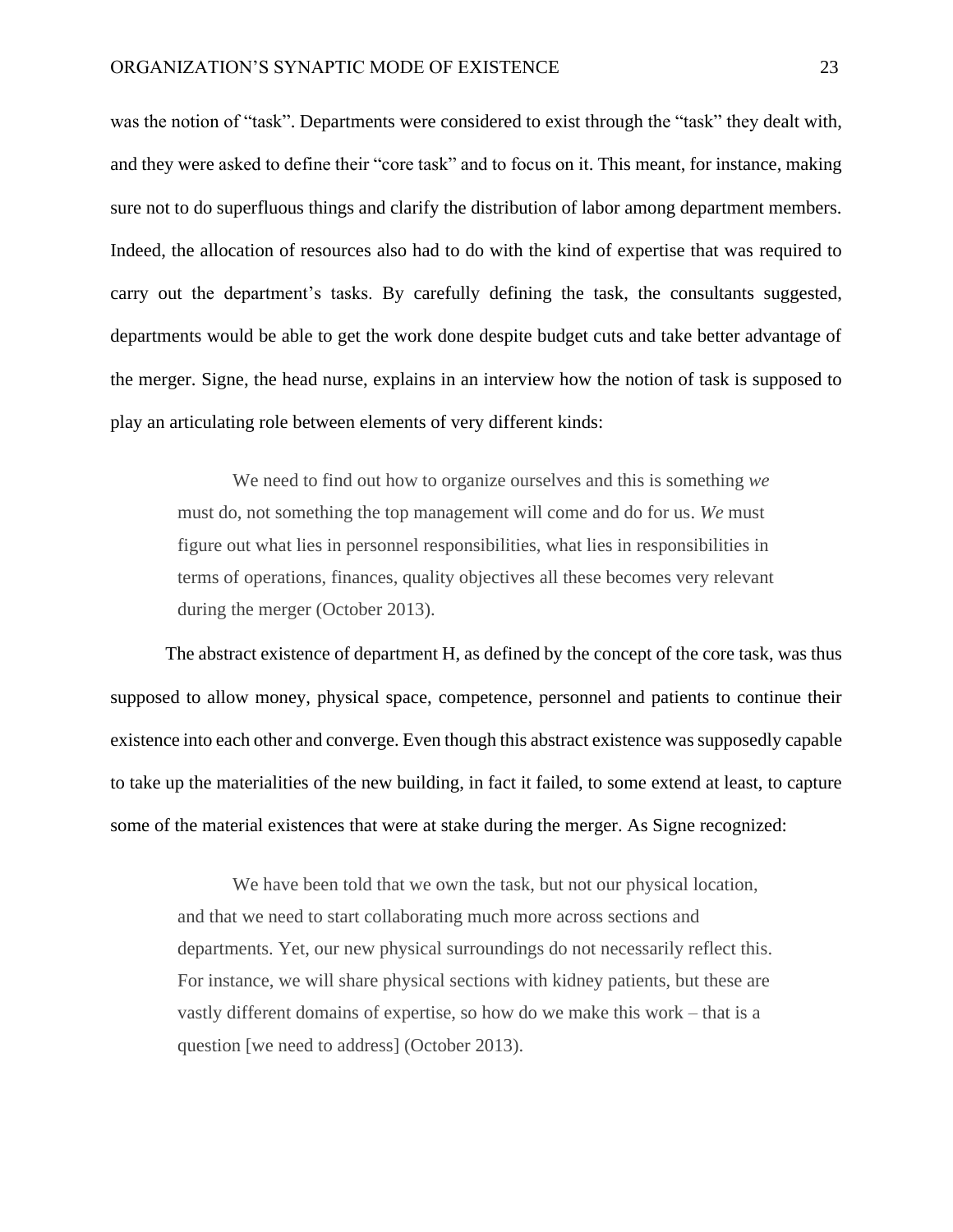In fact, it turns out that very different kinds of tasks would be carried out in the same space. Signe became unsure how to define clear responsibilities between people, and how to spell out procedures for operations, finances, and so forth, when teams of different departments, and therefore patients with different ailments, would cohabitate.

The abstract existence was, however, also allowed, in part, to mitigate this confusion. The two consultants, Anne and Karen, defended the notion of core task, and instead viewed many of the difficulties the members experienced as a result of disagreement between them on what that task should be. As Karen noted during a meeting with department leaders:

You all tell stories about good cooperation, high loyalty to each other and trust […] however it does not mean that everything works in an optimal way. What is less clear, at least for some of you people, is what the concrete managerial responsibility consists of in relation to your core task as a department. […] When we ask you if you have a shared job as a team of leaders in relation to the department's core task, we get very diverse answers (October 2013).

The abstract notion in itself was capable of allowing the department's diverse modes of existence to articulate with each other, provided that in turn the staff took it up and provided it existence in the form of a shared agreement as to what "we" as a department are responsible for. To say it otherwise, to exist in the passage between materialities and abstractions, the issue would lie in the fact that an abstract concept also needs to exist also in a different form, as a common belief among a group. If such a common core task could exist, then department H could perhaps articulate other tasks and accountabilities. This abstract existence, in its turn, was further taken up by other modes, which created complications, as we will see below.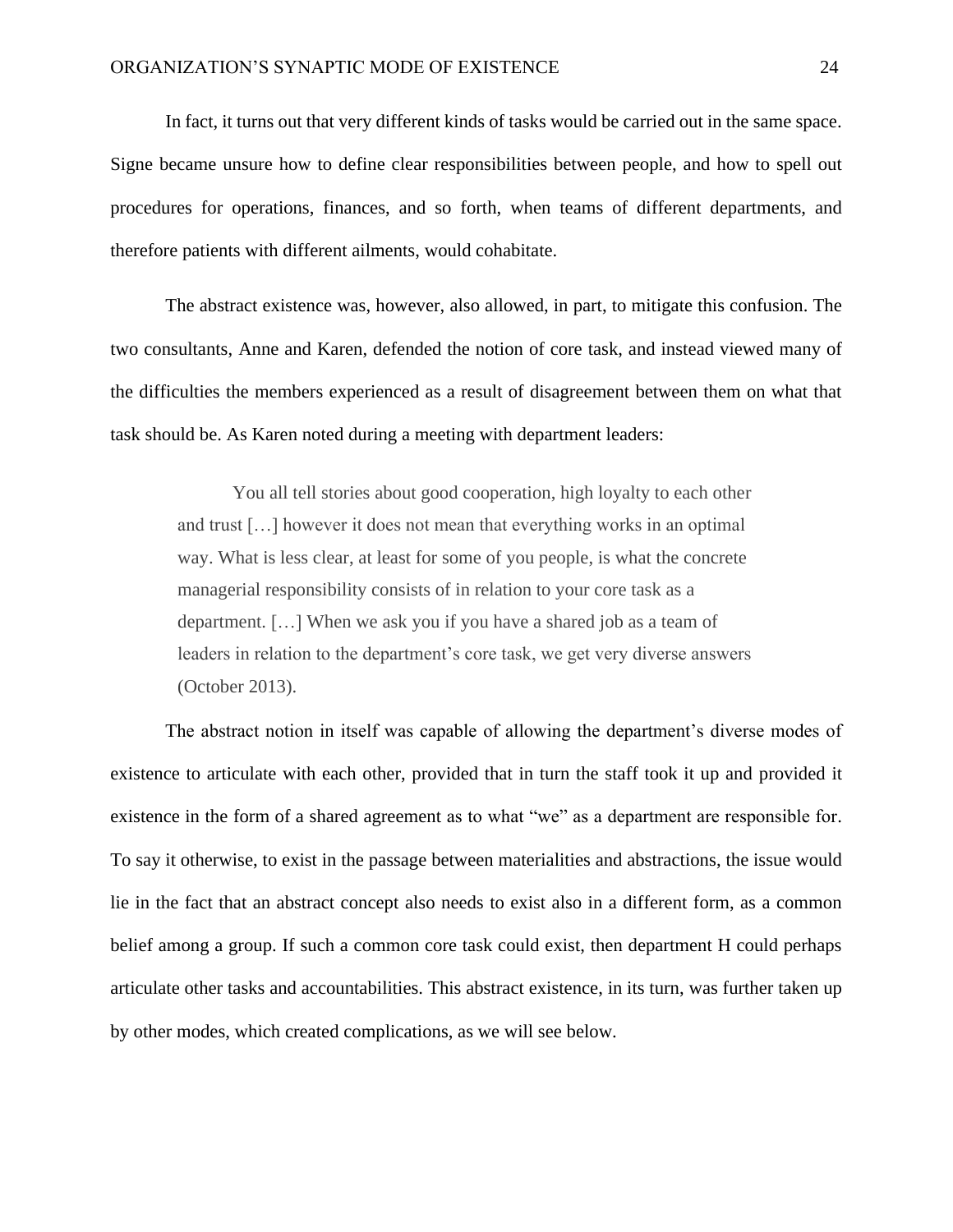## **Numbers taking up abstractions**

In the same way as the abstract notion of a core task had to continue its existence through a shared understanding, the other abstract concept of managerial responsibility, had to exist through other modes. One of these modes was numbers, and especially budgets, which was put to the test by the upcoming merger and the cost cuts. For instance, department H leaders were concerned that there was a discrepancy between the way budgets were decided upon and their level of managerial responsibility. As a ward manager, Lis, explained:

Our different sections also have their own budgets, which makes it easier getting an overview of where the money is spent. The issue, though, is that the budgets do not always reflect our level of managerial responsibility. We do not have the mandate to decide on many things, so although the budget is a huge consideration in our daily work, it is also a thing that we cannot always do much about (Interview, November 2013).

In this quote, Lis points out how local managers cannot change budgetary attributions and must therefore follow them without being able to make amendments. Thus, passing from abstractions to numbers gave existence to a certain conception of how departments and their subunits must be run, and while they may give the impression that they are in charge, these same numbers in fact do not allow the existence of local leaders' managerial responsibility, as Lis remarks. This contradicts the previous quotes concerning the "core task", which supposedly allowed departments to decide on how best to distribute responsibility and run their activities. In this sense, at times doctors and nurses had to decide on treatment options that went beyond budgets, and found themselves in a contradiction between the responsibility towards their patients that defines them as health professionals and their existence as members of a department that supposedly operates thanks to a particular budget. The department was thus torn between its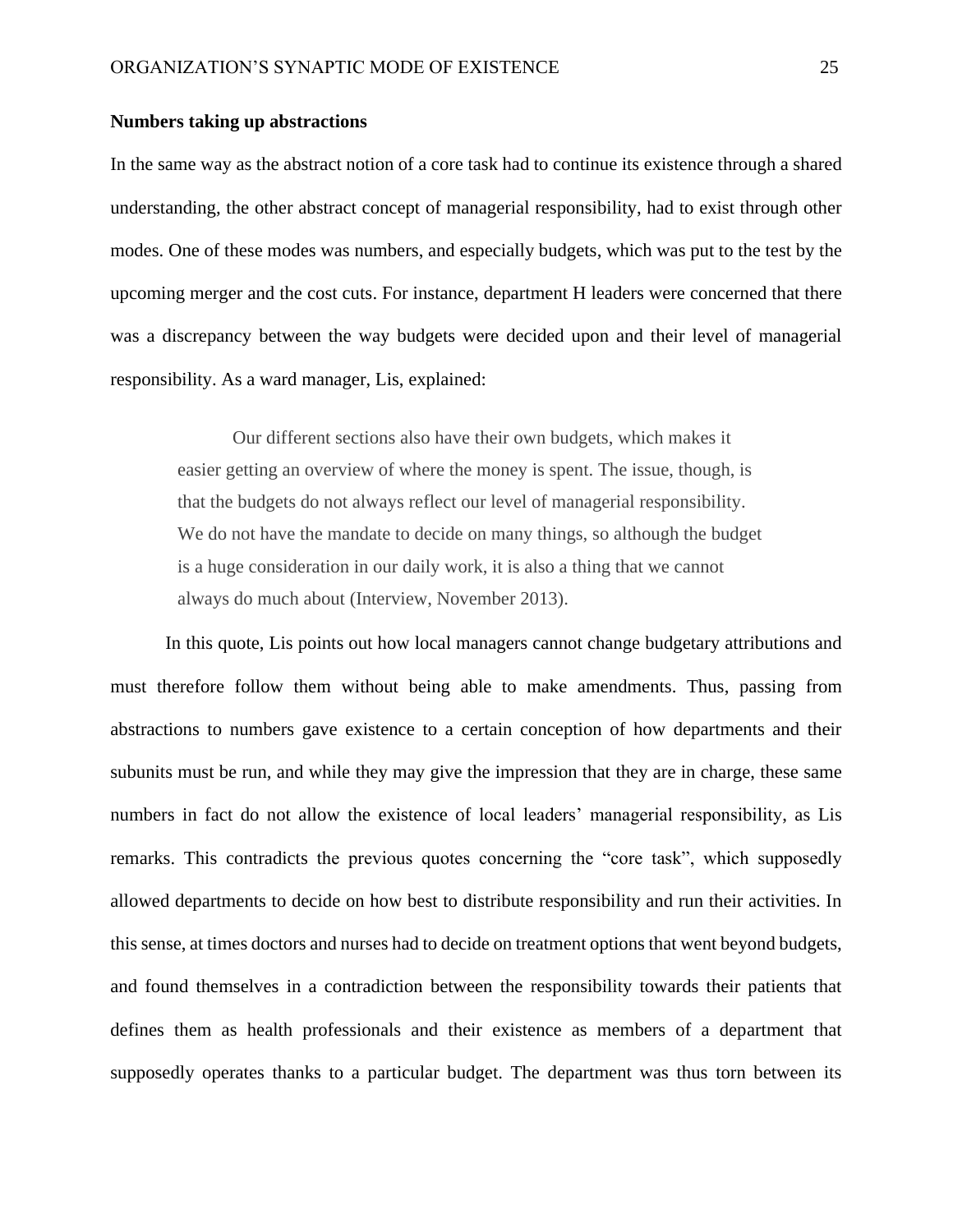existence as a day-to-day service to patients and as an administrative unit existing in numbers and dashboards.

When, during a meeting, the consultants, Anne and Karen, emphasized the importance of defining the department's core task, the ambiguous role of budgets and finances in relation to the everyday work at department H became salient. The consultants seemed to downplay the everyday presence of numbers when discussing tasks at the department. In the following excerpt, clinical leaders (Nigel, Betty and Fred) respond to the consultants' (Karen and Anne) suggestion of doing three seminars to define the common core task:

Nigel: Okay, now I have to ask, where is the department management team in this process?

Karen: They are not directly part of the program from here, it is targeted at you.  $[\dots]$ 

Betty: I have to confess that what is of utmost importance to me is the place I am running in my everyday practice [is that] the common core task that you are speaking about is actually something that involves the department management team, and is not something we can just make decisions on during seminars. […] Aligning these things at the department is also a matter of finances, collaboration with the blood test and biochemistry lab, the radiotherapy department.

Karen: Okay, but we will not focus on finances, as you mentioned. Actually, we do not care about finances in the program [said in a jovial tone].

Betty responds with perplexity: We do care about them [finances] […] it is a large part of our everyday task!

Karen: Well, it is the task of the department management, isn't it?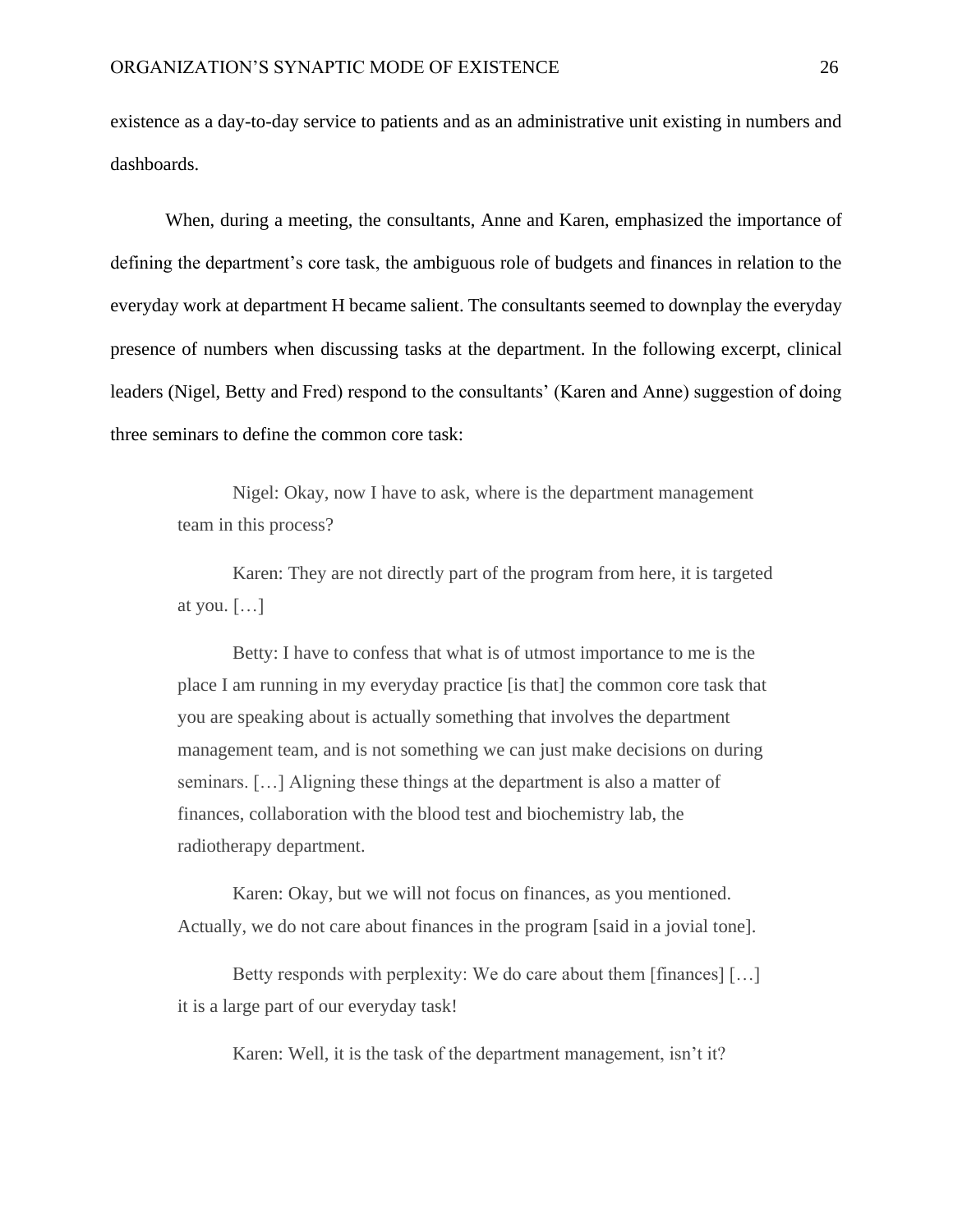Betty: There are two elements to the financial aspect; one is that they [the department management] have a big part of the job...

Fred interrupts Betty: You've mentioned that the aim was development on the actual managerial conditions of the department: finances are also an important condition! (Meeting, October 2013)

The consultant's proposal that conversations during a seminar would allow defining the department's "core task" is first resisted by Nigel who sees that the department management team is missing from this format. Similarly, Betty stresses the importance of having the management team present. These concerns may be seen as showing how an abstraction – the seminar format – fails to take up another abstraction, namely the various managerial responsibilities and the decisional power of each person.

However, what is of interest in this excerpt is how Betty mentions, at the end of her first intervention, a list of elements that she feels matter for the department but are excluded from conversations, including finances. Arguably, managerial abstractions matter to leaders precisely because they support the existence of the financial reality that makes these other elements possible. Karen's attempt to attribute finances to the management team only reinforces the importance of having them attend the discussion, as the leaders requested. The leaders' reaction, especially Betty's, can be understood as reflecting that they cannot consider the existence of department H without also considering its existence through numbers, as their actions must be taken up in budgets to take place. Grasping the existence of Department H requires accounting for managerial responsibility, and in turn the abstract existence of managerial responsibility longs to be taken up in the mode of numbers. In other words, numbers are an important way in which the department, its "everyday practice", and its hierarchy exist.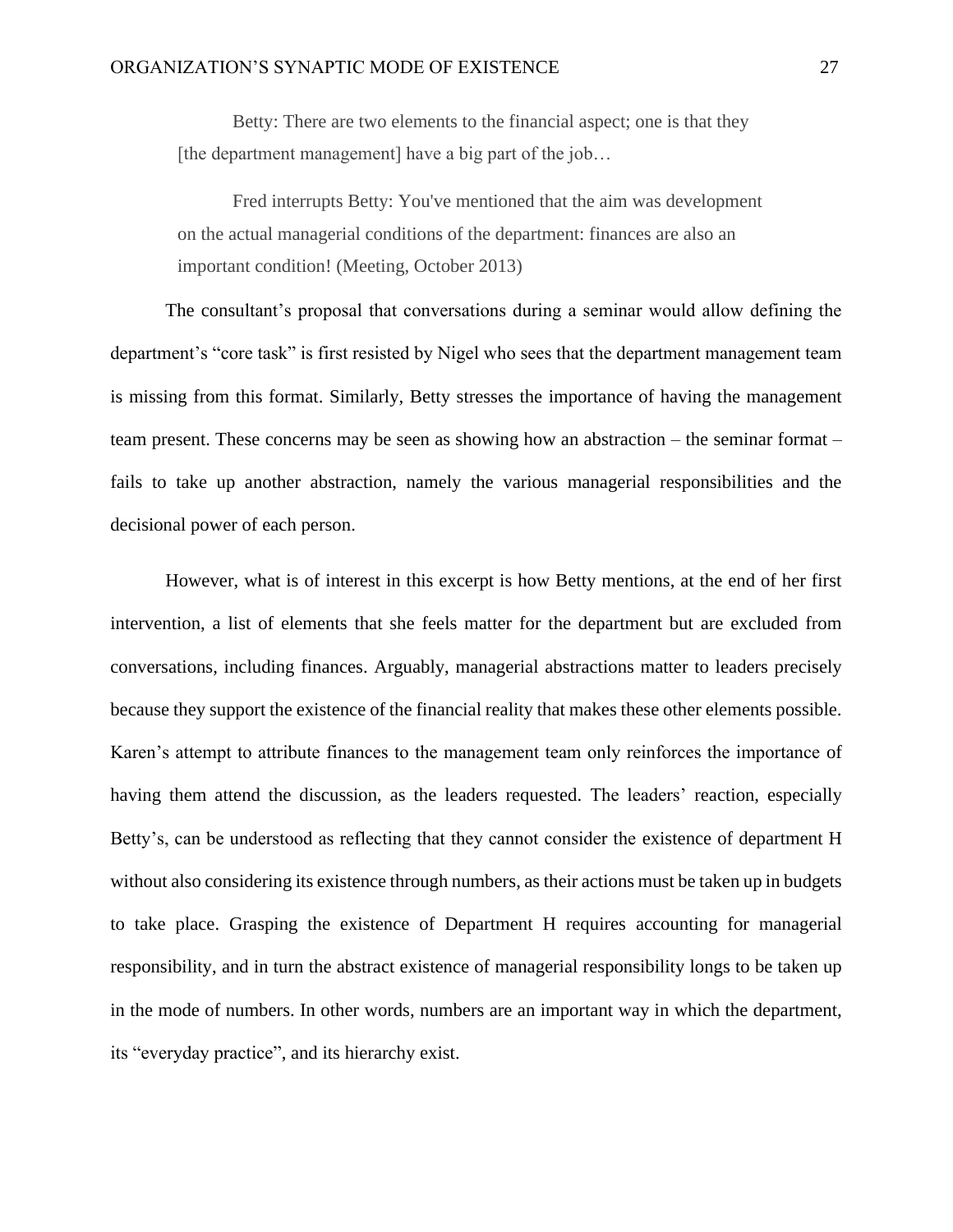### **The Organization's Synaptic Mode of Existence**

The above analysis shows that department H, like any organization, exists through many other *things* or modes, such as materialities, abstractions and numbers. In turn, each of these beings experiences and bears witness to the others in its own key, which provides it with a unique perspective on "the existence of what they group together" (Stengers, 2000: 97). Buildings, beds, software, managerial and medical responsibilities, core tasks and budgets are all ways through which the department exists. However, this is not only because they would stand in for an intangible organization, but also because they continue each other's action, as buildings offer space to beds and sections, beds offer rest to patients, as budgets offer staff for each bed and allow (or disallow) managers to make decisions. Interestingly, these passages were more obvious in their breakdowns than in their success.

As the leaders were perplexed by the inability of some modes of existence to take up others and witnessed some existences being "blocked," they had to actively find other routes through which to channel each being's action. For instance, they were considering to treat patients on an outpatient basis, which would move them outside of the building, outside of the beds, but also outside of the budget, thus not requiring these elements to take up their biological and financial existence. Hence, the leaders' perplexity highlights that to organize is to make possible passages between modes of existence.

Budgets, for instance, provide existence to all facets of the department, including to a conception of managerial roles that distributes authority between the department management team and other department leaders. If budgets were omitted, as the consultants wanted to do during the seminars, the chain of existential uptakes would be broken, and the department would not be sufficiently present for decisions to be made about it; decisions would not reverberate down the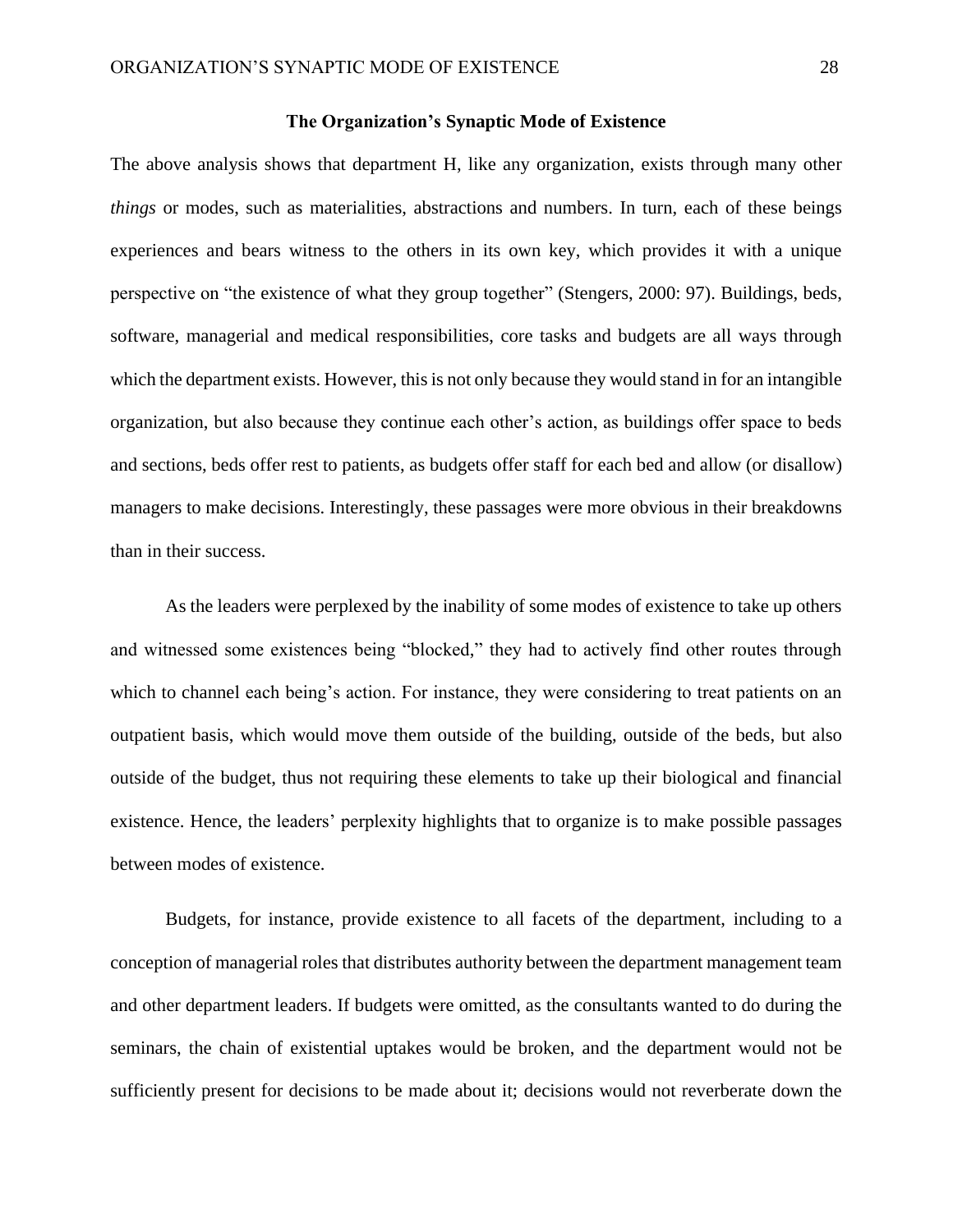chain, and indeed, there may be no chain left. Similarly, the head nurse points to the importance of considering the built environment, since any decisions concerning beds, distribution of roles and treatment option must take into account the available space and the presence in that space of patients from other departments.

A crucial aspect that can be noticed in the data excerpts presented above is that clinical leaders always talk in terms of their daily work and of the activities they have to carry out. To them, the existence of their departments and the changes that must apparently be carried out as part of the merger are relevant inasmuch as they impact their action, and in particular the kind of treatments they will provide to patients. This allows us to appropriate the work of Souriau into organization studies and argue that organizing happens each time passages between modes of existence take place and one of them takes up another mode's action. The reason why budgets matter to beds is not some immaterial relation between the two, but the fact that budgets may interrupt the bed's ability to offer a resting and treatment space for patients. That is why outpatient treatment becomes an alternative: people have beds and other furniture at home, which may accomplish the same action.

Arguably, another possible reading is that what is at stake is also leaders' and consultants' individual existence under the facet of their professional identity. This is particularly noticeable when physicians and nurses feel they cannot give up treatment solely for budgetary purposes or regret that savings do not reflect actual improvements in treatment efficiency. For instance, valuing collaboration with the blood testing and biochemistry lab matters to them as these collaborations allow them to continue their identities: if the lab stopped providing them crucial information, their existence as health professionals would be impoverished. Such a reading based on identity emphasizes the leaders' understanding of what goes on.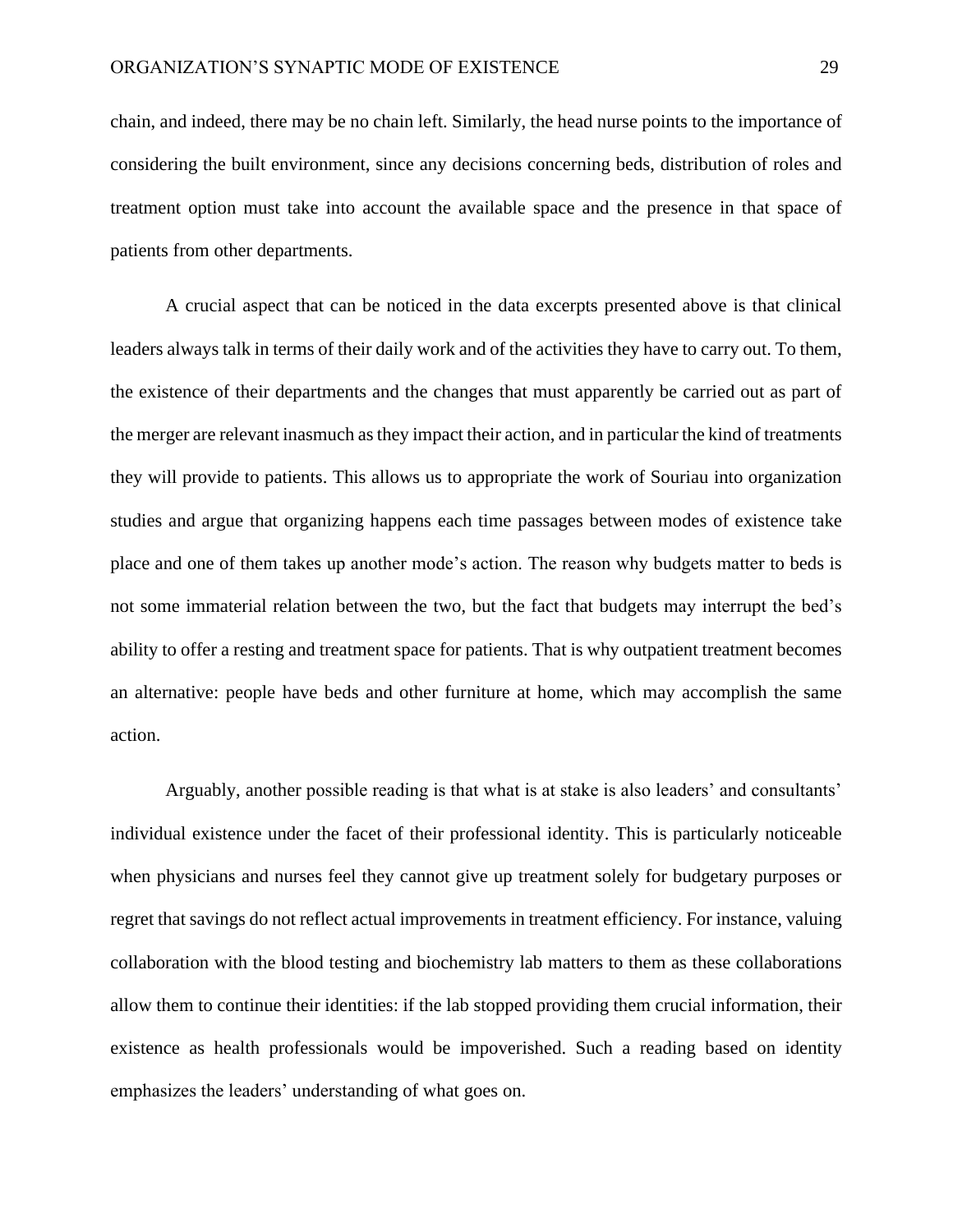However, many other passages between modes of existence took place, without the necessary mediation of human beings, even though they may be difficult to capture empirically. It is true that our data relies on what people have said, and therefore on one particular form of communication that served, in this study, as a proxy to these other, non-human communications or passages. For instance, the conversational situation of the meeting confronted different configurations of beings against each other and tested the strength of existential chains. In that sense, the meeting itself even acted as a synapse, operating passages between modes of existence. Human communication, then, was a plane of existence where other modes were made to speak to each other and where decisions were made as to whether some beings were included or not, and ultimately, who or what would survive.

# **Discussion and Conclusion**

The case presented above shows that, like any other organization, a clinical department exists through multiple modes of existence at once that continue their action into each other. It is therefore necessarily multimodal; it exists as an "and", "or", "but" and in other traces of articulation, rather than in any substantive entity. Passages must be found between beings for the organization to go on existing, for it *is* all about those passages. The many modes of existence that organizations enable or deter matter to organizational members, but also matter to one another, since taking one out – like finances – may alter the ability of the others to exist, to act, and to articulate into a coherent whole. Speaking in terms of modes of existence therefore draws attention to the way in which different kinds of entities do not merely co-exist beside each other inside an organization, but that organizing is passing between modes of existence as they continue their action and existence into each other. The organization serves as a synapse for the continuing existence of the beds, patients, responsibilities, and so forth. Alternatively, since bodies would not be able to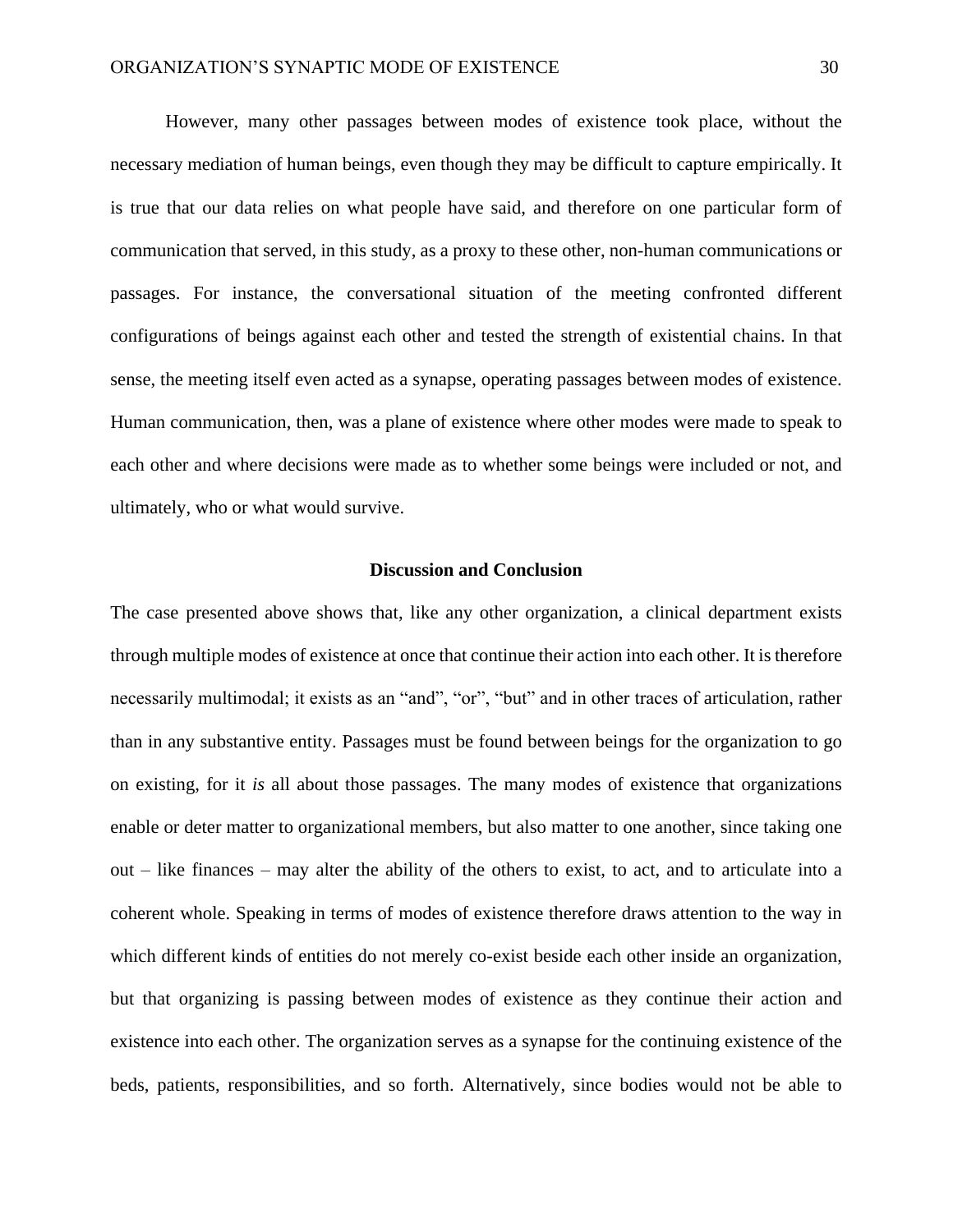continue its existence as patients outside the walls of the hospital, the organization had to adapt in order to serve as a synapse connecting those outside bodies to the hospital by creating additional outpatient services. These existences reveal themselves in the actions taking place, and the possibility for them to be furthered is sometimes enabled, sometimes blocked. Several contributions emanate from our analysis and in the following part we elaborate on them.

### **A call for irreduction: embracing the multiplicity of existence**

Saying that an organization corresponds to the synaptic mode may appear as a reduction to a single mode, but since the synaptic is an articulation between other modes, it is actually an acknowledgement of multiplicity. Each mode matters in itself because we need the *physical* properties of a molecule to provide medication, the *psychological* existence of skilled and caring medical personnel to pass it on, etc. However, the existence of all of them *as an organization* and as a hospital lies in the articulation of all of them. Moreover, any articulation between modes would not lead to the emergence of *this* particular organization. As such, the synaptic mode of existence contrasts with current understandings of organizations that attempt to list ahead of time the modes by which organizations would exist, or even to reduce them to one sort of entity, for instance the social or the material (Leonardi & Barley, 2010). A Souriau-inspired view invites us not to think in dialectical terms, as that would suppose only two modes of existence that would necessarily oppose or contradict each other (Putnam, 2015). In this sense, it is not only that some organizations are monstrosities that bring together bits and parts that were not originally meant to go together; instead, the existence of any being, including the organization, supposes that it also exists as something else (Thanem, 2006). By reducing the richness of existence, studies that limit the number of modes of existence fragilize the organizations they seek to explain, as they create 'a feeling of a decrease in being', because 'each mode of being, reduced to what it intrinsically is,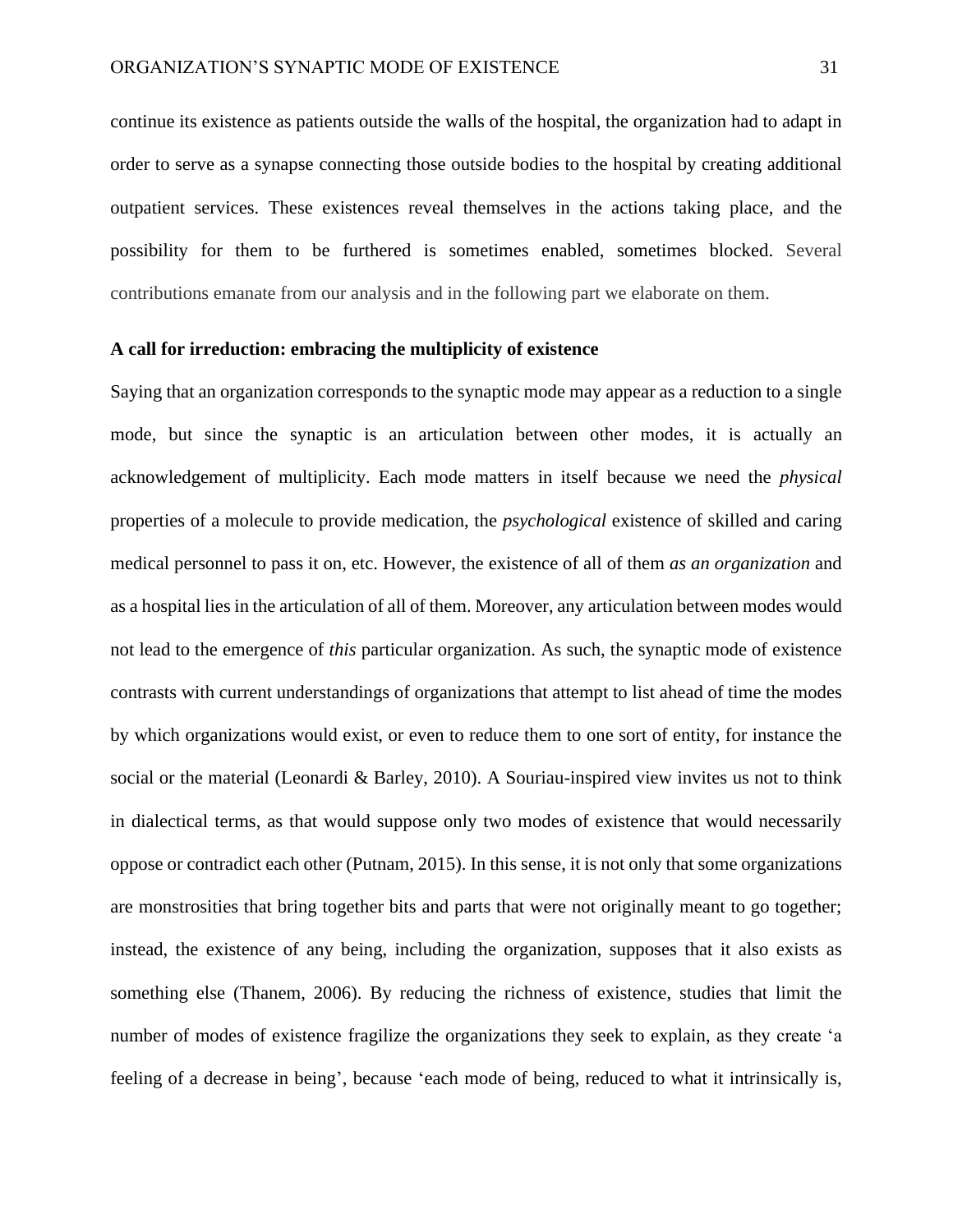will appear tenuous and fragile' (Souriau, 2015: 123). We must therefore revisit how we do research and how we write, and realize that even our practices as researchers (fail to) reproduce organizations in particular ways by connecting beings together in specific ways, at the exclusion of others (Beyes & Steyaert, 2012). In particular, giving priority to human experience and understanding, even when recognizing that there may be multiple valid metaphors to speak of organizations, risks assuming that organizations are reducible to what they mean to some people (Morgan, 1986; Schoeneborn, Vasquez & Cornelissen, 2016). Similarly, thinking in terms of metaphors may suggest that the issue would just be that we analysts are not 'speaking the same language' (c.f., March & Simon, 1958: 5).

In contrast, our case shows that the organization exists under several modes of existence; it is many things at once, as passages between entities of different natures actuate those different modes, thus recognizing existential pluralism. Saying that it exists under the synaptic mode is not a reduction to one mode, but on the contrary recognizes that the organization exists in the interstices between modes, where it operates their articulation and ensures that action passes from one to the next. This is an empirical fact with which participants themselves are confronted in critical moments and in their everyday work. Indeed, to quote Souriau (2015: 123) once more: 'beings [are] established in several modes simultaneously, making each commensurate with all the others and assembling them all within itself'. In other words, organizing occurs amid complexes of existence.

An eloquent demonstration of this is offered when elements existing under different modes constrain each other and resist human attempts at making them say or do things. For instance, later in the meeting presented above, the consultants suggested that physicians will be able to go back home for the holidays after the seminars, hence implying that time spend with the consultants will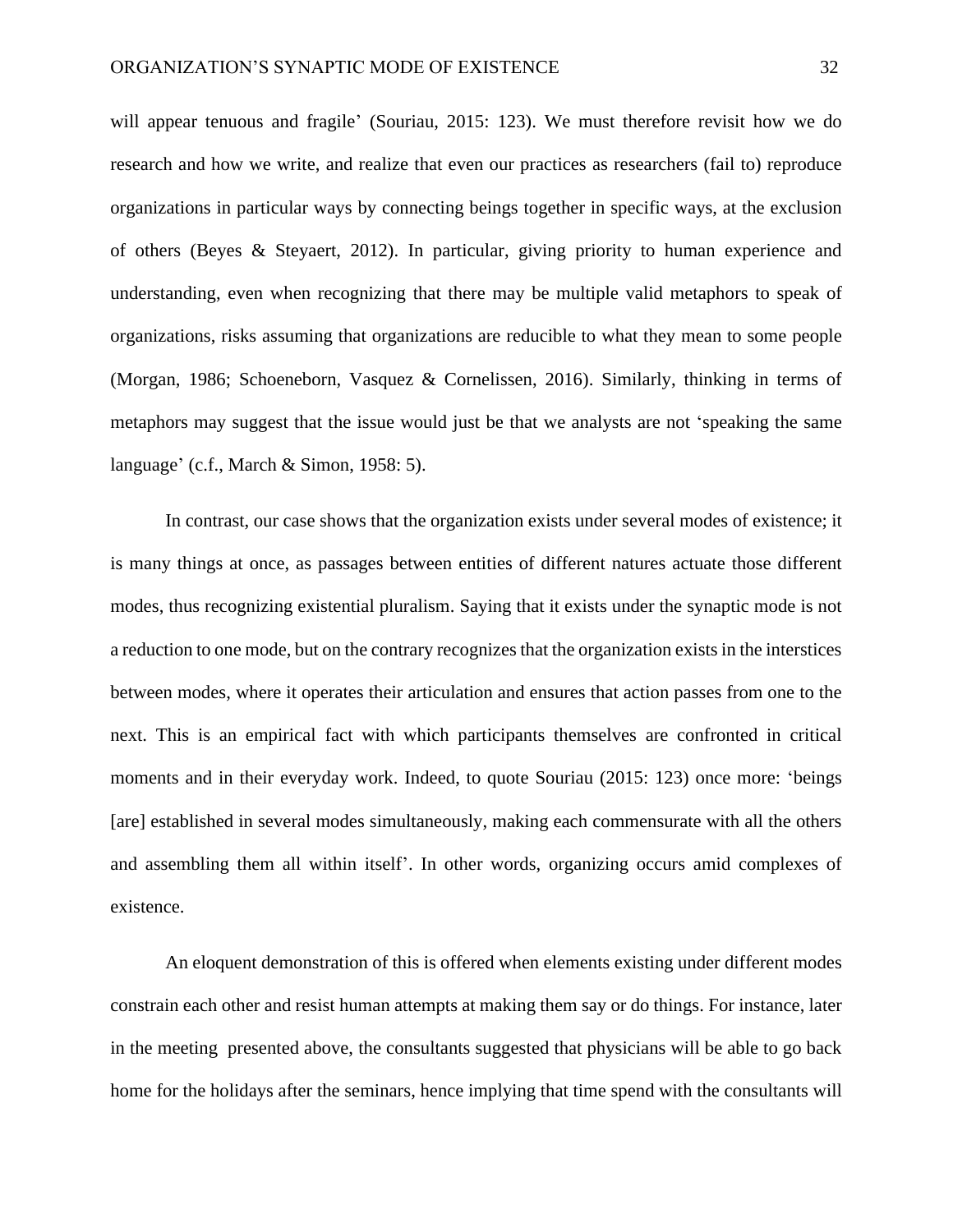be unnoticed in their everyday work. However, the leaders opposed because they actually had to be back to see patients. This statement transposes a 30-day diagnosis guarantee established by government decree, which is embedded into the hospital's IT system. In this sense, the leaders' opposition to the consultants, and their presence at the department on those dates, reflects that disease and biology, but also government regulations and IT algorithms, cannot be easily aligned with the consultant's proposed line of action. Thus, materiality may resist human enrolment (Stengers, 2000), but more broadly modes of existence may be so tightly locked into each other that they resist new uptakes of action.

# **Ontologizing organizational politics**

The inability of some modes of existence or of some configurations of modes to take up new, different forms of action may help strengthen our understanding of the politics of organizing beyond a simple contest for resources, a pursuit of control or freedom from constraints. In our case, the consultants were not deliberately pursuing political goals (at least we have no reason to believe so), and yet politics was happening. Selections were being made; passages were enabled or impeded. Because of the consulting approach that was adopted, the department management team and finances would not be included in the seminars, which meant that some configurations – including the department's authority structure – risked being left on the curbside. The solution would not only come from the conventional tools of authority and power, such as struggles and persuasion, but also from a refitting of the seminar program to create opportunities for the uptake of existing authority structures and of financial issues, for instance by inviting a member of the department management team and including an updated financial statement in participants' kits.

If politics refers to the many decisions that are made about group formation (Latour, 2005: 27), that is, about who or what to include and exclude in the organizing process (see also Sturdy,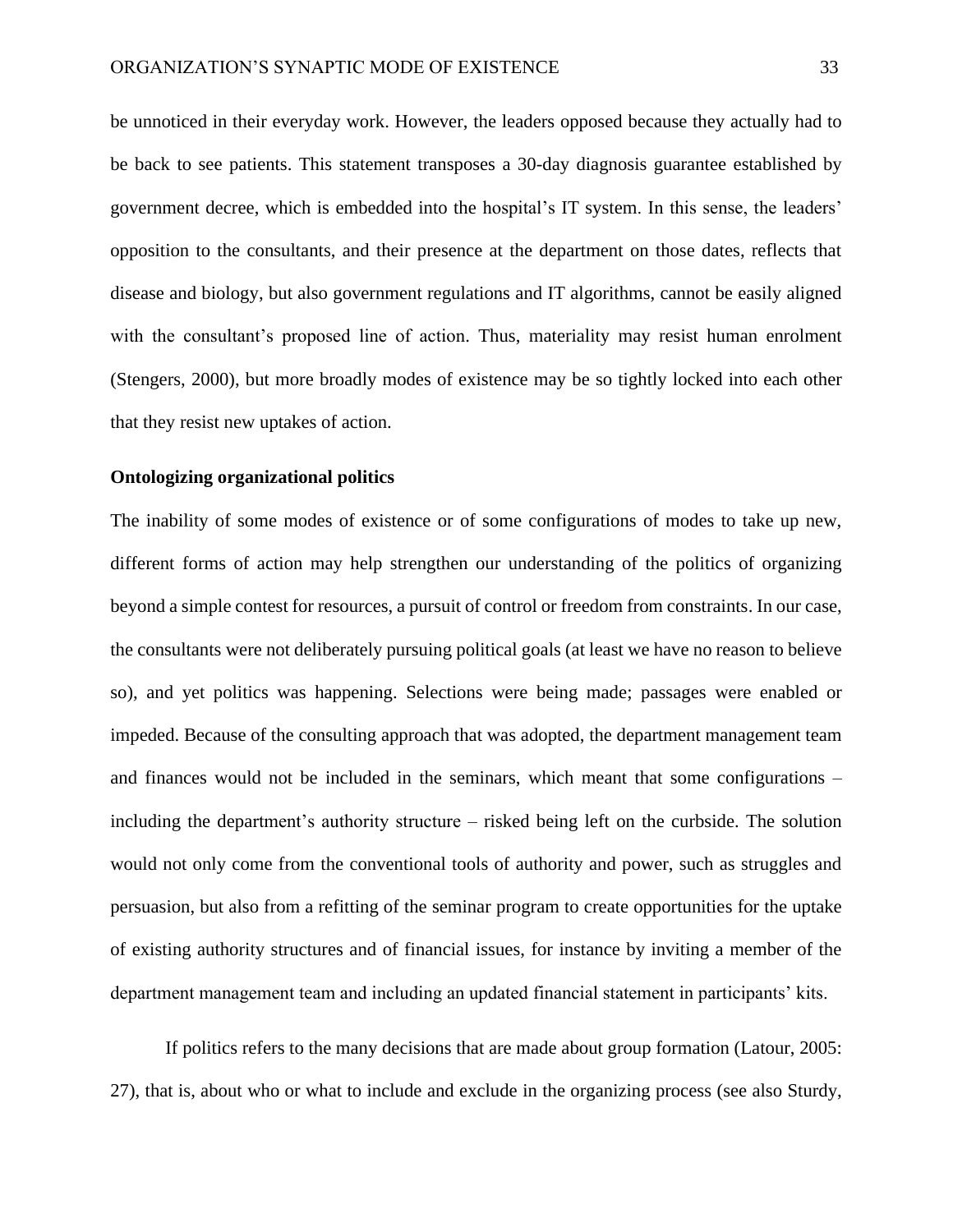Clark, Fincham, et al., 2009), the (in)ability of some beings to take up and continue the action and existence of others to constitute the group and operate under this "we" is also a matter of politics. Indeed, discrimination and other practices that create or maintain power imbalance are closely related to whose voice and action is taken into account and how (Pompper, 2017; Mik-Meyer, 2016). Thinking in Souriau's terms reminds us, however, that beings, including human beings, exist through multiple modes at once, and are scattered across more or less abled bodies, computers containing their private data, projects they invest their time and energy into, and so forth. The same goes for politics, as a mode of existence that continues into others: artefacts are political (Latour, 1992), and politics have artefacts (Joerges, 1999) and discourses (Chiang, 2015). Being sensitive to the politics of inclusion, therefore, is not only a matter of listening to everyone's voice in the literal sense, but also a matter of finding ways for everyone to continue their existence, in all of its diversity, through the organization.

Depending on how a financial or bureaucratic system is conceived, it may allow or not the full existence within the organization of some people or things; in case of failure, the organization may deal with these discarded beings by constituting them as "monsters" (Munro, 2001). Far from being limited to exceptional, 'unfortunate' events (Latour, 2013b), organizational politics is therefore embedded in the synaptic ability or inability to continue one being's existence into another. Politics, then, is not only rivalry in the pursuit of interests, in the conventional sense, but also of *inter-esse*, of *being in between* (Callon, 1984). As Stengers (2000: 94) notes, inter-esse "not only means to stand in the way of, but first of all to make a link", because to interest is to create "the sensibility to a possible becoming" (Stengers, 2000: 92). Accordingly, the question becomes *who* or *what* will be interested to take up another's existence. This question is crucial, because, as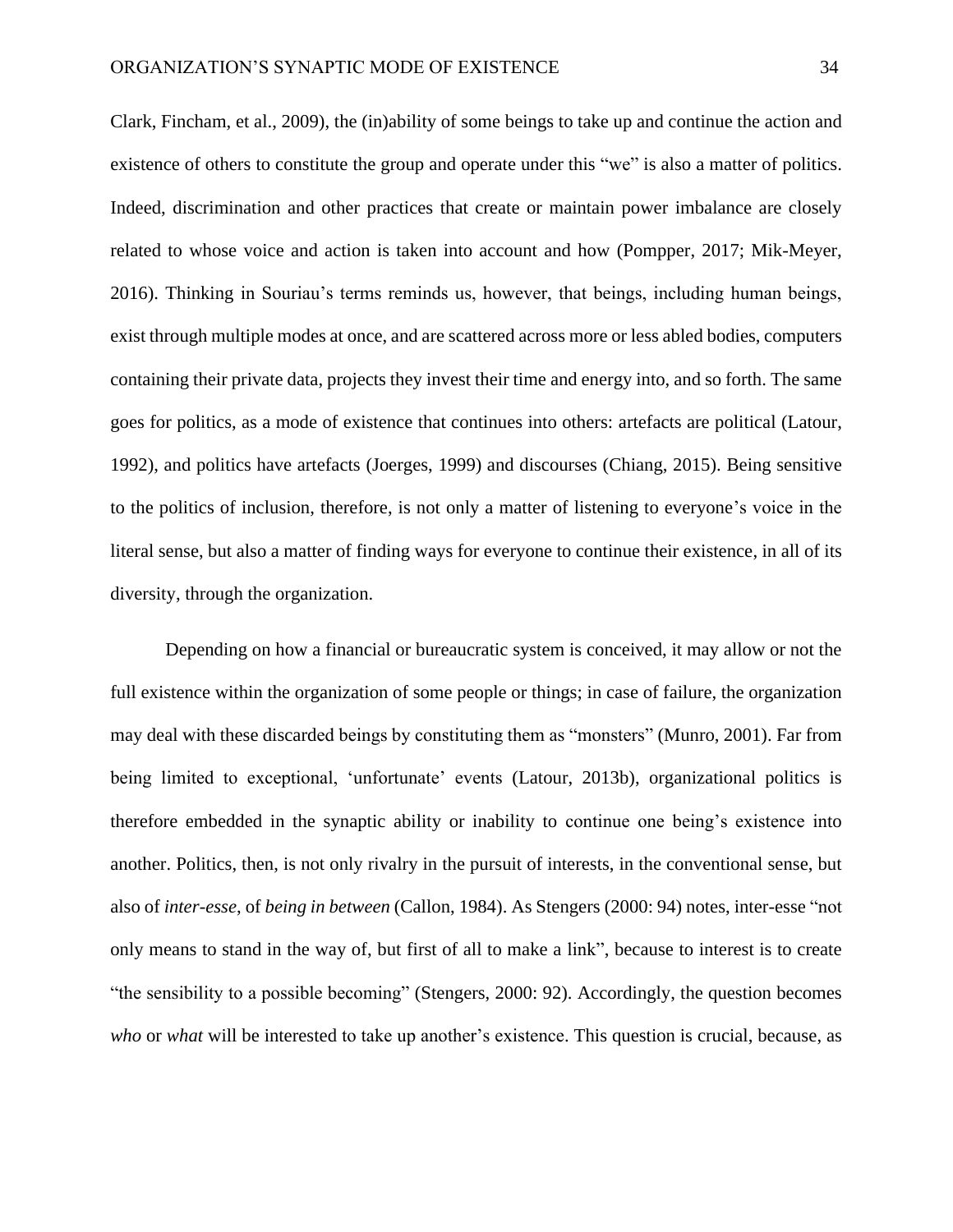Stengers (1997: 165) notes, reality itself depends on it: indeed, reality is "that which demonstrates its existence by bringing together a multiplicity of disparate interests and practice."

We may say, then, that the passage from one mode of being to another is supposed to interest or create a link between multiple beings but also to allow organizational reality to exist in a certain way. For instance, when the consultants in our case invoked a passage between an abstract existence through the "core task" and material beings, doctors were supposed to be interested in the merger and accept the authority of the core task as a way of organizing it. If the doctors allowed this passage to interest them, they also, as Stengers (2000: 94) notes, accept that this passage engages them in a certain way and that it "prescribes a duty and confers a right". Being included among a group is therefore all the more political as it is through the other members of that group that each person or entity exists. To include someone is to accept that they continue their existence into ours and to form a collective with them is to create devices and structures to allow this continuity. This is political in the same way that we exclude refugees by denying them education in our schools, jobs in our businesses, or healthcare in our hospitals, because it alters their existence and ours, while they may become uneducated, unemployed and sick and we become an intolerant society with increasing poverty. Similarly, the many beings that we do not welcome in our organizations, for instance in our case management team members, finances and the department authority structure, may become weaker and dwell in the organization's margins, and we also suffer from their absence. As such, power relations are implicated whenever existences attempt to continue into others. Such passages attempt to articulate disparate interests that do not necessarily align. What is being included or excluded in the passage also shows the inherent relationship between organizing and disorganizing or how connections are both made and un-made in the passage (Cooper, 1986; Knox, O'Doherty, Vurdubakis, et al., 2015).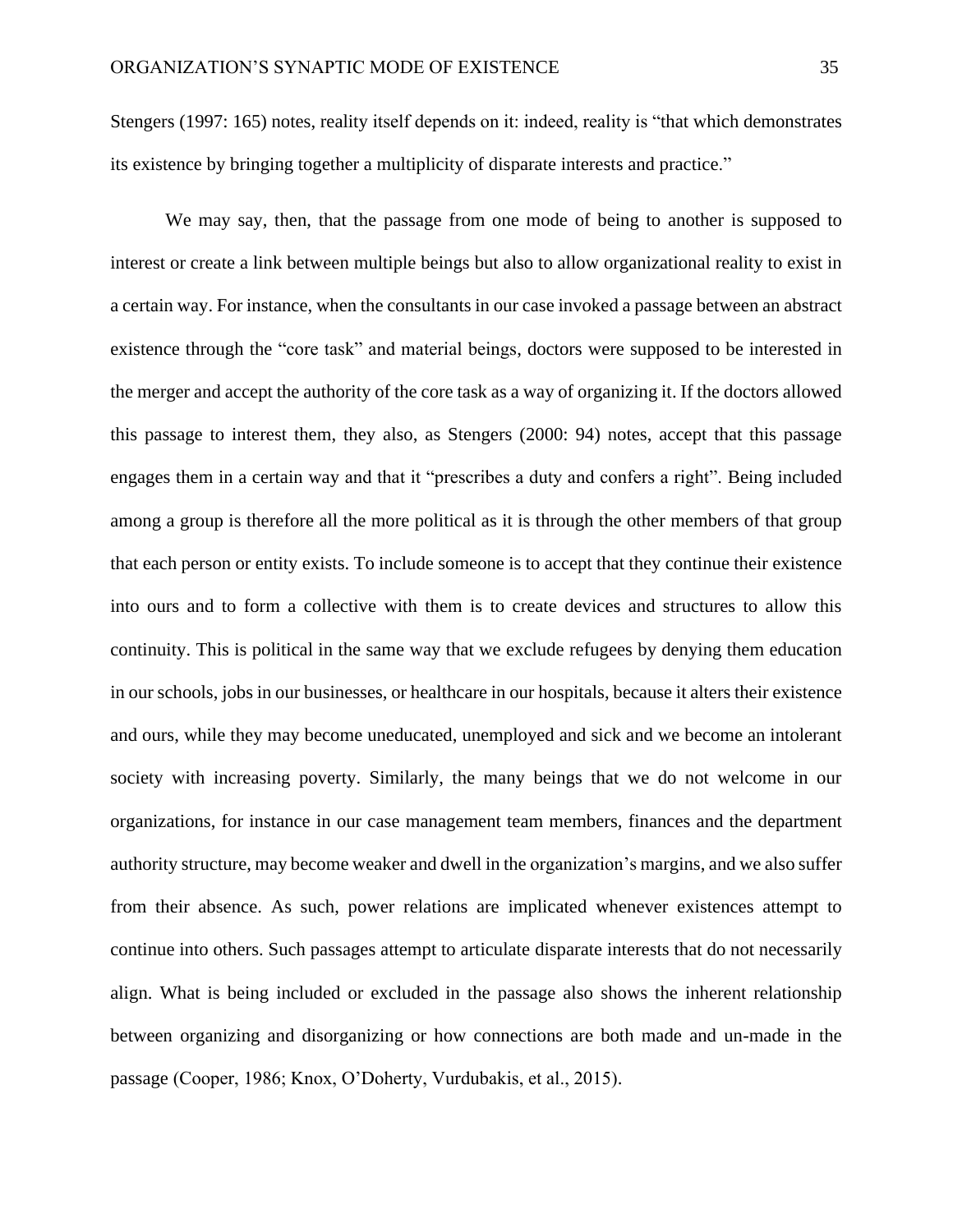The inevitability of politics and exclusion may be understood by the fact that the organization (the department but also the hospital it was part of) *demanded* things to be done, and became more demanding as it gained existence through different modes, in the same way as Souriau, in a different text, describes the sculptor as responding to the work of art's demands as it comes into being (Souriau, 1956). Conversely, as the organization acquires more existence, it also gives up on being something else.

## **What organizing means**

Understanding the organization as existing under a synaptic mode updates some classical themes of organization studies. Organizations have been traditionally associated with notions such as the division of labor (Smith, 1801; Babbage, 1832; Taylor, 1911) and coordination of work (Fayol, 1949; Barnard, 1968). A Souriau-inspired view of the organization as a synaptic articulation between modes of existence reveals that division of labor and coordination do not happen within pre-existing organizations. Also, they do not only concern human beings who need to collaborate. Rather, organizing *is* coordinating – or articulating, as we have referred to it – among diverse modes of existence and, when they are not sufficient, instaurating new ones. This view of organizing takes seriously the idea that organizing rests on autonomous processes of desire (Linstead & Brewis, 2007; Hietanen, Andéhn & Wickström, 2019), but also clarifies that this desire corresponds to a thirst for further existence through others. This means that the organization exists in the articulating work of making one being's action and existence into another's. Recalling our case, are the patients in the beds, are the beds in the buildings and in the budget, or is the budget in the discussions? If not, we need to find other ways of making sure that the things we value – such as patients – continue to exist, for instance by keeping them in their own bed at home: a new form of organizing emerges, namely outpatient care. In that sense, *dis*organization would correspond to moments when such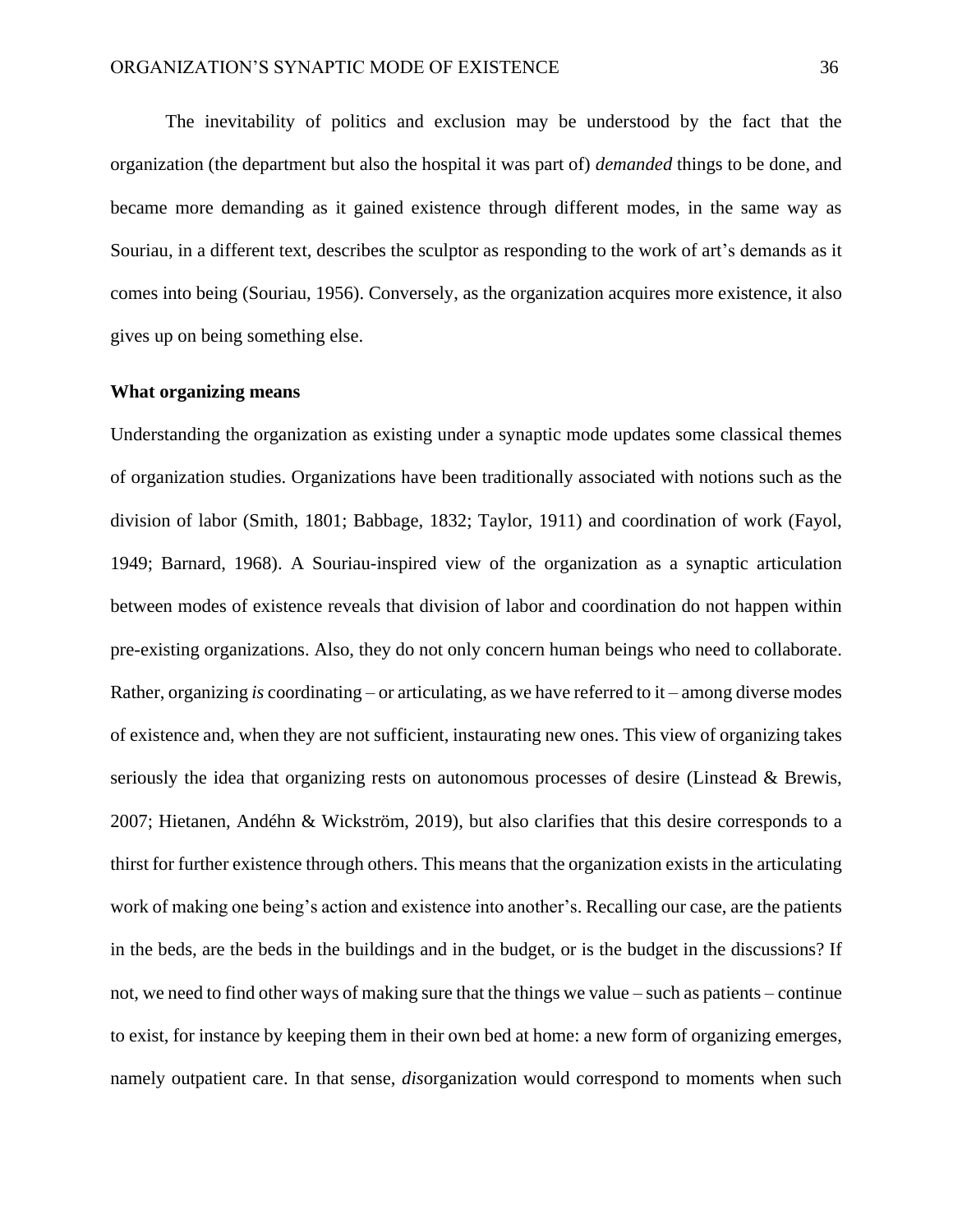uptake of action does not happen, and patients, beds, buildings, budgets and discussions each do their own thing rather than continuing each other's existence (see also Cooper, 1986; Knox, O'Doherty, Vurdubakis, et al., 2015; Vásquez & Kuhn, 2019). Organizing, then, is a synaptic metamode that federates the others, or, to say it another way, it corresponds to the dash that connects modes of existence.

A synaptic view also contributes to a richer definition of communication, a notion that has been gaining popularity as an exploration of relational organizational constitution (Kuhn, Ashcraft & Cooren, 2017). Our case shows that the synaptic mode of existence may be understood as communication between other modes. Our data, which consist mostly of what people have said, may imply that human communication is a privileged mode of existence where other modes are articulated. However, beyond an exclusive focus on written and oral speech, communication-based studies must not only account for exchanges between human beings but also for the passage of action across a diversity of modes. As such, the study of communication's role in the constitution of organization is not only 'a platform of organizational analysis' (Cooren, Kuhn, Cornelissen, et al., 2011: 1163) but a potential shift in the very understanding of communication. If we want to empirically observe how organizing and organizations take place in passages between modes of existence, and understand the communication between them, then we need a theory of communication that accounts in similar terms for the words of human beings and the kind of contributions that can be made by a wide array of other non-human beings (Bencherki, 2016; Cooren, 2015). This goes further than typical analyses of interview and meeting data. By attempting to also capture how communication may happen within and through technology, bodies and other beings such a theory views communicating and organizing on the same terms. To this day, organizational communication research has mostly shown how communication in the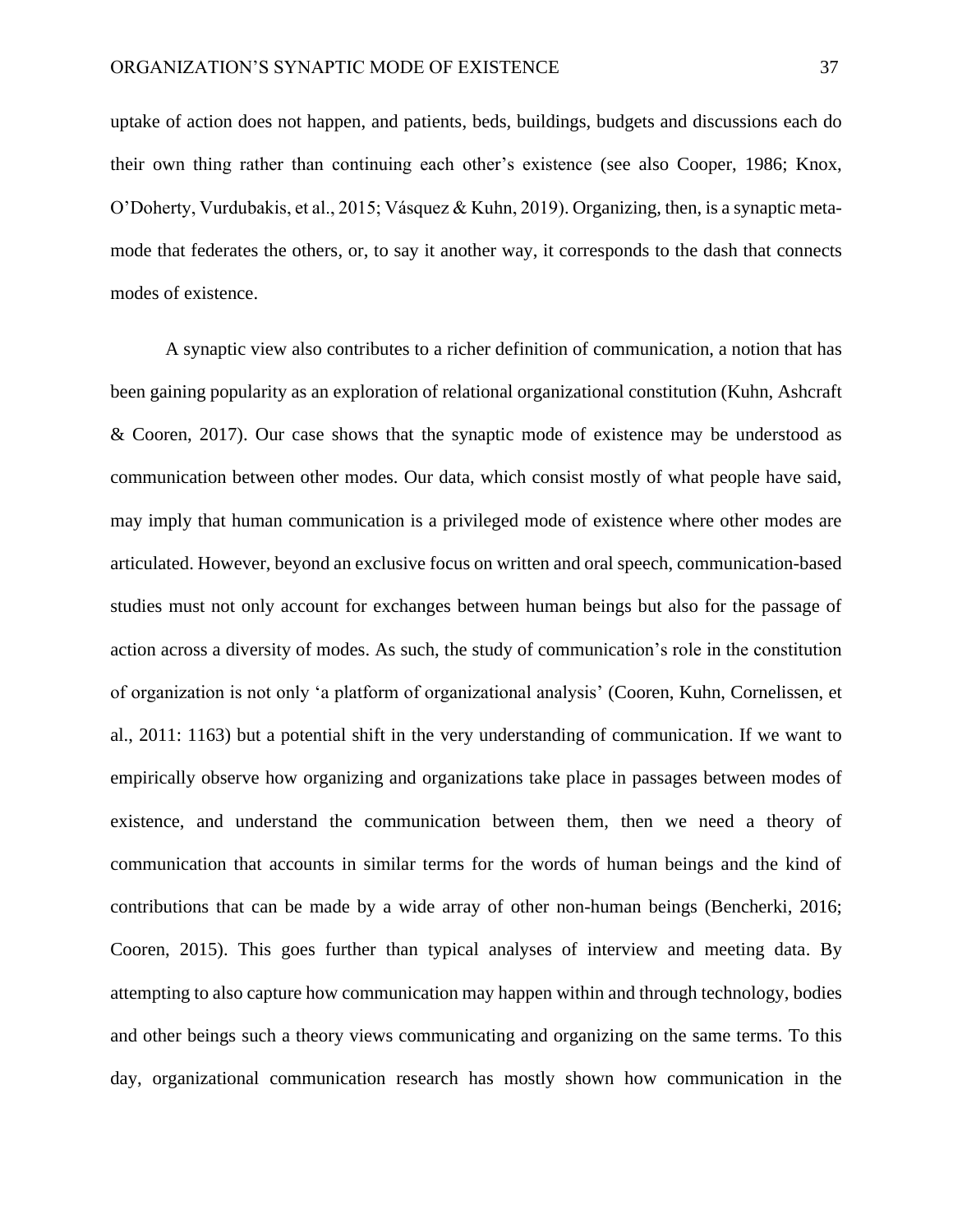conventional sense of 'what people say, write, or do' (Schoeneborn, Blaschke, Cooren, et al., 2014: 290) contributes to organizing processes, rather than understand communicating itself as coextensive with organizing (Bencherki & Iliadis, 2019). While the outline of such a perspective, remains to be sketched up, focusing on the organizations synaptic mode of existence may offer a way to pursue that agenda.

Finally, thinking in terms of the synaptic mode, and of communication as one form which this may take, specifies the relational program in organization studies. Until now, relationality has remained a relatively abstract idea, with few analytical tools to look specifically at how relations are established and what it is that happens through them to allow organizations to emerge (Cooper, 2005a; Emirbayer, 1997). With the synaptic perspective, we can now hint at how to conduct relational research. Namely, we must observe those moments when the action of one being, existing under one mode of existence, is taken up and continued by another. Indeed, organizing happens when documents, technologies, ideas, procedures, budgets, beds and people find ways of pursuing each other's action and existence.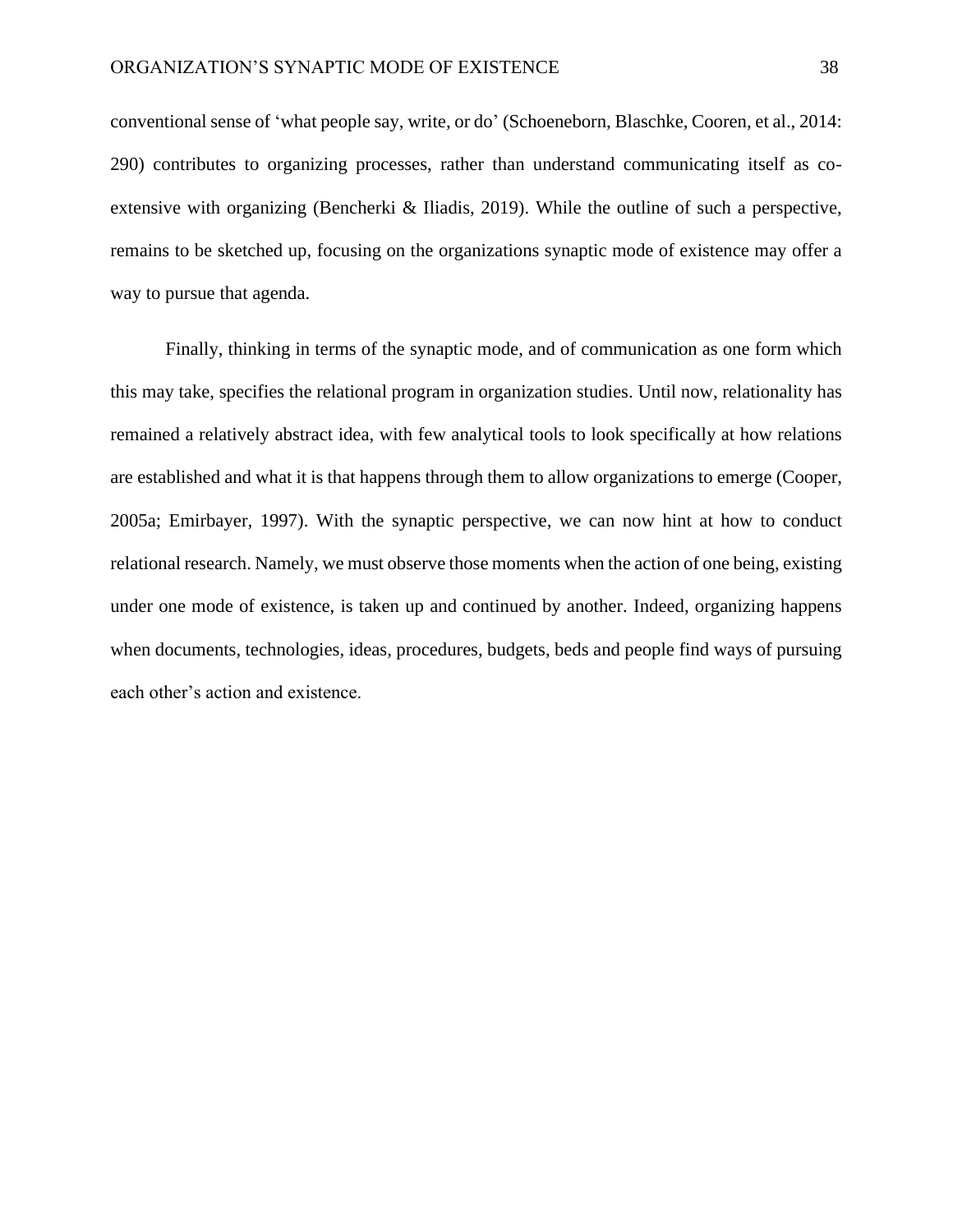## References

- Anteby, Michel (2008) 'Identity Incentives as an Engaging Form of Control: Revisiting Leniencies in an Aeronautic Plant', *Organization Science* 19(2), 202–220.
- Ashcraft, Karen Lee (2008) 'Bringing the body back to work, whatever and wherever that is: Occupational evolution, segregation, and identity', in *Annual Meeting of the National Communication Association*.
- Babbage, Charles (1832) *On the economy of machinery and manufactures* 4th ed. London: Charles Knight.
- Bansal, Pratima and Knox-Hayes, Janelle (2013) 'The time and space of materiality in organizations and the natural environment', *Organization & Environment* 26(1), 61–82.
- Barad, Karen (2003) 'Posthumanist performativity: Toward an understanding of how matter comes to matter', *Signs* 28(3), 801–831.
- Barnard, Chester (1968) *The functions of the executive*. Cambridge: Harvard University Press.
- Bencherki, Nicolas (2017) 'A pre-individual perspective to organizational action', *Ephemera. Theory and politics in organization* 17(4), 777–799.
- Bencherki, Nicolas (2016) 'How things make things do things with words, or how to pay attention to what things have to say', *Communication Research and Practice* 2(3), 272–289.
- Bencherki, Nicolas and Iliadis, Andrew (2019) 'The constitution of organization as informational individuation', *Communication Theory*.
- Beyes, Timon and Steyaert, Chris (2012) 'Spacing organization: non-representational theory and performing organizational space', *Organization* 19(1), 45–61.
- Beyes, Timon and Steyaert, Chris (2013) 'Strangely Familiar: The Uncanny and Unsiting Organizational Analysis', *Organization Studies* 34(10), 1445–1465.
- Bloomfield, Brian P. and Vurdubakis, Theo (1999) 'The Outer Limits: Monsters, Actor Networks and the Writing of Displacement':, *Organization* 64(4), 625–647.
- Boje, David M. (2003) 'Using narrative and telling stories', in D. Holman and R. Thorpe (eds) *Management and Language: The Manager as Practical Author*, pp. 41–53. London: Sage.
- Bourgoin, Alaric, Bencherki, Nicolas and Faraj, Samer (2019) '"And who are you?": A performative perspective on authority in organizations', *Academy of Management Journal*.
- Bourgoin, Alaric and Muniesa, Fabian (2016) 'Building a rock-solid slide: Management consulting, PowerPoint, and the craft of signification', *Management Communication Quarterly* 30(3), 390–410.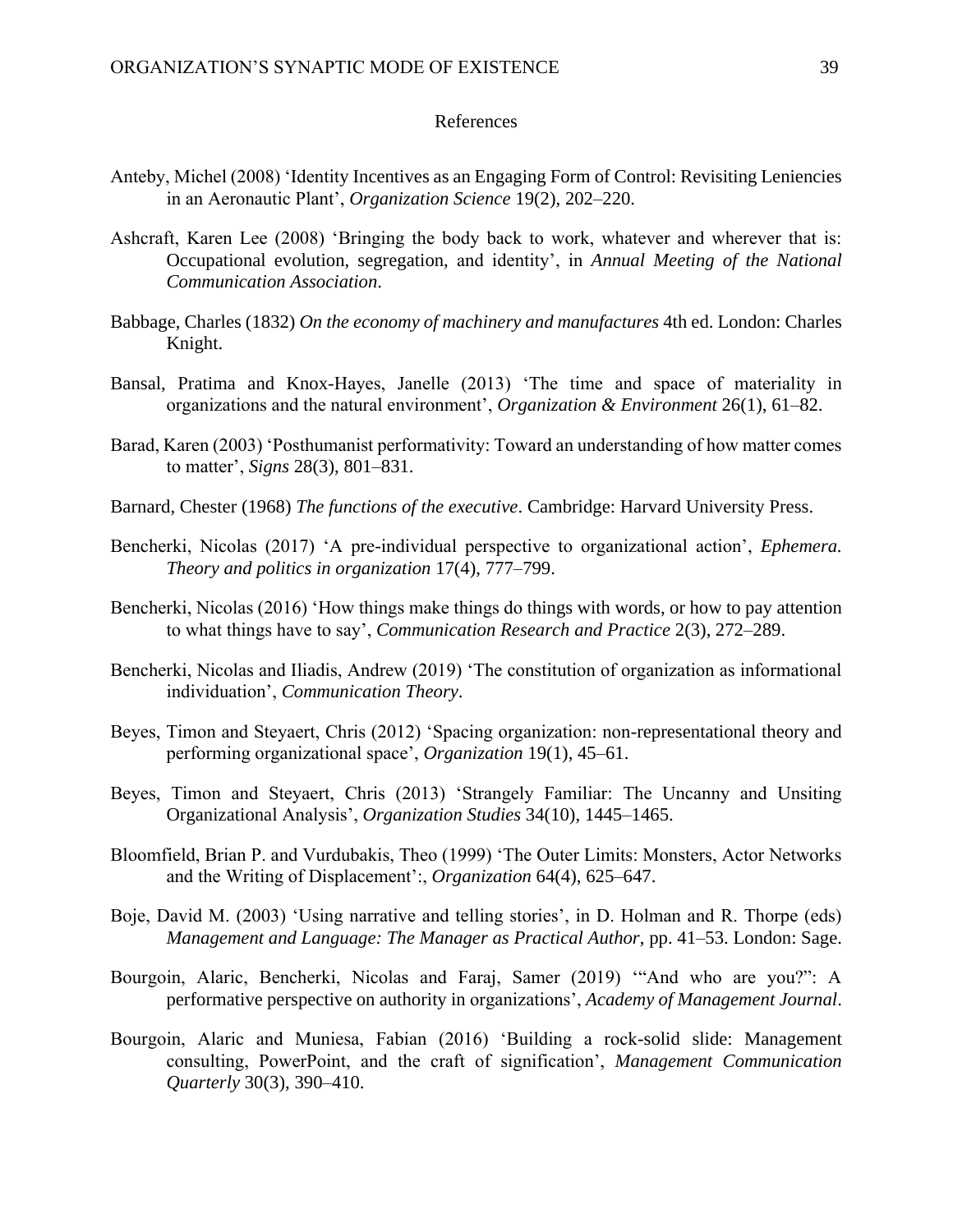- Callon, Michel (1984) 'Some elements of a sociology of translation: domestication of the scallops and the fishermen of St Brieuc Bay', *The Sociological Review* 32(1\_suppl), 196–233.
- Callon, Michel (1991) 'Techno-economic networks and irreversibility', in J. Law (ed.) *A sociology of monsters: Essays on power, technology and domination*, pp. 132–161. New York: Routledge.
- Castor, Theresa and Cooren, Francois (2006) 'Organizations as hybrid forms of life: The implications of the selection of agency in problem formulation', *Management Communication Quarterly* 19(4), 570–600.
- Chiang, Shiao-Yun (2015) 'Power and discourse', in K. Tracy, C. Ilie, and T. Sandel (eds) *The international encyclopedia of language and social interaction*, Available from: http://onlinelibrary.wiley.com/doi/10.1002/9781118611463.wbielsi149/abstract (accessed 5 November 2015). John Wiley & Sons, Inc.
- Cnossen, Boukje and Bencherki, Nicolas (2018) 'The role of space in the emergence and endurance of organizing: How independent workers and material assemblages constitute organizations':, *Human Relations* 72(6), 1057–1080.
- Cooper, Robert (1986) 'Organization/Disorganization', *Social Science Information* 25(2), 299– 335. SAGE Publications.
- Cooper, Robert (2005a) 'Peripheral Vision Relationality', *Organization Studies* 26(11), 1689– 1710.
- Cooper, Robert (2005b) 'Peripheral Vision: Relationality', *Organization Studies* 26(11), 1689– 1710.
- Cooren, François (2015) 'In medias res: communication, existence, and materiality', *Communication Research and Practice*, 1–15.
- Cooren, François, Kuhn, Timothy, Cornelissen, Joep P., et al. (2011) 'Communication, organizing and organization: An overview and introduction to the special issue', *Organization Studies* 32(9), 1149–1170.
- Corvellec, Hervé and Risberg, Annette (2007) 'Sensegiving as mise-en-sens—The case of wind power development', *Scandinavian Journal of Management* 23(3), 306–326.
- Dale, Karen (2005) 'Building a social materiality: Spatial and embodied politics in organizational control', *Organization* 12(5), 649–678.
- Debaise, Didier (2013) 'A philosophy of interstices: Thinking subjects and societies from Whitehead's philosophy', *Subjectivity* 6(1), 101–111.
- Debaise, Didier (2008) 'Une métaphysique des possessions: Puissances et sociétés chez Gabriel Tarde', *Revue de métaphysique et de morale* 4, 1–17.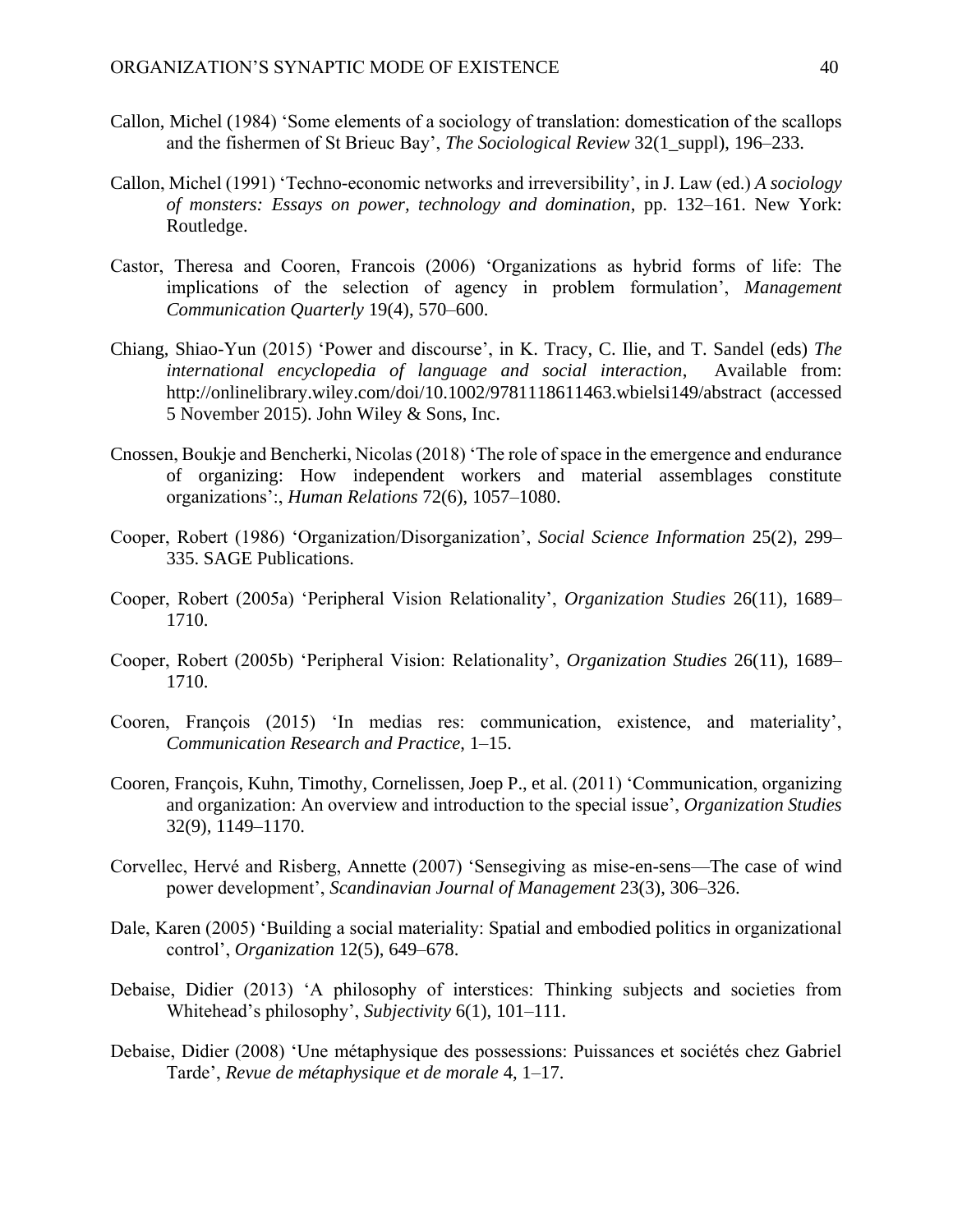- Driver, Michaela (2014) 'The stressed subject: Lack, empowerment and liberation', *Organization* 21(1), 90–105.
- Emirbayer, Mustafa (1997) 'Manifesto for a relational sociology', *American journal of sociology* 103(2), 281–317.
- Faraj, Samer and Azad, Bijan (2012) 'The materiality of technology: An affordance perspective', in P.M. Leonardi, B.A. Nardi, and J. Kallinikos (eds) *Materiality and organizing: Social interaction in a technological world*, pp. 237–258. Oxford: Oxford University Press.
- Fayol, Henri (1949) *General and industrial management.* London: Pitman.
- du Gay, Paul and Vikkelsø, Signe (2016) *For Formal Organization: The Past in the Present and Future of Organization Theory*. Oxford University Press.
- Gioia, Dennis A. and Chittipeddi, Kumar (1991) 'Sensemaking and sensegiving in strategic change initiation', *Strategic Management Journal* 12(6), 433–448.
- Hennion, Antoine (2017) 'From valuation to instauration: On the double pluralism of values', *Valuation Studies* 5(1), 69–81.
- Hietanen, Joel, Andéhn, Mikael and Wickström, Alice (2019) 'The inhuman challenge: Writing with dark desire', *Organization*.
- Jarzabkowski, Paula and Seidl, David (2008) 'The Role of Meetings in the Social Practice of Strategy', *Organization Studies*.
- Joerges, Bernward (1999) 'Do politics have artefacts?', *Social Studies of Science* 29(3), 411–431.
- Kellogg, Katherine C. (2009) 'Operating Room: Relational Spaces and Microinstitutional Change in Surgery', *American Journal of Sociology* 115(3), 657–711.
- Klag, Malvina and Langley, Ann (2013) 'Approaching the conceptual leap in qualitative research', *International Journal of Management Reviews* 15(2), 149–166.
- Knox, Hannah, O'Doherty, Damian P., Vurdubakis, Theo, et al. (2015) 'Something happened: Spectres of organization/disorganization at the airport', *Human Relations* 68(6), 1001– 1020.
- Knox, Hannah, O'Doherty, Damian, Vurdubakis, Theo, et al. (2008) 'Enacting Airports: Space, Movement and Modes of Ordering', *Organization* 15(6), 869–888.
- Kornberger, Martin and Clegg, Stewart R. (2004) 'Bringing Space Back in: Organizing the Generative Building', *Organization Studies* 25(7), 1095–1114.
- Kuhn, Timothy, Ashcraft, Karen Lee and Cooren, François (2017) *The work of communication: relational perspectives on working and organizing in contemporary capitalism*. New York, NY: Routledge.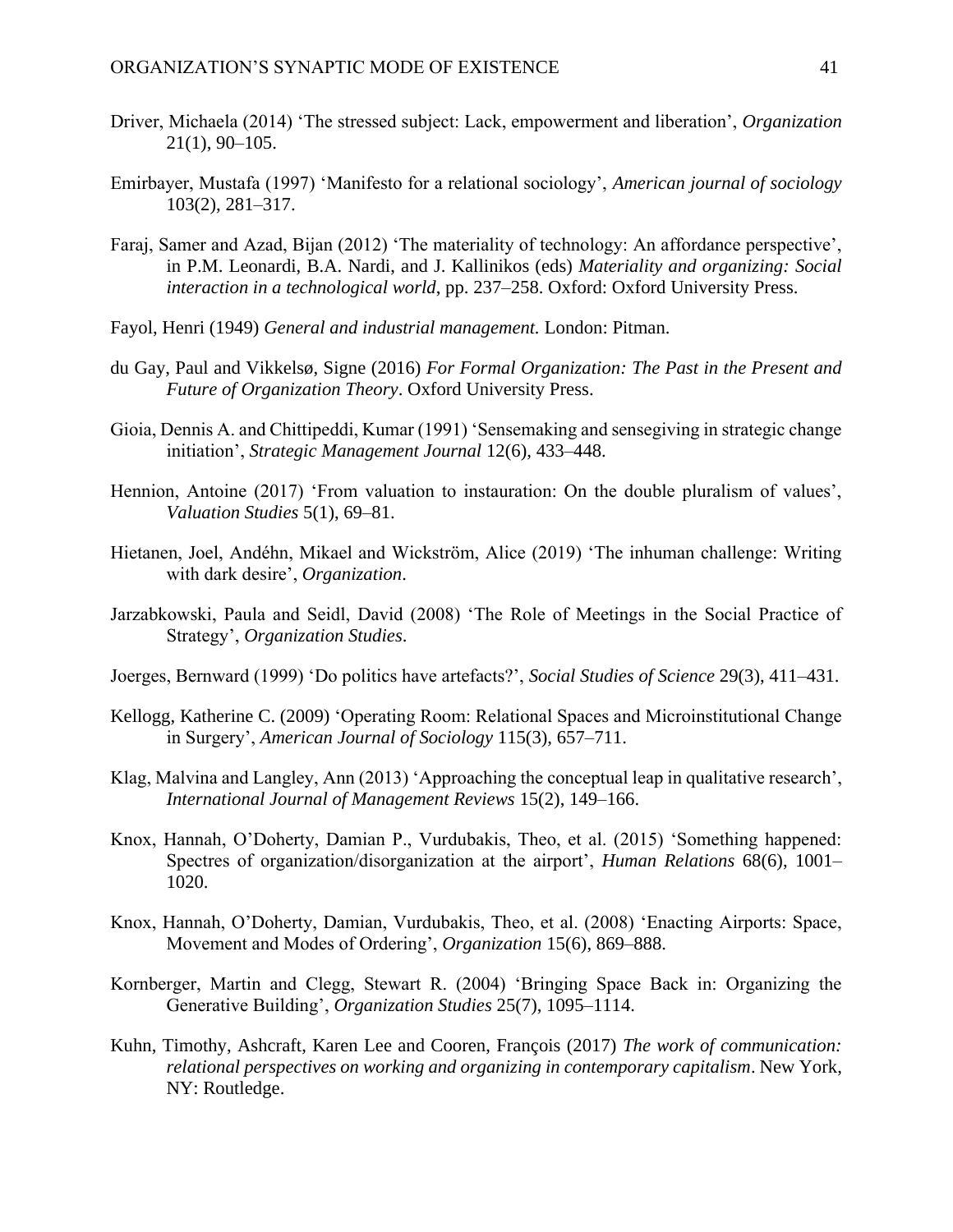- Latour (1992) 'Where Are the Missing Masses? The Sociology of a Few Mudane Artifacts', in W.E. Bijker and J. Law (eds) *Shaping Technology/Building Society: Studies in Sociotechnical Change*, pp. 225–258. Cambridge, MA: MIT Press.
- Latour, Bruno (2013a) *An inquiry into modes of existence: an anthropology of the moderns*. Cambridge, MA: Harvard University Press.
- Latour, Bruno (2005) *Reassembling the social : an introduction to actor-network-theory Clarendon Lectures in Management Studies*. Oxford: Oxford University Press.
- Latour, Bruno (2011) 'Reflections on Etienne Souriau's Les différents modes d'existence', in G. Harman, L. Bryant, and N. Srnicek (eds) *The Speculative Turn: Continental Materialism and Realism*, pp. 304–333. Prahran, Vic.: re.press.
- Latour, Bruno (1986) 'The powers of association', in J. Law (ed.) *Power, action and belief: a new sociology of knowledge?*, pp. 264–280. London: Routledge.
- Latour, Bruno (1993) *We have never been modern*. Harvard University Press.
- Latour, Bruno (2013b) '"What's the Story?" Organizing as a Mode of Existence', in D. Robichaud and F. Cooren (eds) *Organization and Organizing: Materiality, Agency and Discourse*, pp. 37–51. New York: Routledge.
- Law, John (2004) *After method: mess in social science research*. London: Routledge.
- Leonardi, Paul M. (2012) 'Materiality, sociomateriality, and socio-technical systems: What do these terms mean? How are they related? Do we need them?', in P.M. Leonardi, B.A. Nardi, and J. Kallinikos (eds) *Materiality and organizing: Social interaction in a technological world*, pp. 25–48. Oxford: Oxford University Press.
- Leonardi, Paul M., Bailey, Diane E. and Pierce, Casey S. (2019) 'The coevolution of objects and boundaries over time: Materiality, affordances, and boundary salience', *Information Systems Research* 30(2), 665–686. INFORMS.
- Leonardi, Paul M. and Barley, Stephen R. (2008) 'Materiality and change: Challenges to building better theory about technology and organizing', *Information and Organization* 18(3), 159– 176.
- Leonardi, Paul M. and Barley, Stephen R. (2010) 'What's Under Construction Here? Social Action, Materiality, and Power in Constructivist Studies of Technology and Organizing', *The Academy of Management Annals* 4(1), 1–51.
- Linstead, Stephen and Brewis, Joanna (2007) 'Passion, Knowledge and Motivation: Ontologies of Desire':, *Organization* 14(3), 351–371.
- Linstead, Stephen and Thanem, Torkild (2007) 'Multiplicity, Virtuality and Organization: The Contribution of Gilles Deleuze', *Organization studies* 28(10), 1483–1501.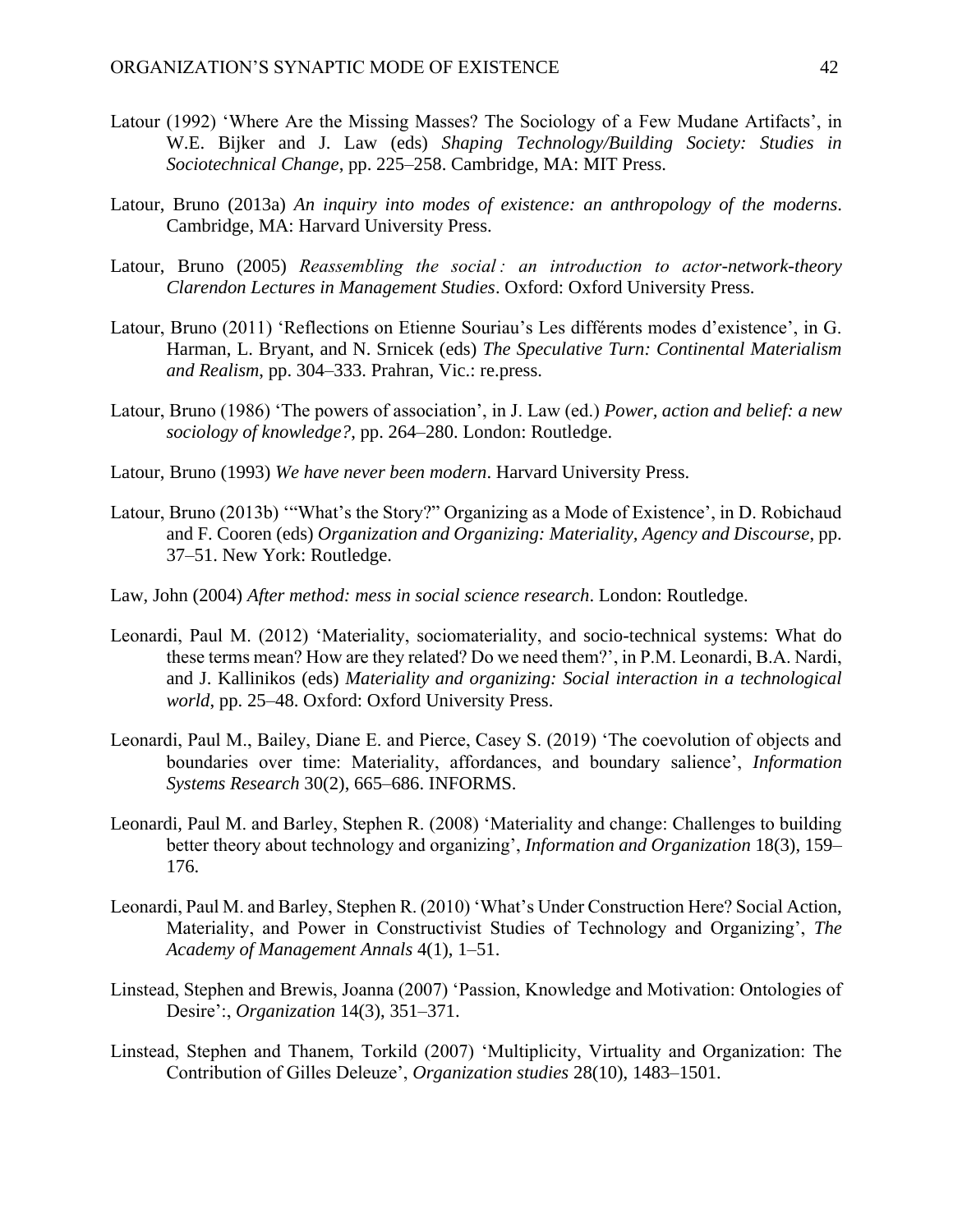- Lorino, Philippe (2018) *Pragmatism and organization studies*. Oxford, UK: Oxford University Press.
- March, James Gardner and Simon, Herbert Alexander (1958) *Organizations*. New York, NY: Wiley.
- Marcus, George E. (1995) 'Ethnography in/of the world system: The emergence of multi-sited ethnography', *Annual review of anthropology*, 95–117.
- Martin, Joanne (2001) *Organizational culture: mapping the terrain*. Thousand Oaks, CA: Sage.
- McDonald, Seonaidh (2005) 'Studying actions in context: a qualitative shadowing method for organizational research', *Qualitative Research* 5(4), 455–473.
- Meunier, Dominique and Vásquez, Consuelo (2008) 'On shadowing the hybrid character of actions: A communicational approach', *Communication Methods and Measures* 2(3), 167– 192.
- Mik-Meyer, Nanna (2016) 'Othering, ableism and disability: A discursive analysis of co-workers' construction of colleagues with visible impairments', *Human Relations* 69(6), 1341–1363.
- Montanari, Fabrizio, Scapolan, Annachiara and Gianecchini, Martina (2016) '"Absolutely free"? The role of relational work in sustaining artistic innovation', *Organization Studies* 37(6), 797–821.
- Morgan, Gareth (1986) *Images of organization*. Beverly Hills: Sage Publications.
- Munro, Iain and Jordan, Silvia (2013) '"Living Space" at the Edinburgh Festival Fringe: Spatial tactics and the politics of smooth space', *Human Relations* 66(11), 1497–1525.
- Munro, Rolland (2001) 'Calling for accounts: numbers, monsters and membership', *The Sociological Review* 49(4), 473–493.
- Orlikowski, Wanda J. (2007) 'Sociomaterial Practices: Exploring Technology at Work', *Organization Studies* 28(9), 1435–1448.
- Orlikowski, Wanda J and Scott, Susan V (2008) 'Sociomateriality: Challenging the Separation of Technology, Work and Organization', *The Academy of Management Annals Academy of Management Annals* 26520(1).
- Pacanowsky, Michael E. and O'Donnell‐Trujillo, Nick (1983) 'Organizational communication as cultural performance', *Communication Monographs* 50(2), 126–147.
- Pompper, Donnalyn (2017) 'Discrimination and Discriminatory Practices', in *The International Encyclopedia of Organizational Communication*, pp. 1–13, Available from: https://onlinelibrary.wiley.com/doi/abs/10.1002/9781118955567.wbieoc062 (accessed 16 May 2020). Wiley-Blackwell.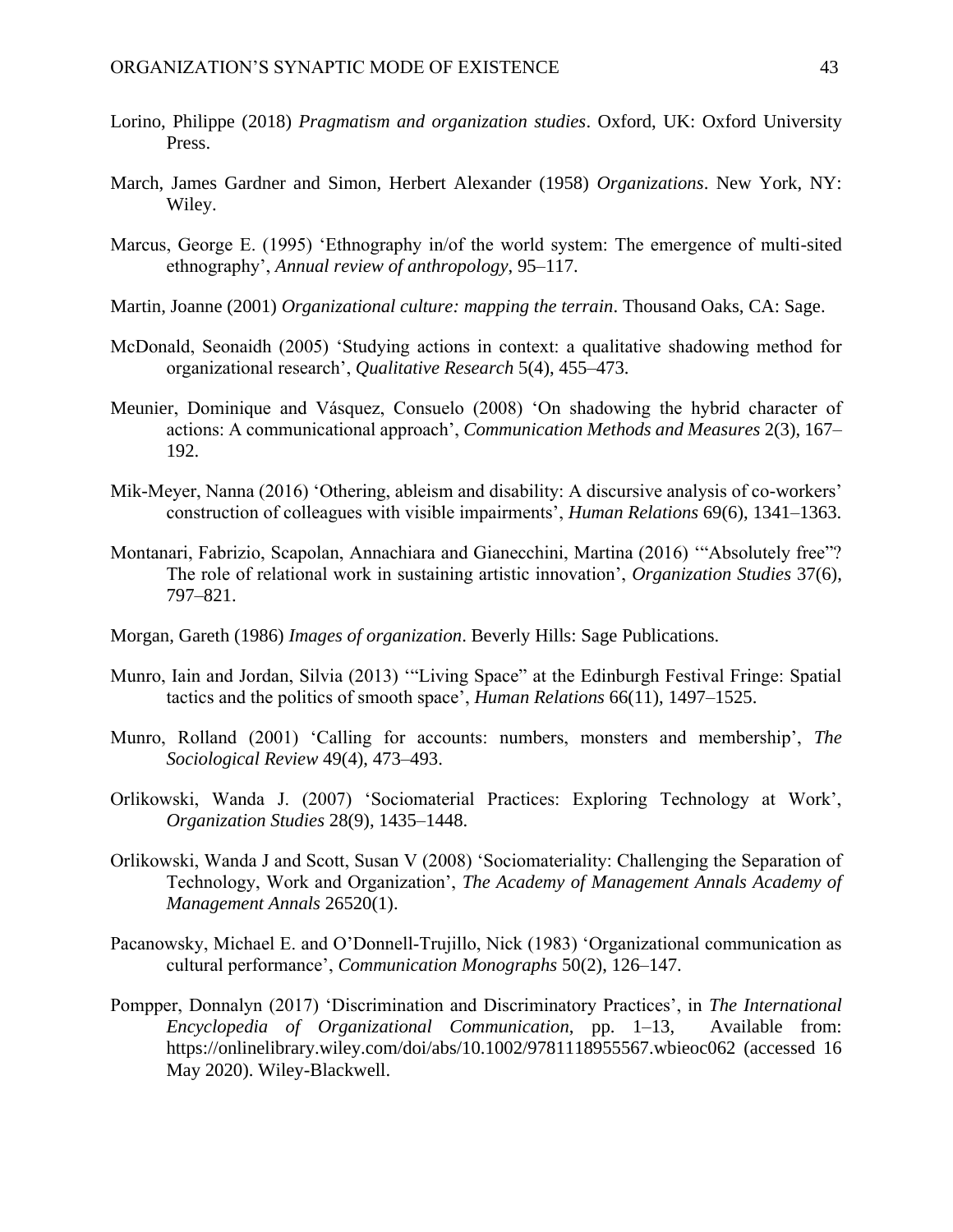- Putnam, Linda L. (2015) 'Unpacking the Dialectic: Alternative Views on the Discourse– Materiality Relationship', *Journal of Management Studies* 52(5), 706–716.
- Putnam, Linda L. and Pacanowsky, Michael E (1983) *Communication and organizations, an interpretive approach*. Beverly Hills: Sage Publications.
- Ratner, Helene and Gad, Christopher (2019) 'Data warehousing organization: Infrastructural experimentation with educational governance', *Organization* 26(4), 537–552.
- Rosset, Clément (1973) *L'anti-nature éléments d'une philosophie tragique*. Paris: Presses universitaires de France.
- Rouleau, Linda and Balogun, Julia (2011) 'Middle managers, strategic sensemaking, and discursive competence', *Journal of Management Studies* 48(5), 953–983.
- Schein, Edgar H. (1996) 'Culture: The Missing Concept in Organization Studies', *Administrative Science Quarterly* 41(2), 229–240.
- Schoeneborn, Dennis, Blaschke, Steffen, Cooren, François, et al. (2014) 'The Three Schools of CCO Thinking: Interactive Dialogue and Systematic Comparison', *Management Communication Quarterly* 28(2), 285–316.
- Schoeneborn, Dennis, Vasquez, Consuelo and Cornelissen, Joep (2016) 'Imagining Organization through Metaphor and Metonymy: Unpacking the Process-Entity Paradox', 69(4), 915– 944.
- Scott, Susan V. and Orlikowski, Wanda J. (2013) 'Sociomateriality taking the wrong turning? A response to Mutch', *Information and Organization* 23(2), 77–80.
- Smith, Adam (1801) *An inquiry into the nature and causes of the wealth of nations* 6th ed. Dublin: N. Kelly.
- Smith, Ruth C. and Eisenberg, Eric M. (1987) 'Conflict at Disneyland: A root‐metaphor analysis', *Communication Monographs* 54(4), 367–380.
- Souriau, Étienne (1956) 'Du mode d'existence de l'oeuvre à faire', *Bulletin de la société française de philosophie* 25, 4–44.
- Souriau, Étienne (2015) *The Different Modes of Existence*. Minneapolis, MN: Univocal Publishers.
- Spinoza, Benedict de (1994) *A Spinoza reader: The Ethics and other works* E. Curley (ed.). Princeton, NJ: Princeton University Press.
- Spradley, James P. (1979) *The Ethnographic Interview*. Orlando, FL: Harcourt Brace.
- Stengers, Isabelle (2000) 'The Invention of Modern Science', 185.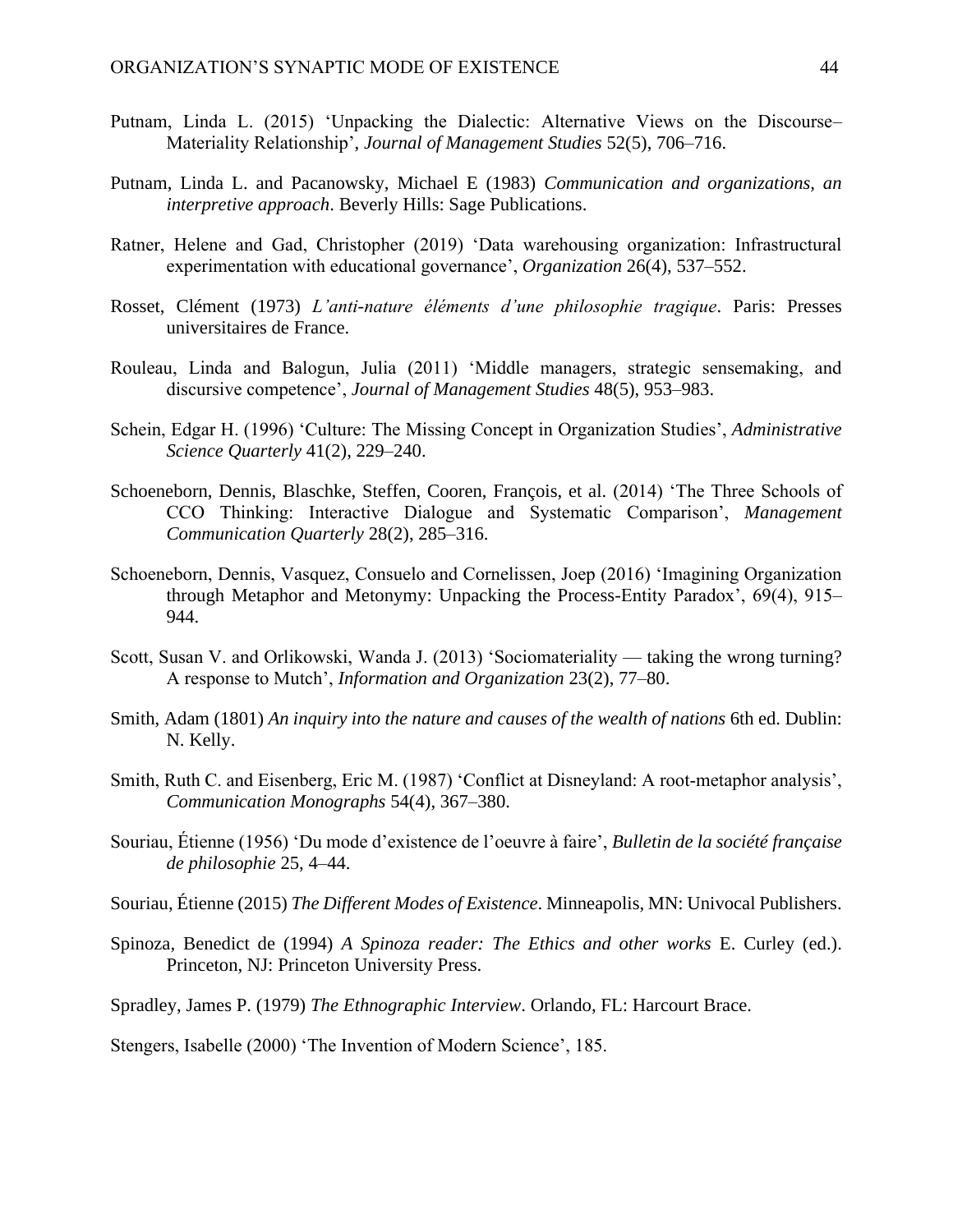- Stengers, Isabelle (1997) 'Who is an author?', in S. Buckley, M. Hardt, and B. Massumi (eds) *Power and invention: Situating science*, pp. 153–176. Minneapolis, MN: University of Minnesota Press.
- Stengers, Isabelle and Latour, Bruno (2015) 'The Sphinx of the work', in *The Different Modes of Existence*, pp. 11–90. Minneapolis, MN: Univocal Publishers.
- Sturdy, Andrew, Clark, Timothy, Fincham, Robin, et al. (2009) 'Between Innovation and Legitimation— Boundaries and Knowledge Flow in Management Consultancy', *Organization* 16(5), 627–653.
- Styhre, Alexander (2002) 'Thinking with AND: Management Concepts and Multiplicities', *Organization* 9(3), 459–475.
- Taylor, Frederick Winslow (1911) 'The Principles of Scientific Management', Available from: http://www.gutenberg.org/etext/6435.
- Taylor, James R. and Van Every, Elizabeth J (2000) *The emergent organization: communication as its site and surface*. Mahwah, N.J.: Lawrence Erlbaum Associates.
- Teulier, Régine and Rouleau, Linda (2013) 'Middle managers' sensemaking and interorganizational change initiation: Translation spaces and editing practices', *Journal of Change Management* 13(3), 308–337.
- Thanem, Torkild (2006) 'Living on the edge: Towards a monstrous organization theory', *Organization* 13(2), 163–193.
- Thanem, Torkild (2004) 'The body without organs: nonorganizational desire in organizational life', *Culture and Organization* 10(3), 203–217.
- Trethewey, Angela (1999) 'Disciplined Bodies: Women's Embodied Identities at Work', *Organization Studies* 20(3), 423–450.
- Vásquez, Consuelo and Kuhn, Timothy (eds) (2019) *Dis/organization as communication: Exploring the disordering, disruptive and chaotic properties of communication*. New York, NY: Routledge.
- de Vaujany, François-Xavier and Vaast, Emmanuelle (2016) 'Matters of visuality in legitimation practices: Dual iconographies in a meeting room', *Organization* 23(5), 763–790.
- Watson, Tony J. (2011) 'Ethnography, reality, and truth: The vital need for studies of "how things work" in organizations and management', *Journal of Management Studies* 48(1), 202–217.
- Weick, Karl E (1995) *Sensemaking in organizations* Reprint. *Foundations for organizational science*. Thousand Oaks: Sage Publications.
- Weik, Elke (2011) 'In Deep Waters: process theory between Scylla and Charybdis', *Organization* 18(5), 655–672.